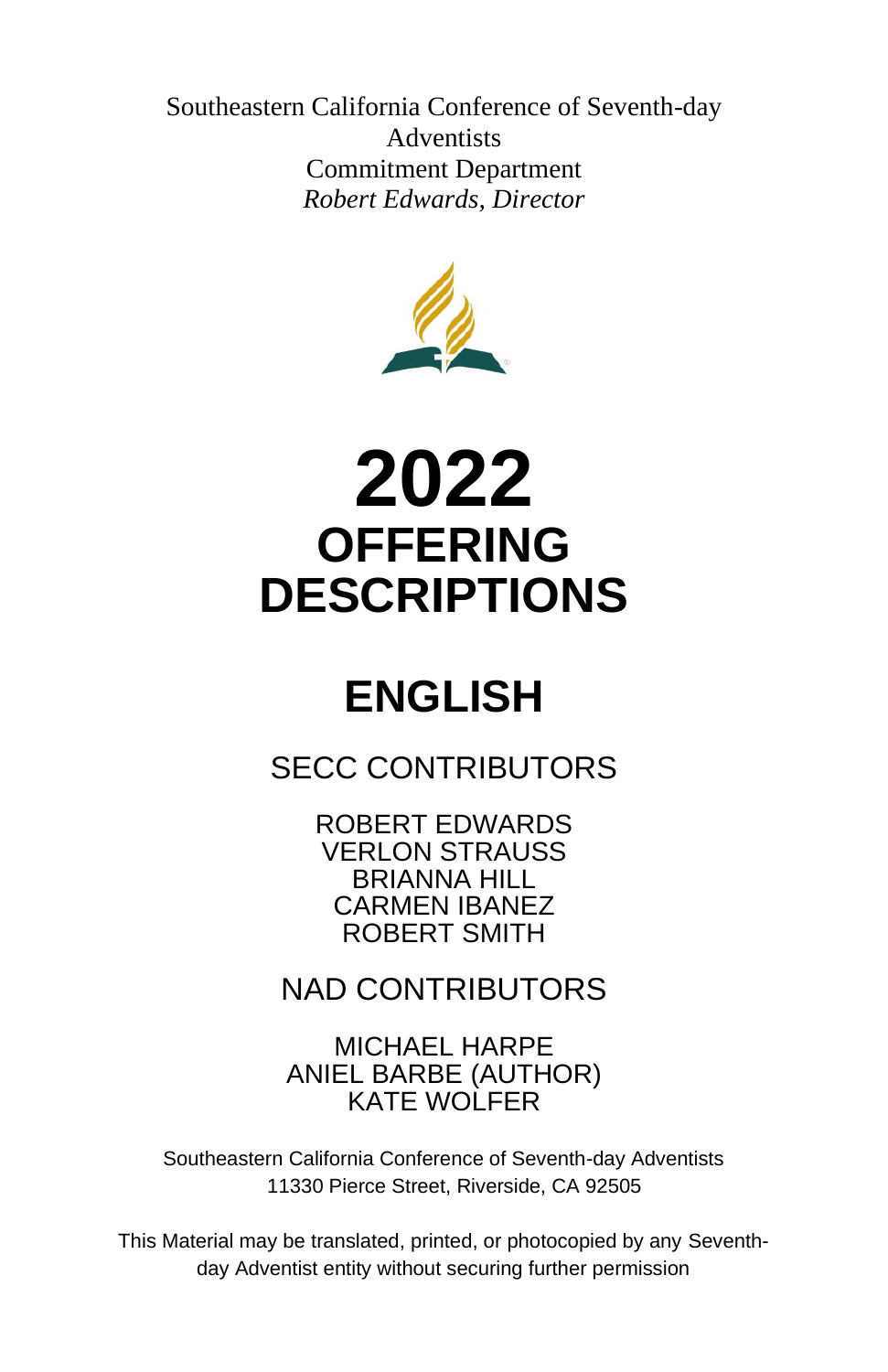## 2022 OFFERING DESCRIPTIONS Seventh-day Adventist Church Offering Appeals

Dear Pastor:

One of the greatest signs of an intimate relationship is the joy of giving. This is my prayer that these offering materials will help your members enjoy the gift of giving.

Robert Edwards, *Director of Stewards* 

## **WEBSITES** FOR UP-TO-DATE INFORMATION FOR 2022 SPECIAL OFFERINGS

RELIGIOUS LIBERTY [www.religiousliberty.info](http://www.religiousliberty.info/)

ADVENTIST TV MINISTRIES [www.adventistmediaministries.com](http://www.adventistmediaministries.com/)

ADVENTIST WORLD RADIO [www.awr.org](http://www.awr.org/)

> CHRISTIAN RECORD SERVICES [www.christianrecord.org](http://www.christianrecord.org/)

DISASTER AND FAMINE RELIEF (ADRA) [www.adra.org](http://www.adra.org/)

HOPE CHANNEL INTERNATIONAL, INC. <https://www.hopetv.org/>

WOMEN'S MINISTRY [www.nadwm.org](http://www.nadwm.org/)

ANNUAL SACRIFICE **OFFERING** [https://gm.adventistmission.or](https://gm.adventistmission.org/) [g/](https://gm.adventistmission.org/)

ADVENTIST COMMUNITY SERVICES [www.communityservices.org](http://www.communityservices.org/)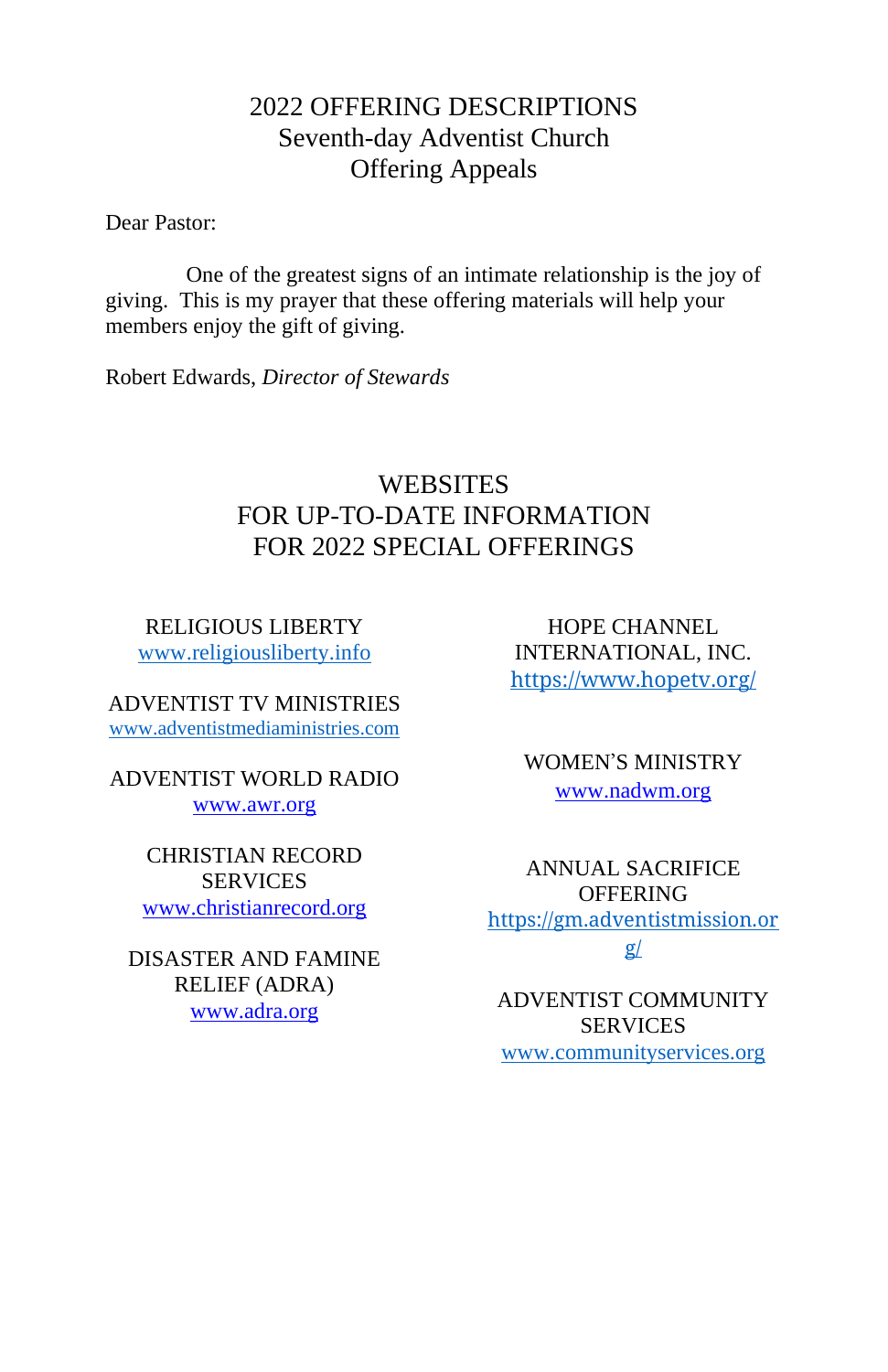## SOUTHEASTERN CALIFORNIA CONFERENCE OF SEVENTH-DAY ADVENTISTS **2022 CHURCH OFFERING SCHEDULE**

#### **JANUARY**

- 01 Local Church Budget 08 \*Religious Liberty
- $(NAD)$
- 15 Local Church Budget
- 22 Conference-Wide Church & School **Building Fund**
- 29 Local Church Budget

## **FEBRUARY**

- 05 Local Church Budget
- 12 \*Adventist Television Ministries Evangelism  $(NAD)$
- Local Church Budget 19 26 Conference-Wide
- Church & School **Building Fund**

## **MARCH**

- 05 Local Church Budget
- 12 \*World Budget-Adventist World Radio  $(GC)$
- 19 Local Church Budget
- 26 Conference Evangelism

## APRIL

| 02 | Local Church Budget     |
|----|-------------------------|
| 09 | Hope Channel            |
|    | International Inc. (GC) |
| 16 | Local Church Budget     |
| 23 | K-12 Scholarship Fund   |

30 Local Church Budget

## **MAY**

- 07 Local Church Budget
- $14$ \*Disaster & Famine Relief (GC & NAD)
- 21 Local Church Budget
- 28 Conference-Wide Church & School **Building Fund**

## **JUNE**

- 04 Local Church Budget \*Women's Ministries  $11$  $(NAD)$
- Local Church Budget 18
- 25 PSR Christian Youth Camp Scholarships

## **JULY**

- 02 Local Church Budget
- 09 World Budget (GC)
- 16 Local Church Budget
- 23 Conference-Wide Church & School **Building Fund**
- 30 Local Church Budget

## **AUGUST**

- 06 Local Church Budget
- 13 \*Christian Record Services (NAD)
- 20 Local Church Budget
- 27 PSR Christian Youth Camp & Retreat Center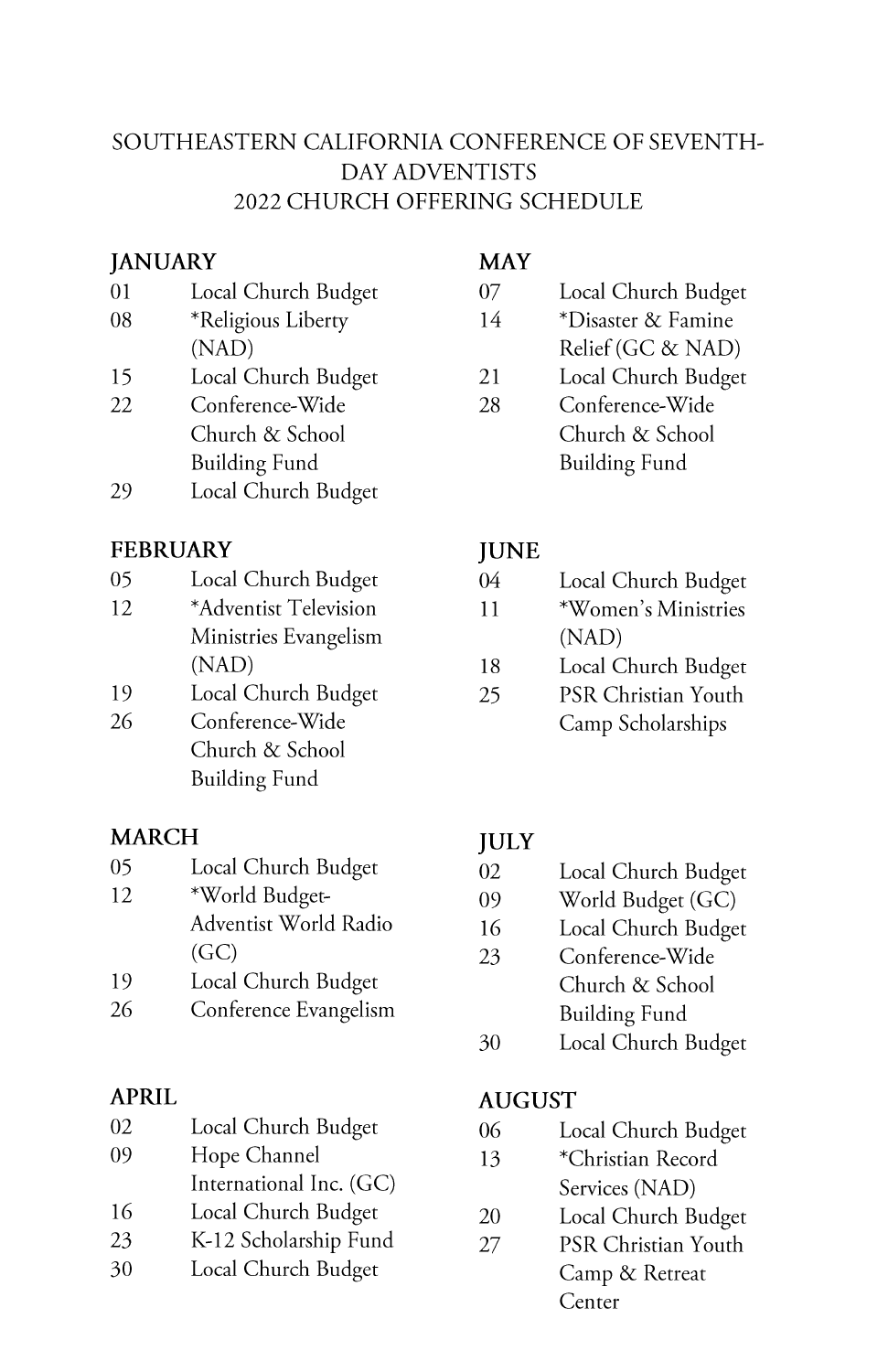#### **SEPTEMBER**

- Local Church Budget 03
- World Budget 10 (Emphasis: Radio Ministries, GC)
- 17 Local Church Budget
- 24 Conference-Wide Evangelism

## **OCTOBER**

- Local Church Budget 01
- 08 **Union Designated**
- 15 Local Church Budget
- 22 Calexico Mission School
- Local Church Budget 29

## **NOVEMBER**

- $05<sub>0</sub>$ Local Church Budget
- 12 Annual Sacrifice for Global Mission (GC)
- 19 Local Church Budget
- 26 Conference-Wide Church & School **Building Fund**

## **DECEMBER**

- Local Church Budget 03
- \*Adventist Community 10 Services (NAD)
- 17 Local Church Budget
- 24 Local Conference Advance
- 31 **Union Designated**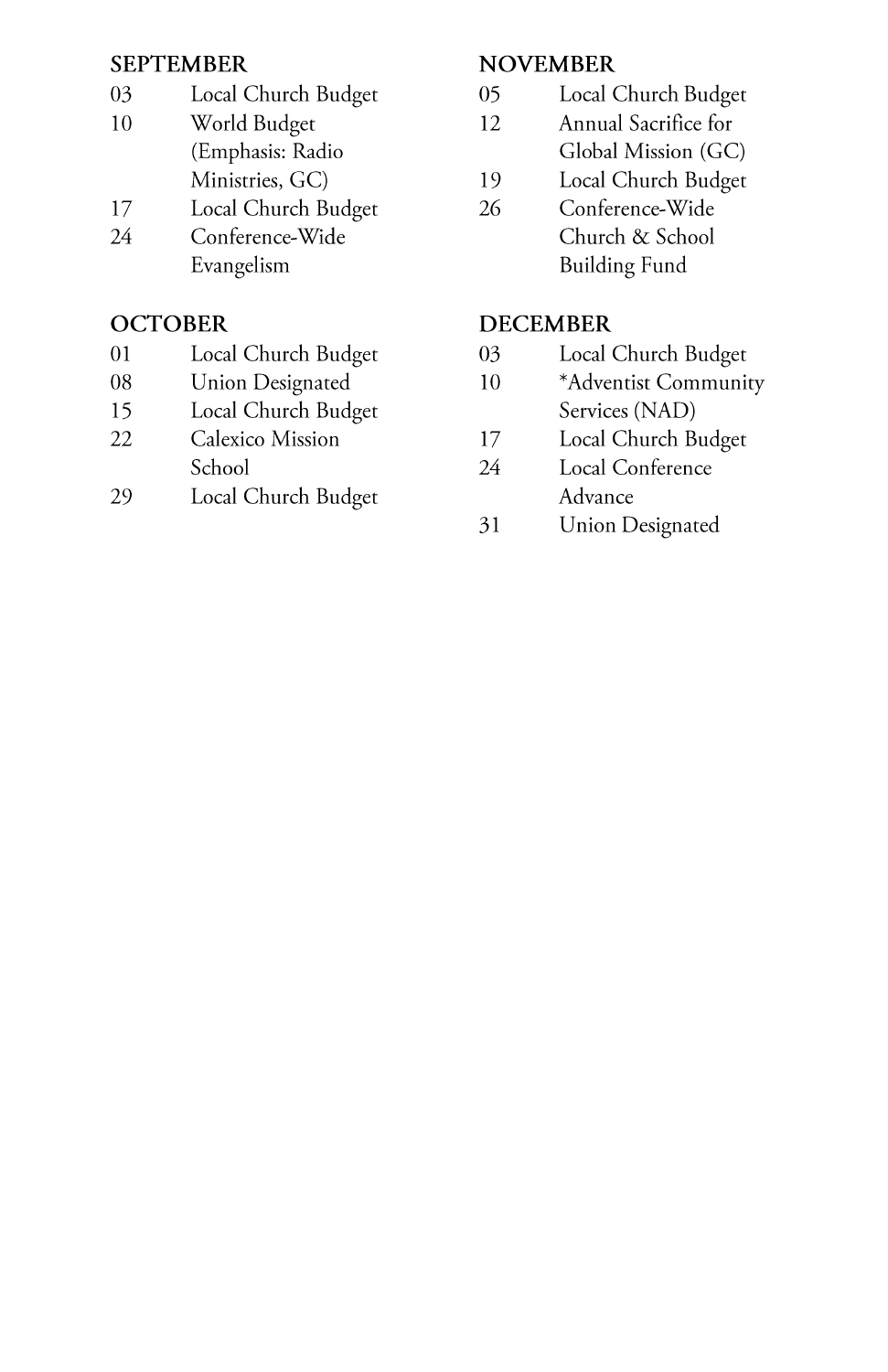\*Local Church to remit to Conference Office for Conference and/or General Conference use. Regular Offering Plan/Personal Giving Plan (in this order). All offerings without slash (/) apply to both offering plans.

#### 13th Sabbath School Projects Offerings

Southern Asia- Pacific Division Southern Africa- Indian Ocean Division South American Division South Pacific Division

March 26 July 2 October 1 December 31

#### **Mission Investment Projects 2022**

Mid-America Union\*

North Pacific Union\*

\*Special Project Development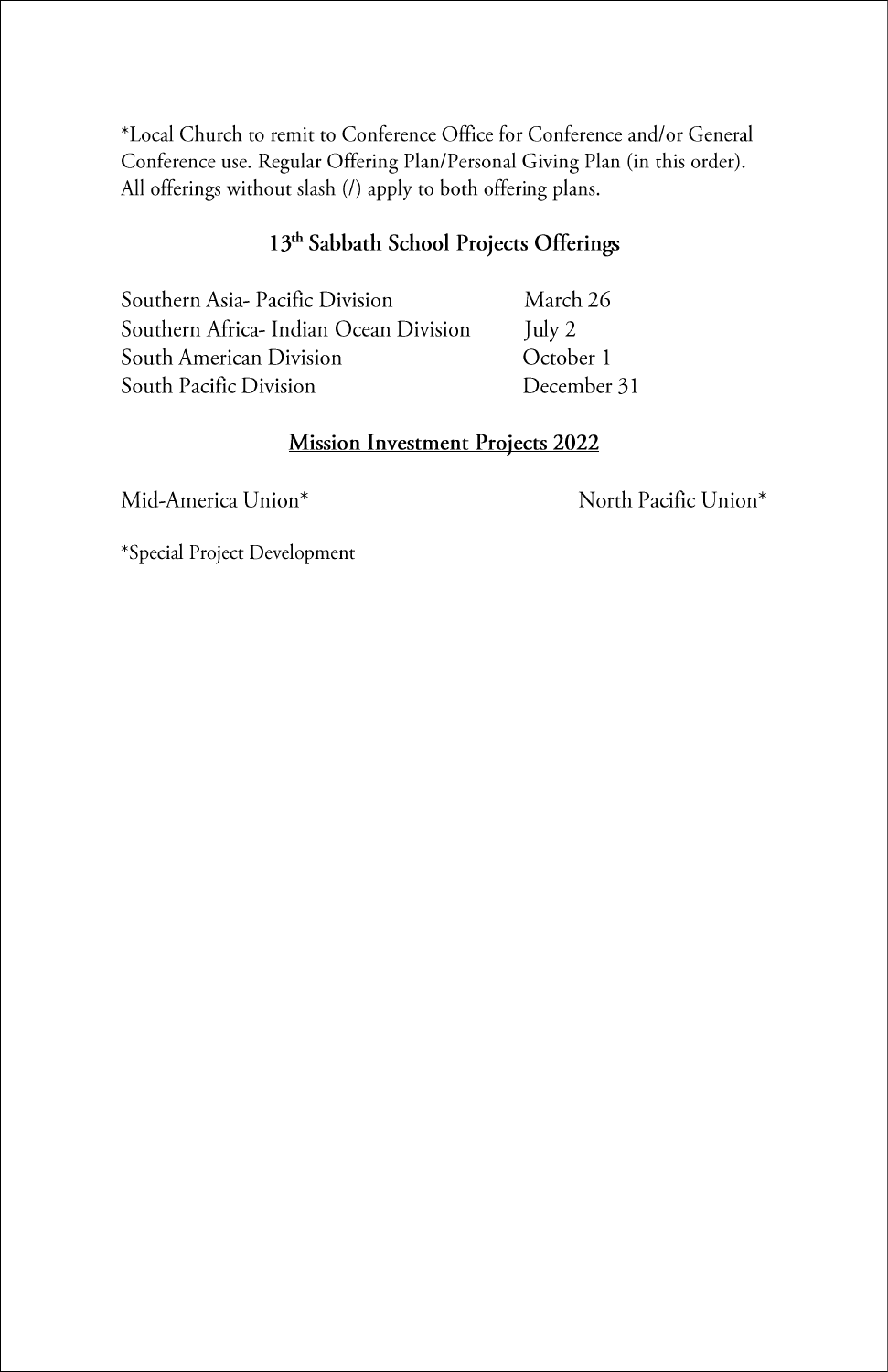Dear Presenter,

Thank you for your willingness to share the offering appeals with your local congregation. It is a wonderful and gratifying responsibility. How you present these readings will determine how effective they are. Here are some suggestions to consider before you share:

**Pray:** Pray for the power of the Holy Spirit. Pray that God will use your words to speak to the hearts in the congregation.

**Practice:** Read over the appeal at least three times to familiarize yourself with it. Read slowly and clearly. Underline or highlight key words to be emphasized during the reading. Strive to share these readings with excellence.

**Prepare:** Sometimes materials for special days are sent to your local church to distribute or present along with the appeal. Determine how they can be used most effectively.

**Personalize:** If you have a personal experience that you think will add strength to the appeal, please share it. People connect with others through stories.

**Present with Passion:** A presentation can have all the above elements, but without passion it may not stir the hearts of the hearers. Ask God to fill your heart with His Spirit so that you can present the appeal with spirit and truth.

May God richly bless you and speak through you as we take this journey together in 2022.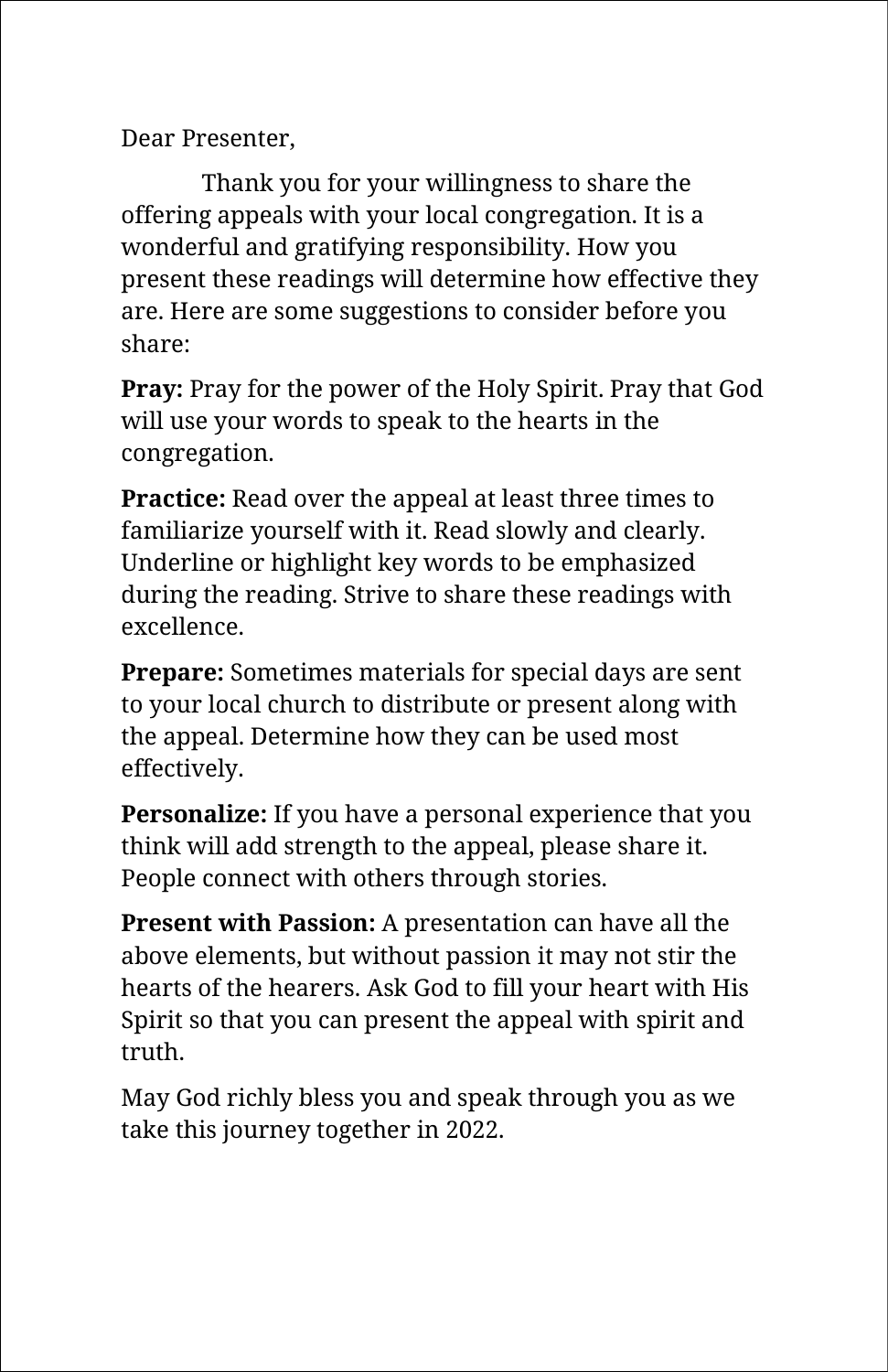## **January 1, 2022**

## **Local Church Budget: First is Where He Belongs**

**Appeal:** Genesis 1:1

"In the beginning God created the heavens and the earth."

We worship God because first is where He belongs. The opening words of the Holy Scripture, "In the beginning God," positions God as "The First" without other details about His origin and prior existence. His position as "The First" is more than an honorific or a static title; it declares the Divine Being as the rightful Starter of everything. In Paul's words, He is the Chief Cornerstone, and for John the Revelator, He is the Alpha. As the appeal "Put God First" resounds in our ears, it would be presumptuous to think that we can decide whether God is first. Putting God First is simply an acknowledgment of who God is: The First, The Starter. When we put God first, we are aligning our existence with the order of the universe.

The story is told of two brothers who were busy assembling the pieces of a puzzle game. After some time, the father could hear conflict between the brothers. As he stepped into the room, he could see both holding and pulling the same piece of the puzzle while screaming at each other. One wanted to place the piece at the bottom left and the other at the top right. He could not refrain from smiling and finally gave these words of advice: "Unless the piece is placed where it should be, you will never complete the puzzle."

Unless "The First," "The Starter," is placed where He is supposed to be, our existence will never be complete. We are doomed to be non-starters. In managing our resources, small and great, who and what is competing for the first place? If you aspire to make this year a masterpiece of your life, choose to acknowledge God as the First in everything.

**Prayer:** Lord, we praise You for being the great Starter of the universe. We invite You to be First in our life and First in the management of our resources. In You, we want a great start and to finish strong.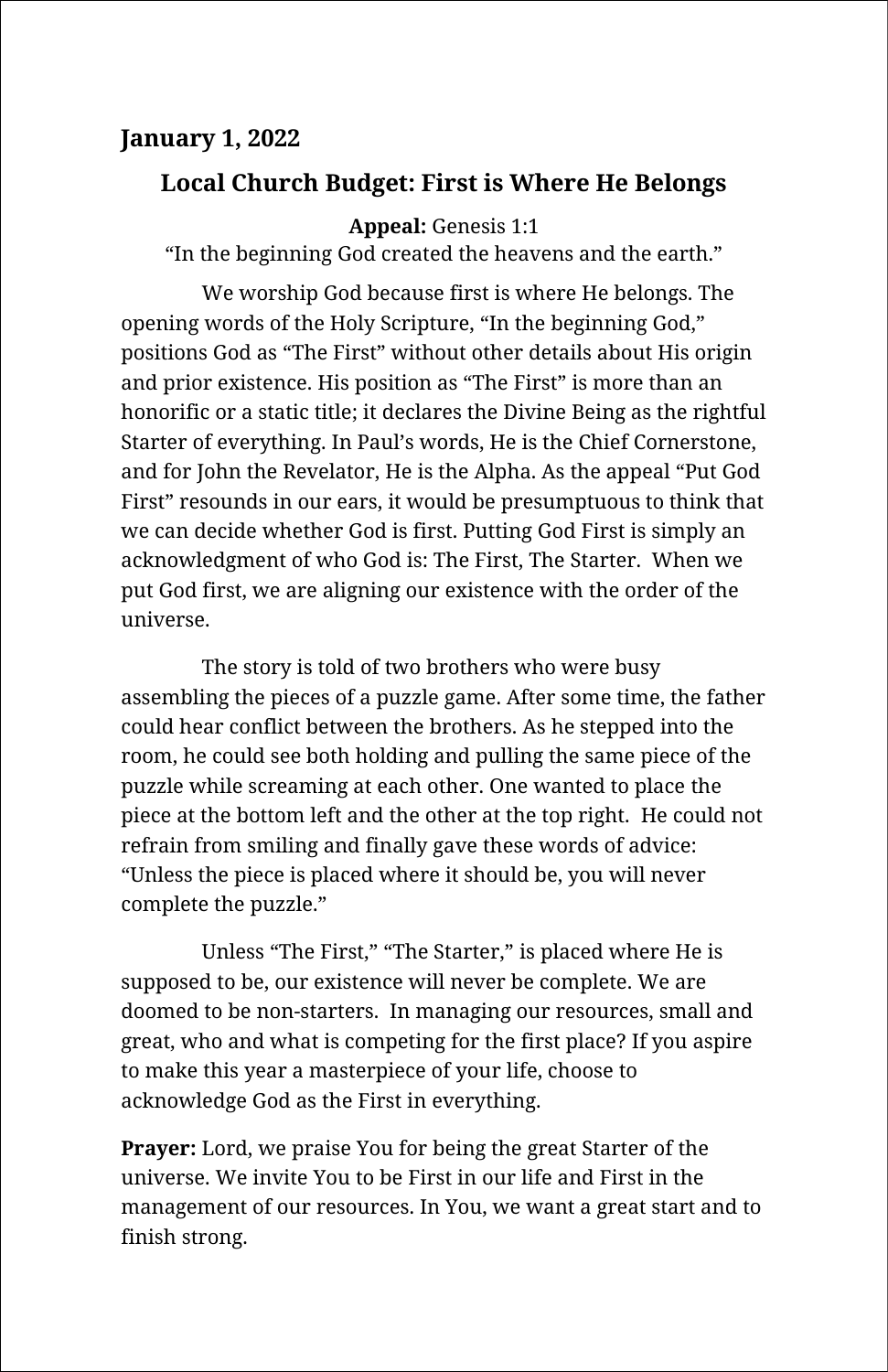## **January 8, 2022**

## **Religious Liberty**

**Appeal:** Matthew 5:9-13 "Blessed are the peacemakers, for they will be called children of God."

The mission of the Adventist Church's Religious Liberty Ministry is to preserve the ability of its members to practice and share their faith as their conscience dictates, and to administer the Church's institutions in a manner consistent with our biblical beliefs.

The Public Affairs and Religious ministry protect and defend these sacred freedoms through the distribution of Liberty Magazine, legislative advocacy, public awareness initiatives, coalition building, education of our members and pastors, and the legal system.

The funds given today will go to sponsor Liberty Magazine subscriptions to individuals who make decisions that impact our ability to live out our religious convictions, to share God's love with others, and to maintain churches and schools that reflect our Christian values and teachings.

It will also support the legal defense of members who experience religious discrimination in the workplace.

The Seventh-day Adventist Church additionally advocates on behalf of the religious freedoms of individuals who believe differently than we do. In doing so we honor God's gracious gift of individual choice and the power of the Holy Spirit to motivate sincere change.

Please prayerfully consider giving generously to this offering. The amount of money contributed directly impacts the number of Liberty subscriptions that are distributed and the number of members the church is able to assist.

Join me in making the religious freedom of our church and its members a priority.

**Prayer:** Lord, indeed You are the Wisest Instructor. We invite You to lead us in our life decisions and the management of our resources.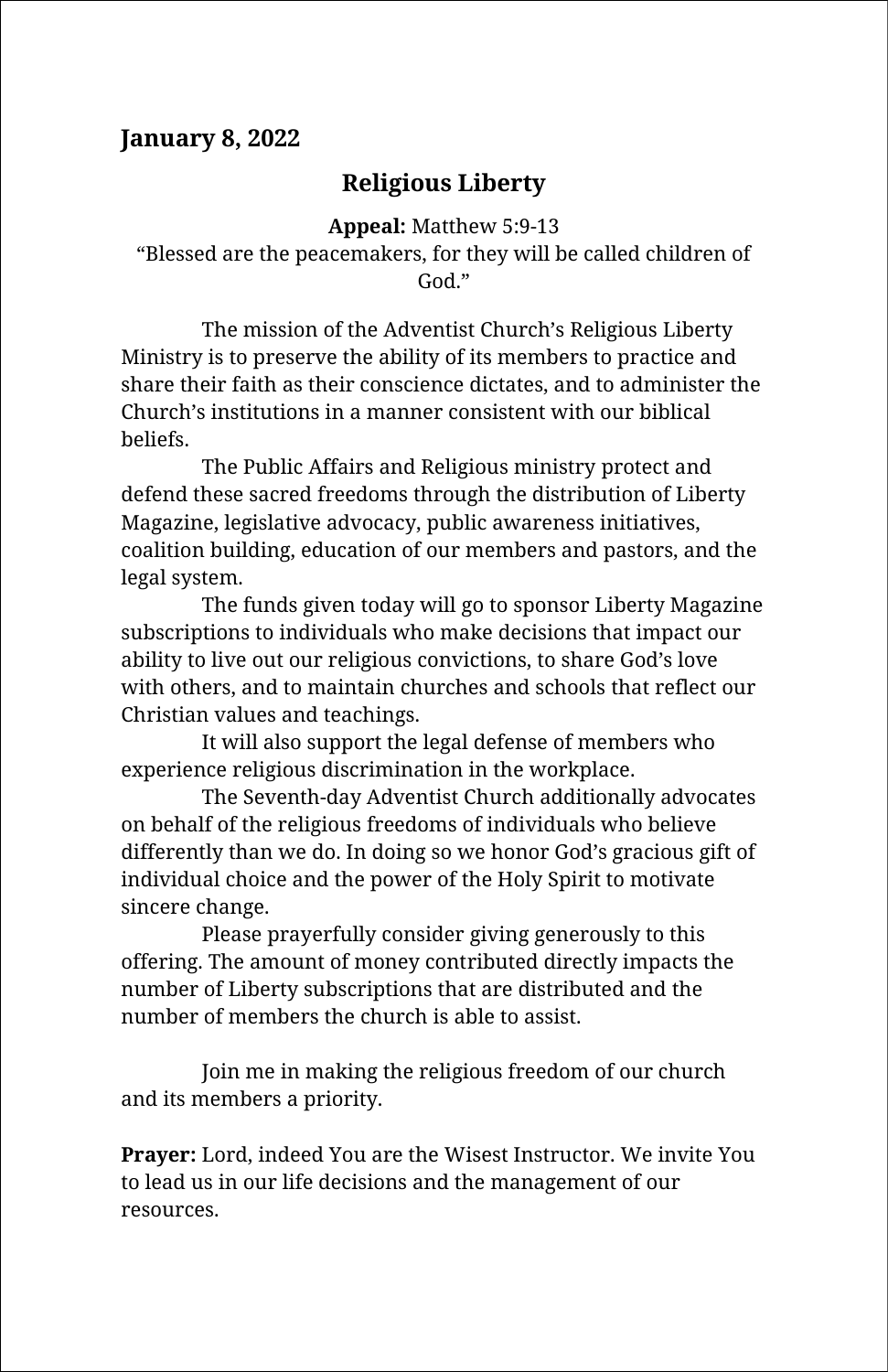#### **January 15, 2022**

#### **Local Church Budget: Supernatural Protection**

**Appeal:** 2 Timothy 4:18

"The Lord will rescue me from every evil attack and will bring me safely to his heavenly kingdom. To him be glory for ever and ever. Amen."

We worship God with our resources because of His multiple saving acts against supernatural powers. Apostle Paul speaks about his assurance concerning God's protection and deliverance from every evil attack. God's rescue from such supernatural powers was one motive leading Paul to constantly give Him glory.

As a young boy, Eric struggled with frequent nightmares, dreaming of attacks by strange animals that looked like some of the divinities worshipped in his culture. Frequently, he would wake up sweating and crying. As soon as he went back to sleep, the nightmares would return. To make things worse, Eric's family would often hear strange noises on the steel roof of their house, like someone running or a stone rolling. The parents were convinced that their home was haunted and that the evil spirit wanted to kill their son. They tried every possible means to ensure protection from these supernatural attacks. Among many things, the parents would bring the boy to a Hindu priest for regular rituals, and once a year, they would do a pilgrimage to the grave of a priest. They vowed not to cut Eric's hair until he turned 7. Apparently, these strategies did not bring the little boy peace. Finally, they resolved to seek help from the God of the Bible. At bedtime, the mother would read Psalm 91 while laying hands on the boy's head. Gradually, Eric began making the connection between a night without nightmares and prayers before sleeping. He became convinced of the existence of a God who is more powerful than the evil forces which were harassing him. For complete security, he dedicated his life to the powerful God.

Evil attacks may be visible or invisible, known, or unknown, but they are a reality that many experience. However, everyone and everything dedicated to God can be securely preserved. This week, as we worship with our tithe and regular offerings let us express thankfulness for the divine protection.

**Prayer:** Almighty, powerful God, we are thankful for Your divine protection against the evil one who seeks to destroy and steal what You have provided. Today, we place ourselves and our resources under Your trust and care.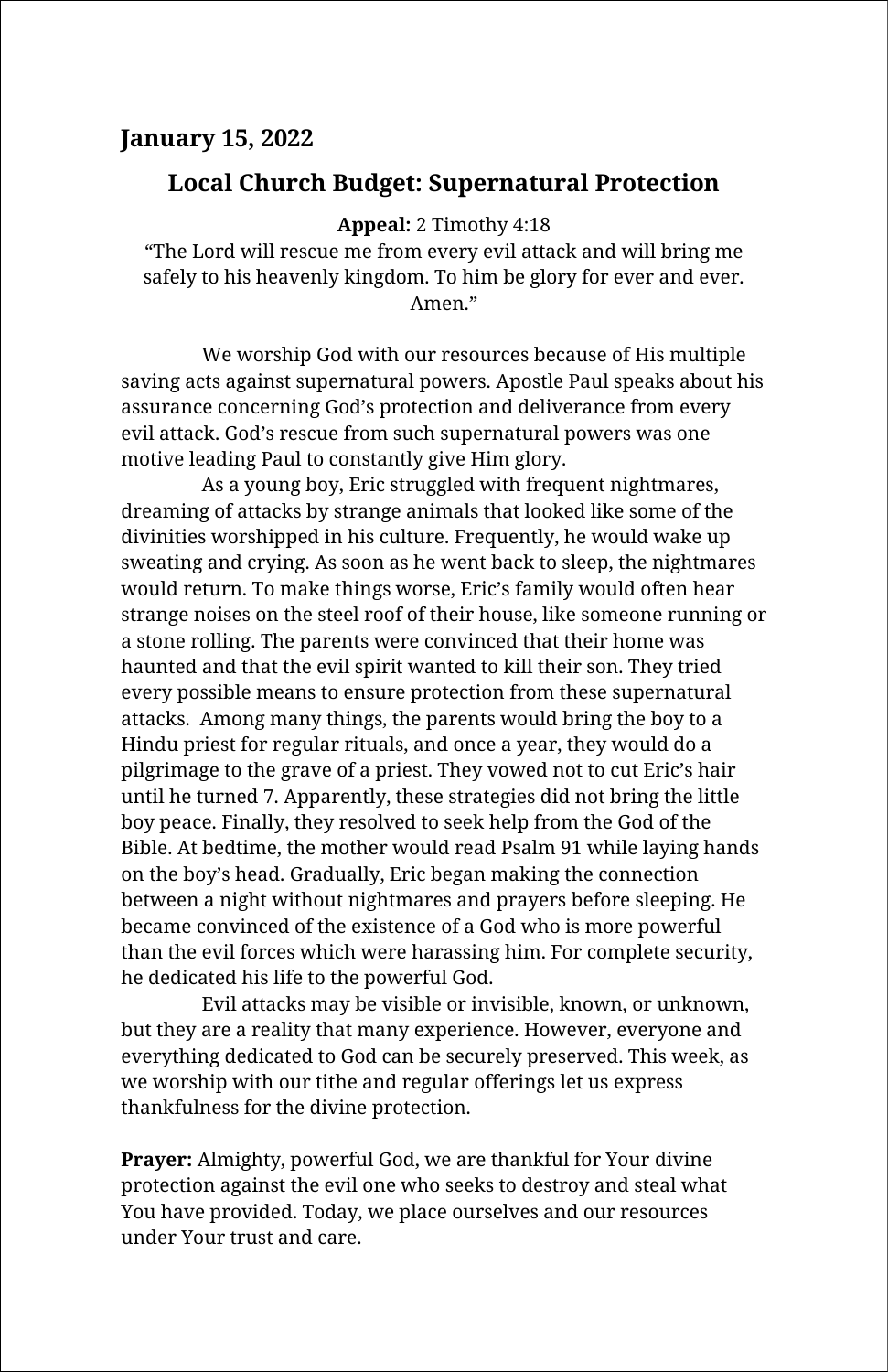## **Local Conference Advance: Full Restoration (Conference Wide Church & School Building Fund)**

#### **Appeal:** Isaiah 43:11

"I, even I, am the Lord, and apart from me there is no savior."

We worship God with our best resources because God has provided what we need the most, salvation: "apart from me there is no savior." And His salvation embraces all aspects of life; in Him, there is full redemption.

This was the experience of a man named Roger. His dad was a fisherman, and his mother died during his early childhood. Roger coped well because of the love and support of his dad until something terrible happened. While at sea, his dad had to climb to the top of the mast. He fell into the water and was nowhere to be found. At the age of 14, Roger was an orphan with no one to pay for his school fees. He became partially homeless, spending some nights at some relatives' homes, some nights sleeping in fishing boats by the sea, and other nights sleeping in trees! He would steal raw vegetables from people's gardens to fill his empty stomach. He was so poor that he had to wear all three pairs of his pants, one on top of the other, to cover himself. To escape this harsh reality, he started drinking alcohol, and rapidly, he became a heavy drinker. But one day, Roger heard about the Gospel and accepted Jesus as his Savior. His life was transformed. He was healed of his painful emotions, quit alcohol, settled in a job, ran his own business, grew a happy family, owned a house, sent his kids to school, and lived with a life's purpose of introducing others to His savior.

In response to the exceptional redemption he experienced, among other things, Roger decided to worship God by faithfully returning his tithe and offerings until he died. What has the Savior accomplished in your existence? This week, as we worship with our tithe and regular offerings, let us show an appropriate response to His salvation.

**Prayer:** Lord, we are thankful for the complete salvation provided to us and to Roger. Help us to worship you with our transformed life and generosity with our resources.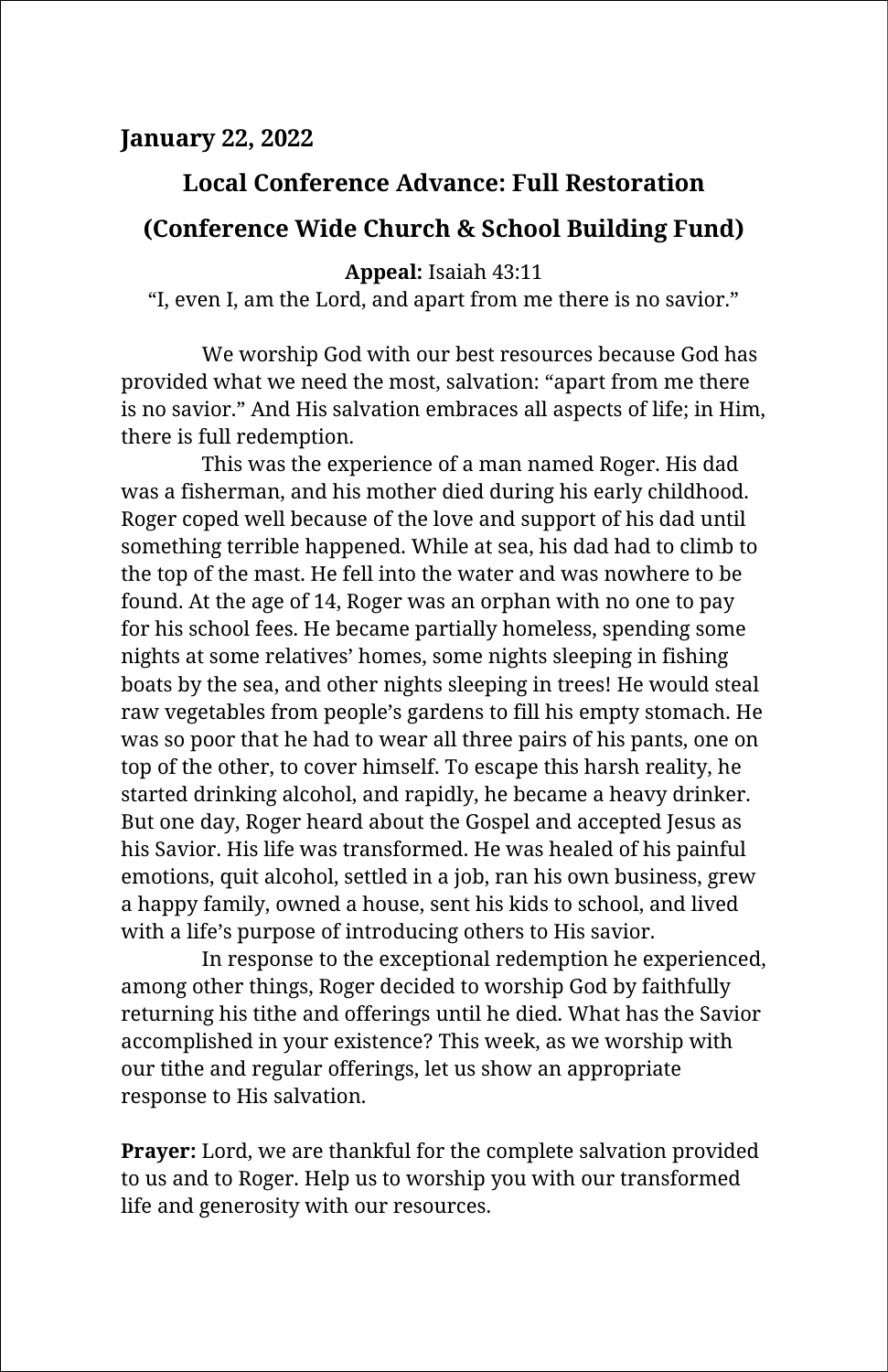#### **January 29, 2022**

#### **Local Church Budget: The Price of Life**

**Appeal:** Numbers 8:17

"Every firstborn male in Israel, whether human or animal, is mine. When I struck down all the firstborn in Egypt, I set them apart for myself."

We worship God with our resources because He has preserved our lives. We all remember Joseph and Mary bringing baby Jesus to the temple 33 days after his birth. This event is known as the dedication of Jesus and has inspired many Christians. The origin of this practice goes back to the time that the Israelites left Egypt. During the 10th plague, the firstborn of the Egyptian was killed whereas God protected the Israelite firstborn. As a sign of remembrance, every parent in Israel would consecrate their firstborn son to the Lord and make the corresponding offerings. Depending on the family's wealth it was either a oneyear-old lamb or two turtledoves, offered in appreciation and for the consecration of a spared life.

God is still sparing lives today. Eric was a young man when he realized how God spared his life. His summer job was to clean some large windowpanes of a three-story building. He had to step out of each room and stood on a 12-centimeter edge to clean the outside surface of the fixed middle panel of each window. There was no security gear, only holding tight the frame with one hand while working with the other. One day, while he was working outside of a room on the third floor, a violent wind closed the window on his hand that was holding the frame. As a reflex reaction, he opened his grip. For some few seconds, he was standing still, hands free, 20 meters above the ground with no security. Miraculously, Eric came back to himself and managed to take hold of the frame with his injured hand. God had preserved his life and he chose to fully consecrate himself serving His Protector. After going through a pandemic that has already killed millions of people, we as the survivors have many reasons to be thankful. This week as we worship with our tithe and regular offerings let us show appreciation to our Protector.

**Prayer:** Lord, we worship you because your love and care have preserved our lives. Receive our offerings of thanks and consecration to you.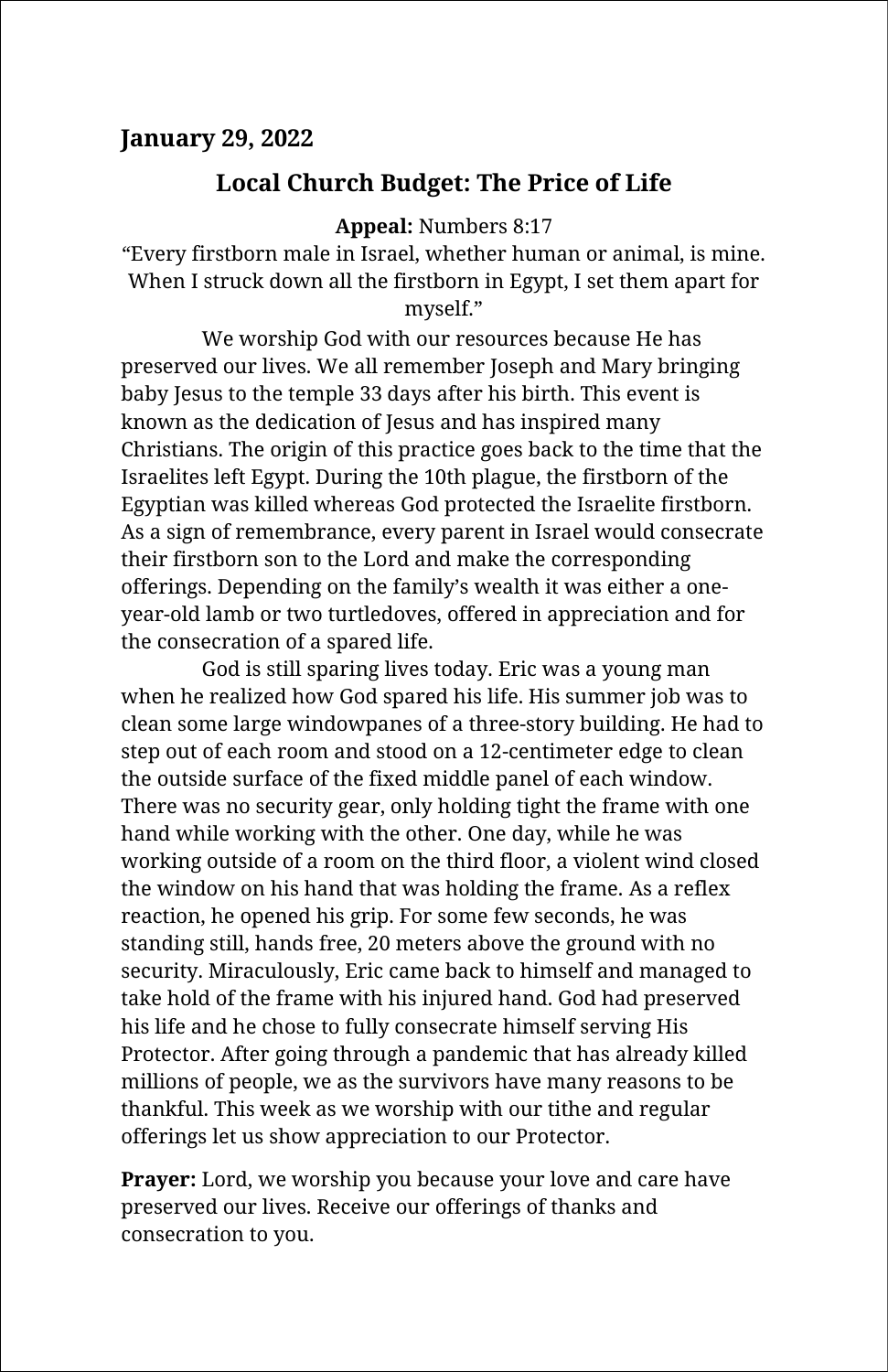## **February 5, 2022**

## **Local Church Budget: Thanks to the Master-Consultant**

#### **Appeal:** Luke 14:28

"Suppose one of you wants to build a tower. Won't you first sit down and estimate the cost to see if you have enough money to complete it?"

We worship God with our resources because He is the Master-Consultant. Jesus taught that everything comes with a cost, and it is wiser to know the cost and the plan. This life management principle applies to all aspects of our existence. Ignoring or neglecting this brings embarrassment, trouble, and pain.

A young man was anxious about his upcoming wedding. He knew that the bride was the one he had dreamed of, but he had some real concerns for their finances as a new couple. He would be the only one earning a salary, and previously as a bachelor, he could hardly reach the next payday without borrowing some money. Surprisingly, after the first month, the first quarter, and first year of marriage, the one income was sufficient for the couple's expenses. They could even reach the next payday with some bit of savings. The result was a great peace of mind. How was that made possible? During their wedding preparation, the pastor counseling them reminded them about the instruction of Jesus "sit down and estimate the cost." They learned about the importance of a family budget. Neither of the spouses was an accountant, but with practice, discipline, and God's help, they established a budget, a roadmap for their expense.

Today, we live in a generation that is constantly urging us to use our resources without thinking and planning. Commercials and viral advertising appeal to our senses. Many base spending on what they see, hear, touch, smell, and taste. The result is an unhealthy spending pattern leading to some dire consequences. The Master-Consultant, Owner, and Provider of all resources provides valuable insights to avoid the pitfalls of unwise spending. This week, as we worship with our tithe and regular offerings let us place God and His instructions on the forefront of our lives.

**Prayer:** Lord, we praise You for the multiple resources You have provided us, and we thank You for Your valuable instructions.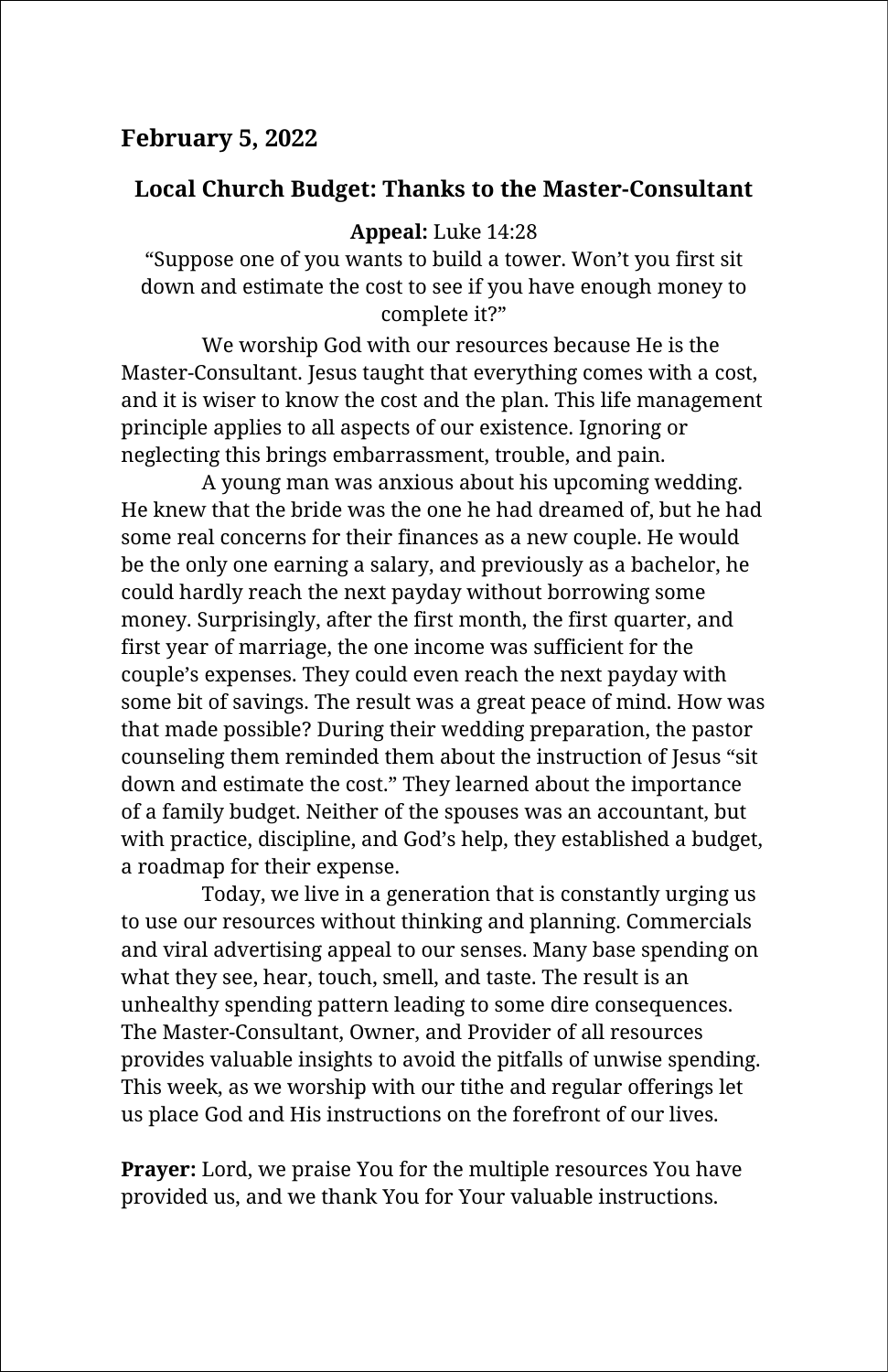## **February 12, 2022**

#### **Adventist Television Ministries Evangelism: Agents of Love and Compassion**

**Appeal:** Matthew 25:40

"The King will reply, 'Truly I tell you, whatever you did for one of the least of these brothers and sisters of mine, you did for me.'"

We worship with our resources because He invites us to engage in acts of love and compassion. Matthew 25 reports about how those who believe in the imminence of the Second Coming of Jesus should act while waiting. The parable of the ten virgins teaches about the importance of nurturing one's spirituality. The parable of the bags of gold talks about using God's given talents and gifts to accomplish His mission. Finally, the parable of the sheep and goats emphasizes the importance of acts of love and compassion as service to God. Our task, while waiting, is incomplete if we do not serve those in need. At the time of judgment, God will hold us accountable for how we treated the least of these.

The Beau-Bassin church in Mauritius has chosen to be an agent of love and compassion in their community. Years ago, the pastoral intern of that church met with two homeless people. Being touched by their conditions, he asked them how the church could help them. "We would like to have a regular meal once a week," was their answer. One more night with full stomachs meant a lot to them. In response to this call, the Beau-Bassin church began serving "a meal once a week" for the homeless and needy of their locality, feeding 25 to 40 people. The pastor left after some time, but the church members remained committed to the project; through special donations or by bringing already cooked meals, they have supported this ongoing ministry. Many volunteers of all ages have given of their time, often stepping out of their comfort zone. This year they are celebrating 25 years of generosity and service to the homeless.

As Jesus' disciples, would you choose to be a channel of blessings, drawing a smile on the face of the least of these and on the face of God? This week, we have another opportunity to be a blessing by worshipping with our tithe and regular offerings.

**Prayer:** Lord, we want to partner with You with our resources to alleviate sufferings and bring relief around us. Make us agents of Your love and compassions.

Fred Knopper, Marketing Director at the Adventist Media Ministries Support Services.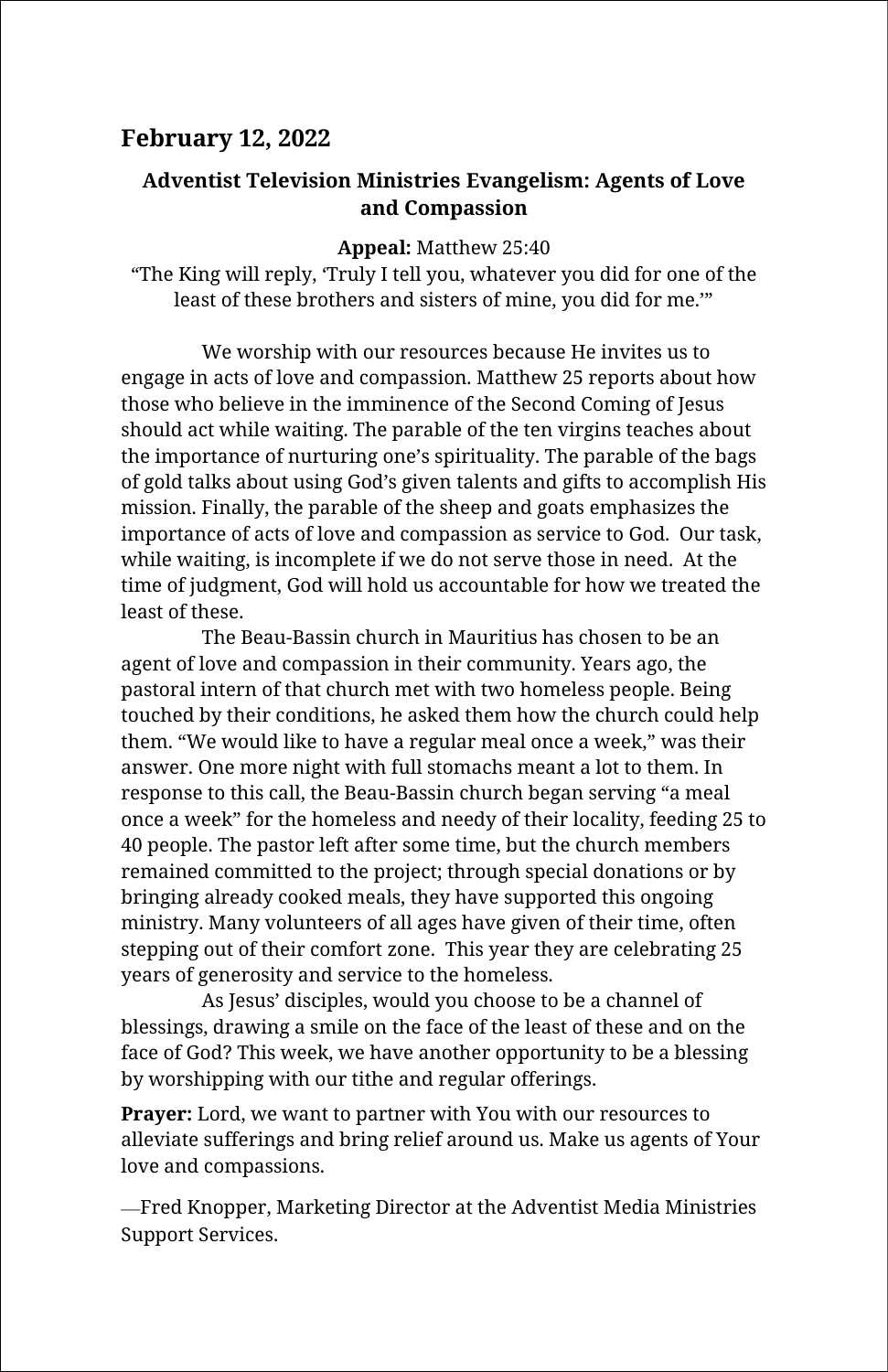## **February 19, 2022**

#### **Local Church Budget: Whatever He Receives, He Multiplies**

#### **Appeal:** John 6:9

"Here is a boy with five small barley loaves and two small fish, but how far will they go among so many?"

We worship God with our tithe, regular offerings and donations because whatever He receives, He multiplies. The miracle of the multiplication of bread teaches that a desert can become a restaurant when Jesus is around; nothing is too small for Him to make into a sumptuous feast. Jesus can only multiply what is given to Him. The food that had remained home, He did not multiply; the food that was eaten before the disciples came, could not be multiplied; the food that was hidden away was not to be multiplied. Only the food freely offered by the little lad did He multiply. As the disciples went through the crowd to look for bread, the little boy gave his bread and fish. Jesus multiplied both. He multiplies whatever is given to Him.

A young man wanted to become a pastor. As there was no theological school in his home country, he applied to two affordable schools abroad. Unfortunately, one of the schools had to close because of a civil war. For the other, he was not granted a student visa. He was disappointed. Then, unexpectedly, he was invited to the local conference office. There, he was introduced to a man who asked him: "Do you really want to study theology to become a pastor?" He answered affirmatively. Without any further discussions, the stranger informed him of his intention to pay for his studies at any theological school he chose. He could hardly believe what was happening, but on that day, he understood the meaning of whatever God receives, He multiplies. With their limited resources, if his parents had kept their tithe and offerings for several years, it wouldn't have been enough to pay his tuition at the school which he finally attended.

For all these untold miracles of God multiplying our resources, should we not persevere worshipping Him with our tithe and regular offerings?

**Prayer:** Lord Jesus, please help us to realize that in the time of scarcity, our wisest move is to return to You what is Yours and what You have asked of us. Renew our faith in You, the God who multiplies what He receives.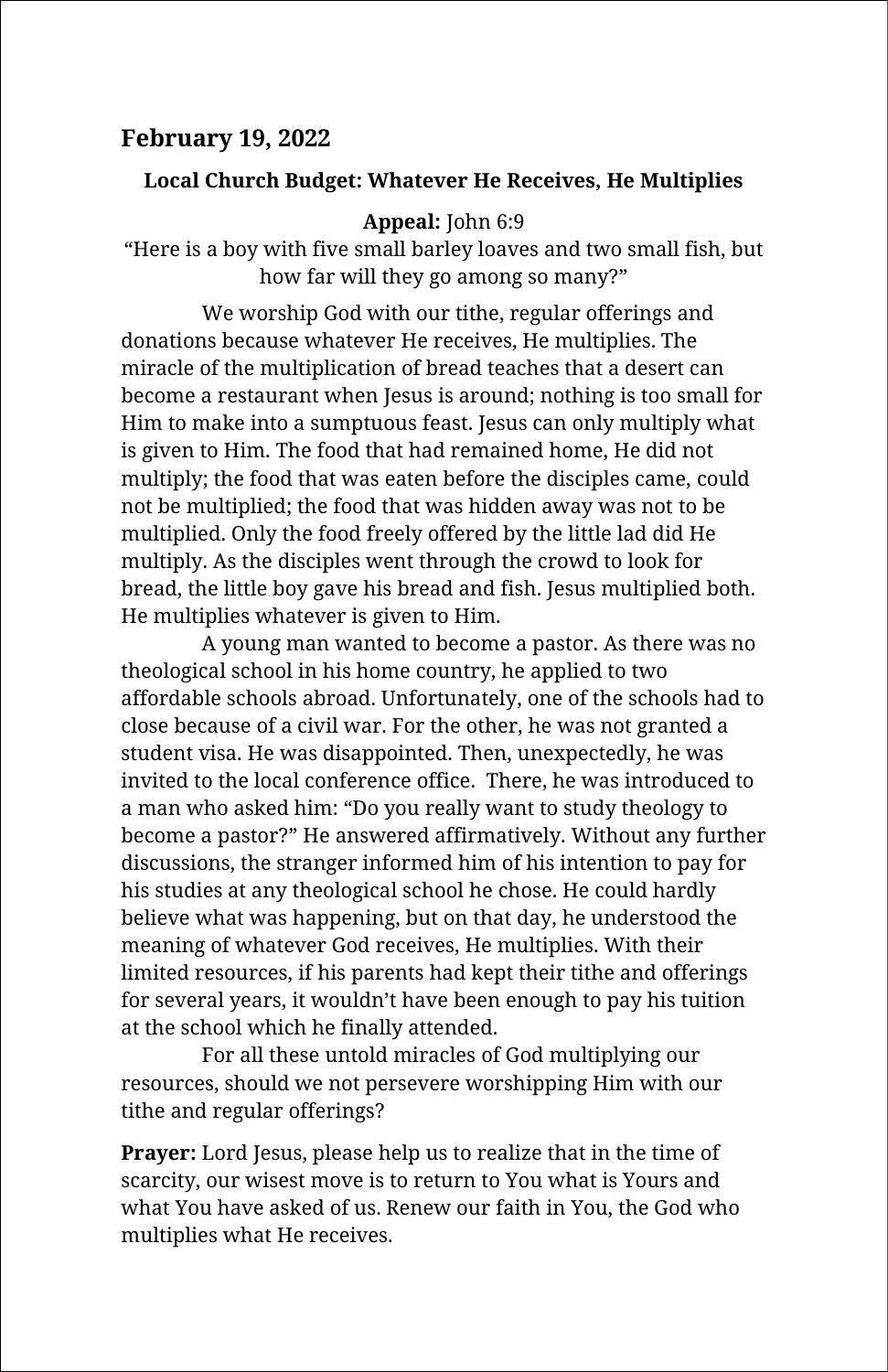## **February 26, 2022**

#### **Local Conference Advance: A Regular and Dependable God (Conference Wide Church & School Building Fund)**

#### **Appeal:** 1 Kings 17:14

"For this is what the Lord, the God of Israel, says: 'The jar of flour will not be used up and the jug of oil will not run dry until the day the Lord sends rain on the land.'"

We choose to give regularly and systematically because of the regularity of God's care for us. The story of the Shunamite widow's oil and flour testifies loudly about the God whose compassions never fail and are new every morning. Every single day during these three and half years of famine, there was food on her table. She never missed a single meal. God faithfully realized His promise in response to the widow's action to provide first for Elijah, the man of God. During these days of scarcity, God's miracle was as consistent as dawn.

God remains consistent even today. A family had recently settled in a new country and encountered some financial challenges. Their family budget was not balancing. They decided to skim out all superfluous expenses, but that was not enough. It was now time for some drastic decisions; to either cut their giving to the church or not enroll their son in his piano classes. Both decisions would be temporary until their financial condition improved. Prayerfully but painfully, they chose the second option, no piano lessons. A few days later, early in the morning, the wife picked up an envelope from their living room floor. The envelope was sealed and had no name written on it. When they opened the envelope, great was their surprise to find money inside! The amount was more than enough for the fee for at least three months of piano lessons. They experienced the consistency of God's care.

Some life circumstances may tempt us to interrupt our regularity in worshipping God with our resources. If this is our struggle, let us allow God's faithfulness and regularity to inspire us. This week, in response to God's consistency, we worship Him with our tithe and regular offerings.

**Prayer:** Lord, thank you for being the unchanging, eternal God on whom we can depend on for our daily sustenance. Help us to reflect Your image of regularity in faithfulness.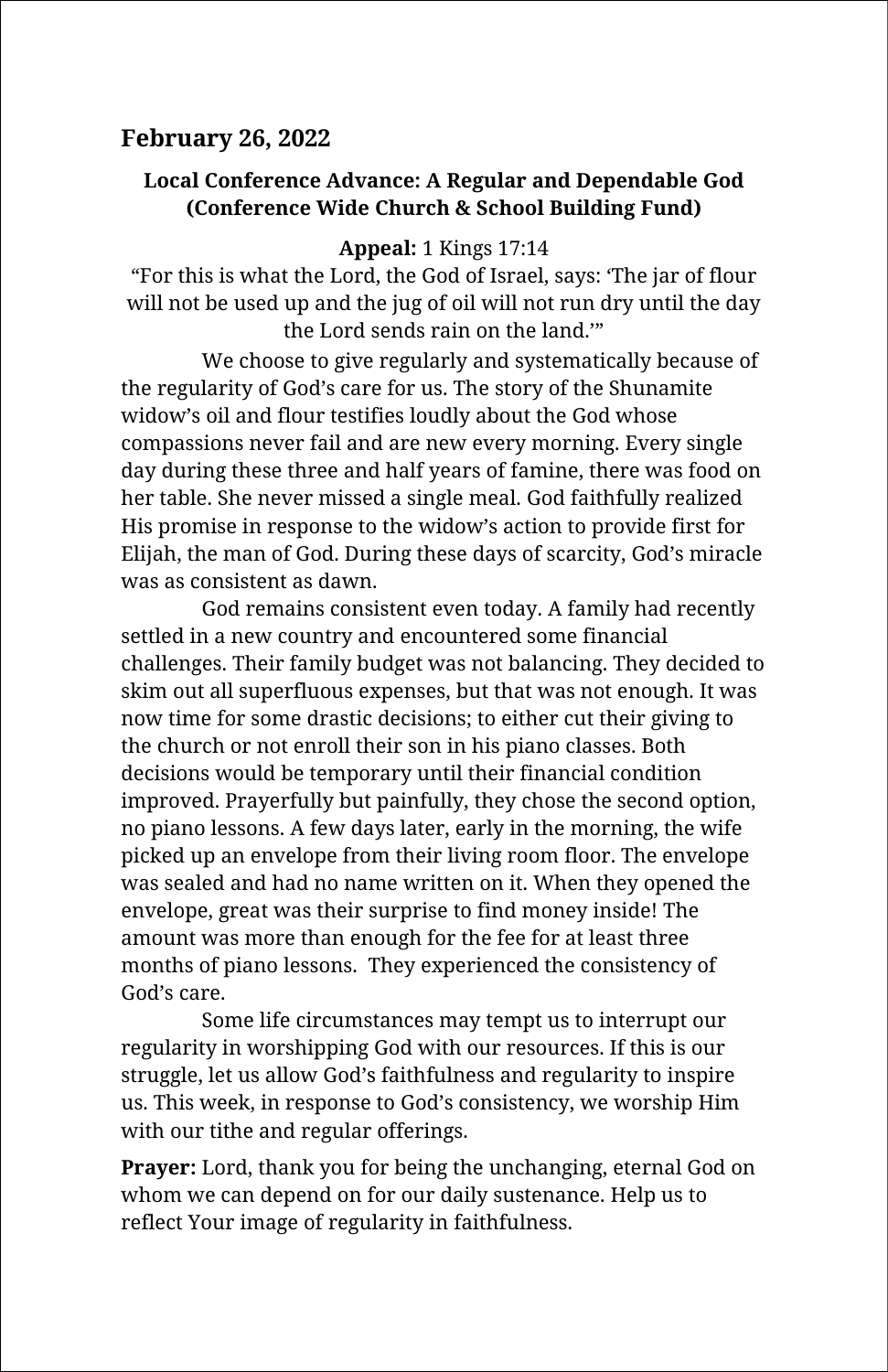## **Local Church Budget: The Modern-Day Waldensains**

## **Appeal:** Luke 8:3

"Joanna the wife of Chuza, the manager of Herod's household; Susanna; and many others. These women were helping to support them out of their own means."

We bring our tithe, offerings, and donations because the Master calls us to partner in His final mission. During Jesus' earthly ministry, a group of women provided the resources for His last trip around Galilee. As a result, this phase of His ministry was particularly rich in teaching, demonstrating power and expansion in mission. During this missionary tour, they visited the Gentile regions outside the borders of Israel: Tyre, Sidon, Bethsaida, and Decapolis. They went north as far as Caesarea Phillipi. Outside Tyre, Jesus repeated the miracle of the multiplication of bread by feeding 4,000 men, non-Jews, presenting Himself as the Bread of Life for all nations.

Today some young people are dedicating their lives to bring the Gospel to some hard-to-reach peoples and groups in the Middle East. In the tradition of the Waldensians of the Middle Ages, they pursue secular activities as a vehicle for preaching the gospel. Some are enrolled in universities. Though they are students, their first aim and focus are to find opportunities to bring the love and message of Jesus to their peers. One modernday Waldensian wrote these words: "Being in a foreign land is challenging. You miss your family, your home country, and your friends. You also have to adapt to a new culture, the people, the climate, and so forth." But her commitment remains unshakable because "Universities are amazing mission fields. You meet people your age, you easily make friends, and you have many opportunities to share about God with open-minded, inquisitive people."

A part of the tithe and offerings is used to support the work of these young people. Would you like this ministry and other ministries to move forward and expand? Participate this week and onward in returning your tithe and regular offerings.

**Prayer:** Lord, we thank You for the work of these frontline missionaries. Protect them and bless their service. Help us not to miss any opportunity to support Your final mission.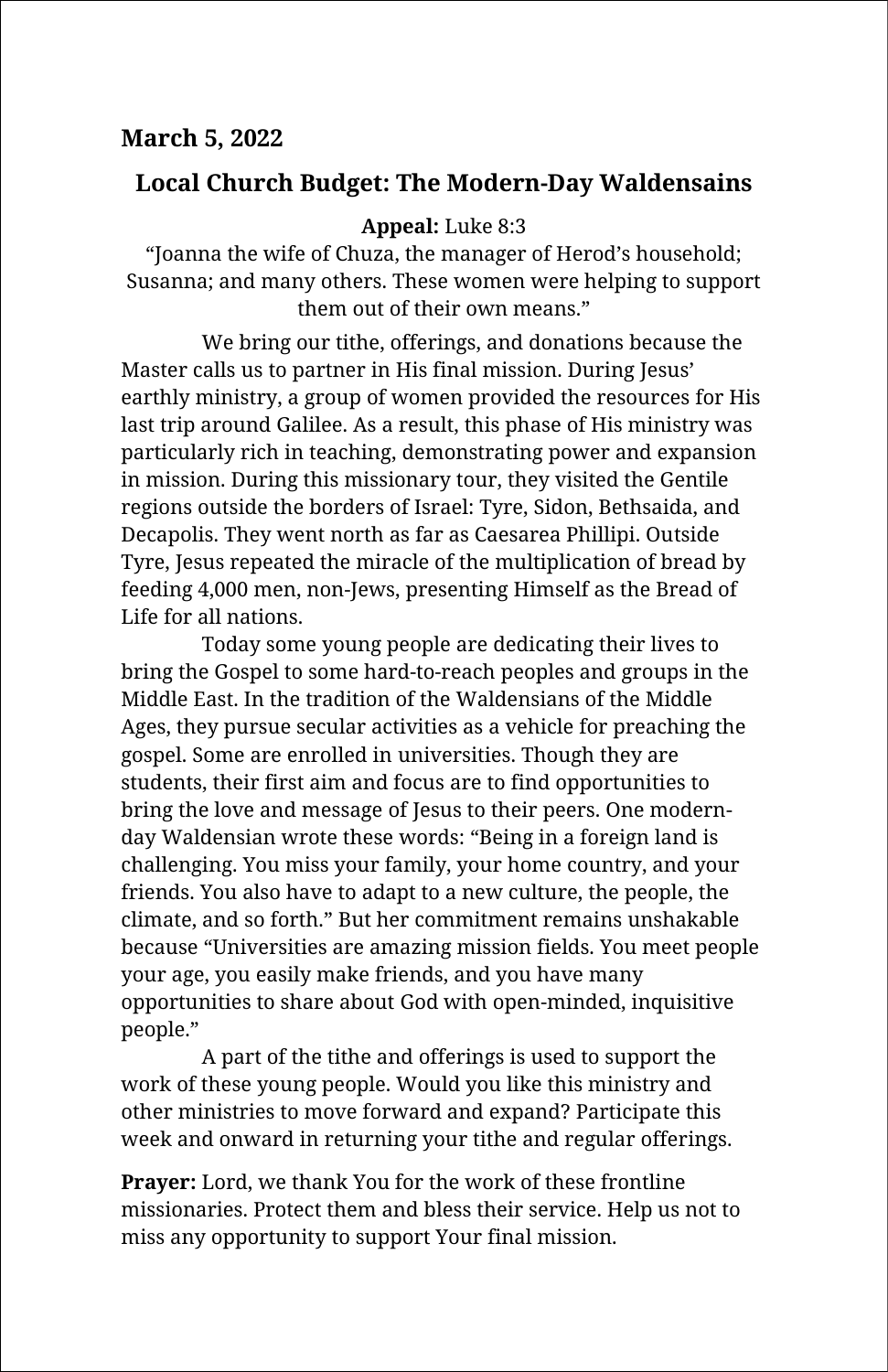## **March 12, 2022**

## **World Budget- Adventist World Radio**

Adventist World Radio is a media ministry of the General Conference of Seventh-day Adventists. With more than 1,000 worldwide radio stations and local studios, cell phone evangelism, apps, podcasts, health messages, and internet-based outreach, AWR is reaching nearly all the world with the Gospel.

Radio is still the primary source of communication for most of the world. It knows no borders, no walls, and no limits. It can penetrate homes and hearts and go where missionaries cannot enter.

One major target of Adventist World Radio's broadcasts is the 10/40 window, comprised of parts of North Africa, the Middle East, and Asia—areas currently closed to the Gospel message, but easily reached by radio.

Last year, AWR's *Unlocking Bible Prophecies* and *Earth's Final Countdown* series received millions of views in dozens of languages. Many of these videos are still the top results when people search for Bible prophecy topics on YouTube and Google.

Every day, AWR receives emails, letters, and messages from around the world. One recent letter said: "The *Unlocking Bible Prophecies* series is transforming my family. I was raised Baptist and attended church on Sunday, so I've been so blessed to learn of the Sabbath and will be attending my first in-person Adventist church service this weekend."

**Prayer:** Father, thank you for the opportunity to work with you in the saving of souls. Please bless the ministry of Adventist World Radio. We know it is only through your Spirit that this work can go, and lives can be changed for the kingdom of heaven. In Jesus' name, Amen.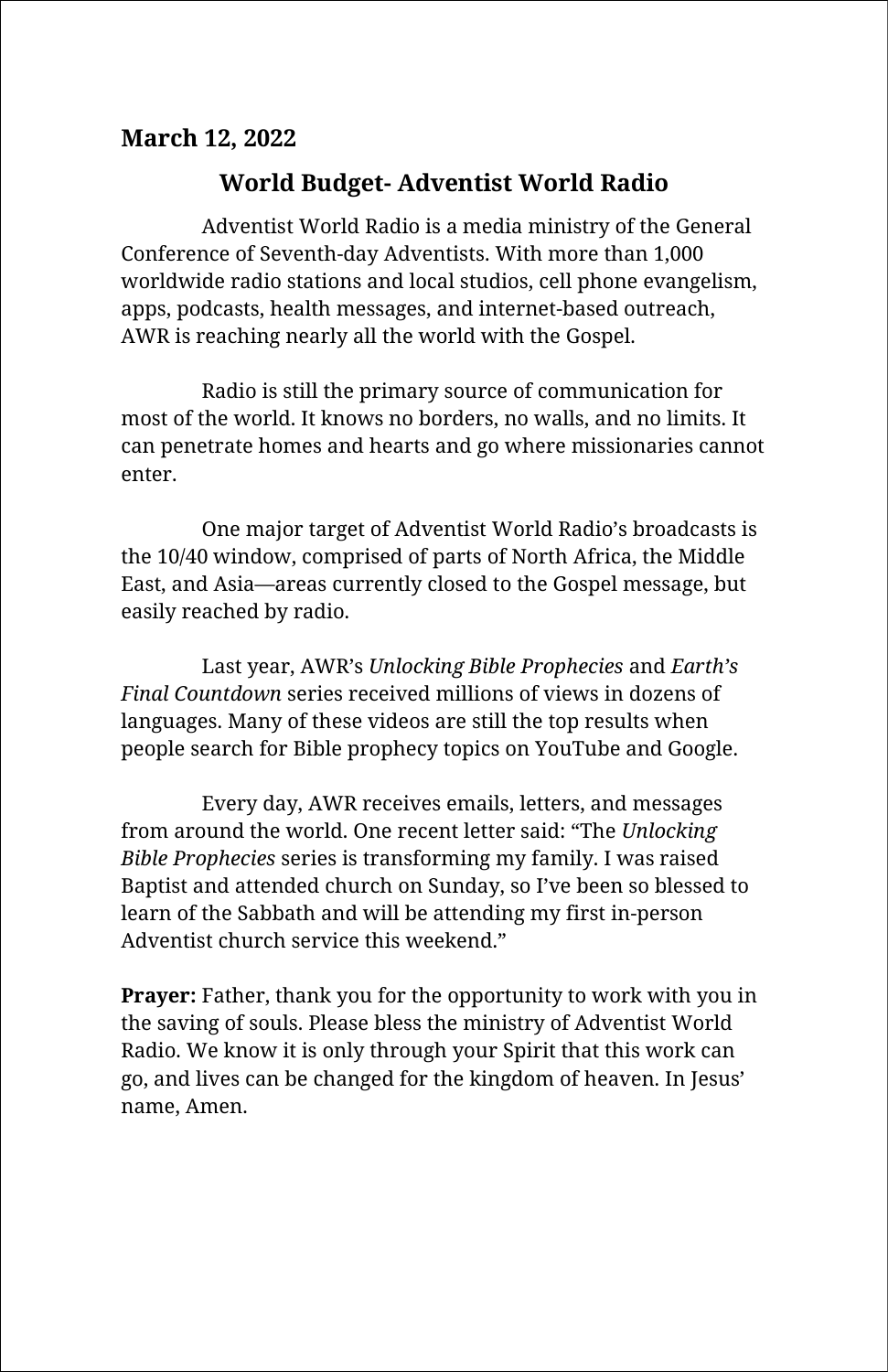## **Local Church Budget: The Invisible Driver**

**Appeal:** Psalms 18:2

"The Lord is my rock, my fortress and my deliverer; my God is my rock, in whom I take refuge, my shield and the horn of my salvation, my stronghold."

We worship God with our resources because He is our sure Deliverer. From his anointing when he was around 15 until his old age, King David had a long and perilous journey through many dangers. To name a few: there were the lions and the bears, Goliath—the giant, Saul—the envious king, and Absalom—the overly ambitious son. For keeping him safe, David burst into praises, worshiping God as the Rock, the Fortress, and Deliverer.

A missionary family in Madagascar has also experienced God's miraculous protection. One early morning, the family of three, with a nine-month-old baby, together with some friends, started a 12-hour road trip. By midday, after a good lunch, they proceeded immediately for them not to miss their meeting. Heading West, the sun began to set in front of them. Conversations became sparse, and finally, the only noise was the snoring from the front passenger seat. The driver started feeling sleepy. He slept off several times, but he was determined to reach the destination on time. He sped up. Then, for some few seconds, he blacked out. A branch violently hit the front windscreen. The car was seriously damaged, but miraculously the occupants had only some minor bruises. The baby fell on the small foam mattress that the parents bought the day before. Some few meters where the car stopped, children were playing soccer. They were shocked but not harmed. Later, everyone realized that the vehicle had passed perfectly between two trees. There were ditches on both sides of this road, except where the car left the tarmac. The outcome could have been different without the intervention of the Invisible Driver.

The God of David and of the missionary family is not less active today. Do you think that "The Deliverer" deserves our full worship? This week, through our tithe and regular offerings we can worship the Great Deliverer.

**Prayer:** Lord, we thank You for being our Rock, Fortress, and Deliverer. Help us rest before travel and be alert on the roads. Accept our praises as we honor You with our resources.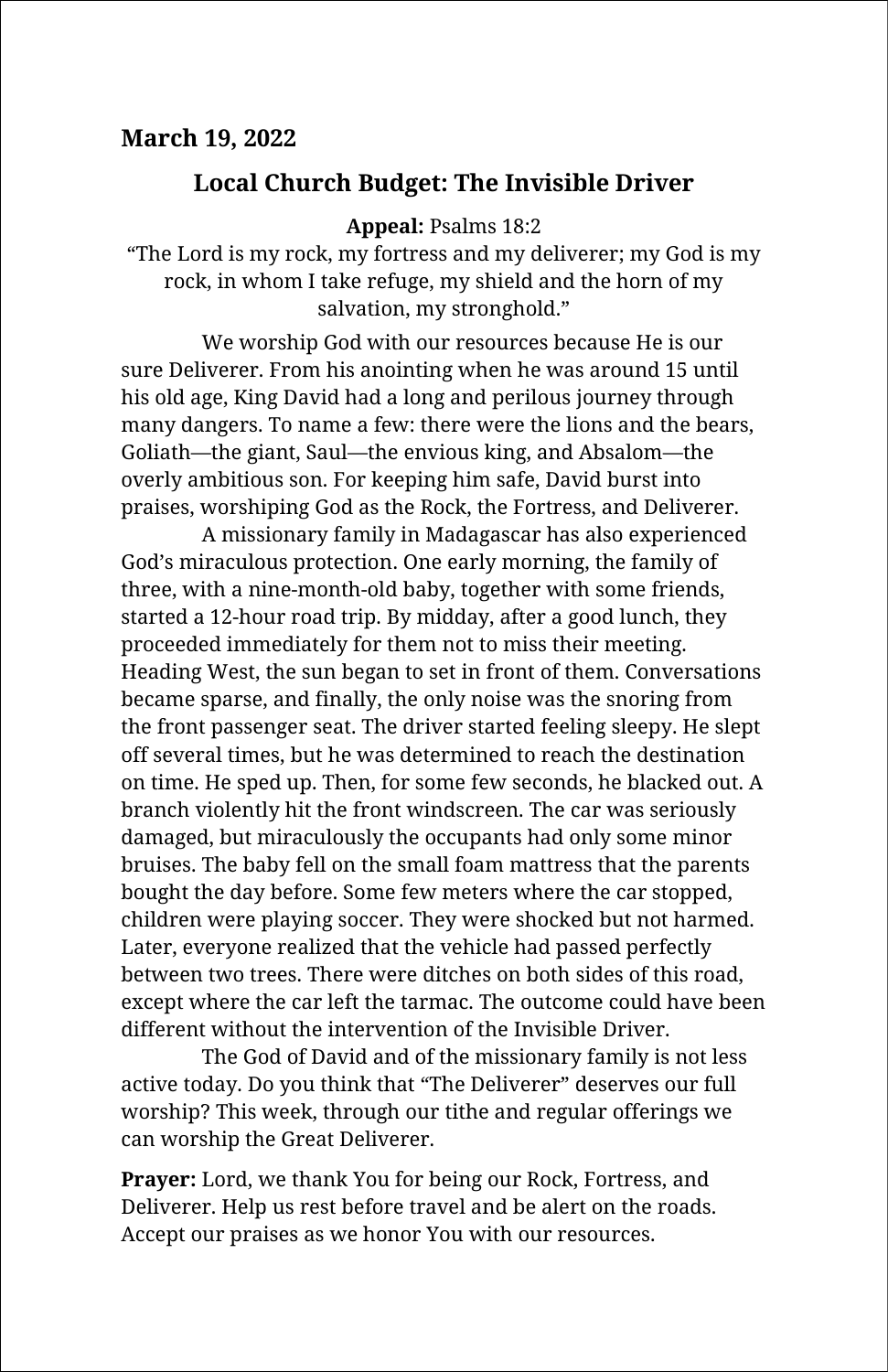#### **March 26, 2022**

# **Local Conference Advance: The Unlimited Provider (SECC Conference-Wide Evangelism)**

**Appeal:** Philippians 4:19 "And my God will meet all your needs according to the riches of his glory in Christ Jesus."

We worship God because He is the limitless Provider. One day Abraham had a conversation with God during which God informed him about the son that he would soon have through Sarah and the blessing that would rest upon this second son. Perplexed, Abraham pleaded with God, Genesis 17:18, "If only Ishmael might live under your blessing!" This conversation between God and Abraham teaches the important truth about divine abundance. Abraham was troubled that if the blessing would go to his second son, Isaac, there won't be any blessings left for Ishmael. God reassured Abraham that He has enough blessings for both and everyone. He is the unlimited Provider.

The belief in the scarcity of God's blessings has led some to function in strange ways. Here are some common scenarios of this mindset: "If someone else receives, I cannot receive, or I may receive less." This conviction creates a spirit of jealousy, brutal competition, and animosity. Another scenario: "If I give or share, less will be left or available for me. I'm losing what I have." This curtails generosity and fosters selfishness. However, these are false assumptions that ignore the reality of divine abundance. It is unhealthy to reason from the perspective of finite human beings and forget the Provider who is an infinite God. In Him we are not empty, even if we happen to give away everything.

Do you know that God has a full reserve of untapped blessings for each of us? This week, let us show through our tithe and regular offerings that we believe in divine abundance!

**Prayer:** Lord, we praise You for being an unlimited God who provides for us according to Your great riches. Increase our faith and help us to have a clearer picture of who You are.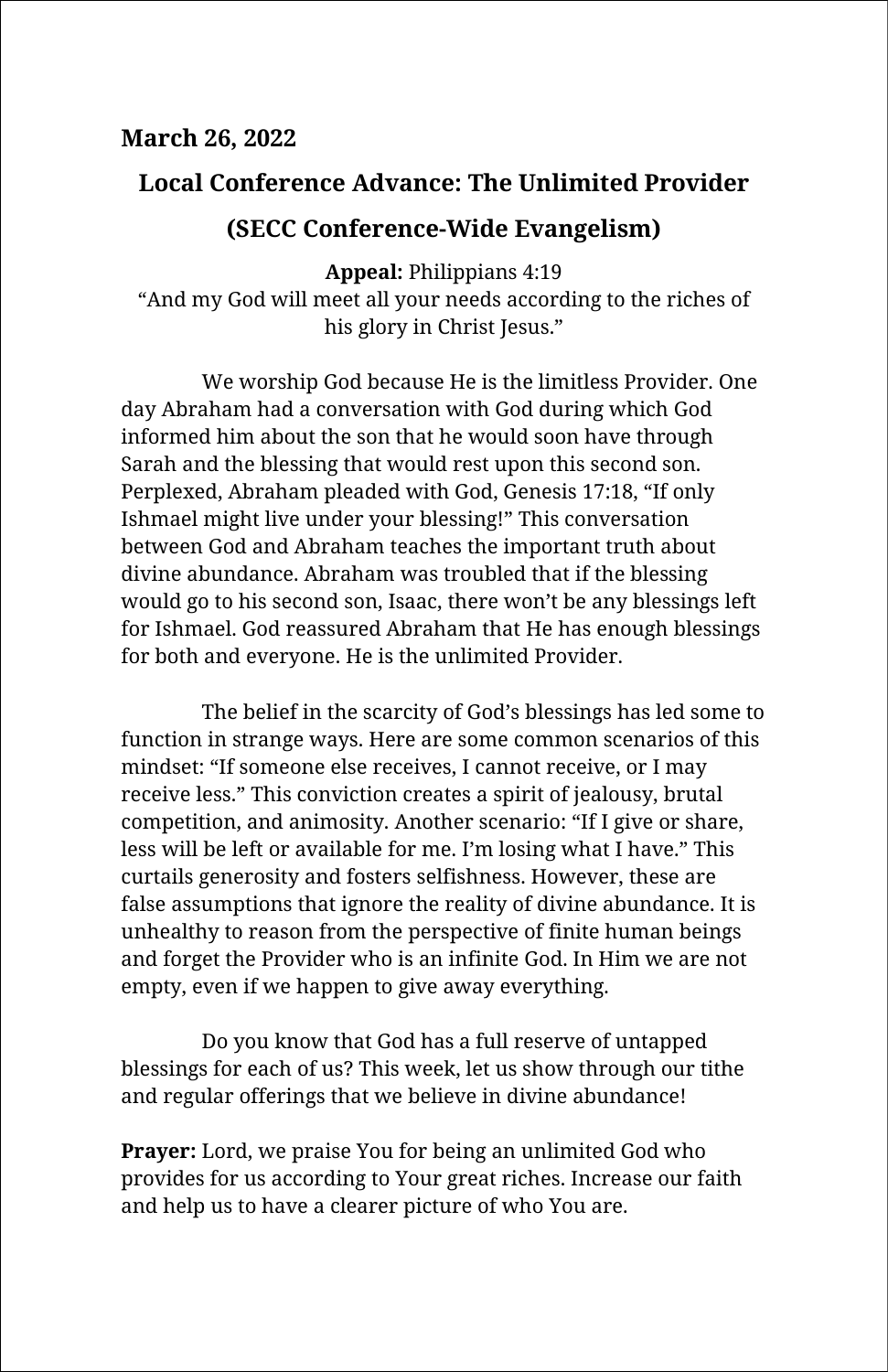## **April 2, 2022**

## **Local Church Budget: Holy to the Lord!**

**Appeal:** Proverbs 3:9-10

"Honor the Lord with your wealth, with the first fruits of all your crops; then your barns will be filled to overflowing, and your vats will brim over with new wine."

We worship God with our offerings because offerings are holy to the Lord. The adjective holy is often associated with the Sabbath and the tithe, but rarely with offerings. However, the Scripture is full of references regarding the holiness of offerings. Among other passages, the Bible declares that two expiatory offerings, the sin and guilt offerings, as "most holy" (Lev. 6:25; 7:1), and the grain and food offerings are described as "most holy part" and "too sacred" (Lev. 2:3; 22:10). The offering is a mean, a very special mean set aside and established by God for His children to worship and enjoy a unique encounter with Him. It was an indispensable component of the life of the children of Israel; neglecting the practice of offering was equivalent to robbing God (Mal. 3: 8) of the honor due to Him.

In ancient Israel, through the giving of offerings, God's children were worshiping and praising Him, celebrating Him as the Giver of the Holy One, affirming Him as Lord, acknowledging Him as Owner, Provider, and Sustainer, showing a willingness to obey, supporting the holy ministry, and being a blessing for many. God set the amount or value of some offerings, and for other offerings, He left it to the personal choice of the worshipper. Nonetheless, according to what one has received, the general principle was always to give in proportion (Deut. 16: 17) and give the very best to God as offerings (Lev. 22:20).

Today, it is common knowledge that the ratio of tithe to offerings is often in favor of tithe. During the COVID-19 pandemic, we observed a clear trend: there was a significantly higher reduction in offerings than in tithe, although in the world field (2020), both declined; however, by the grace of God and the faithfulness of His people, over all, tithe increased (2020). This week, as we worship with our regular offerings let us acknowledge the holy functions of offerings.

**Prayer:** Lord, we praise You for the privilege to worship. Please help us to value the holy practice of offerings.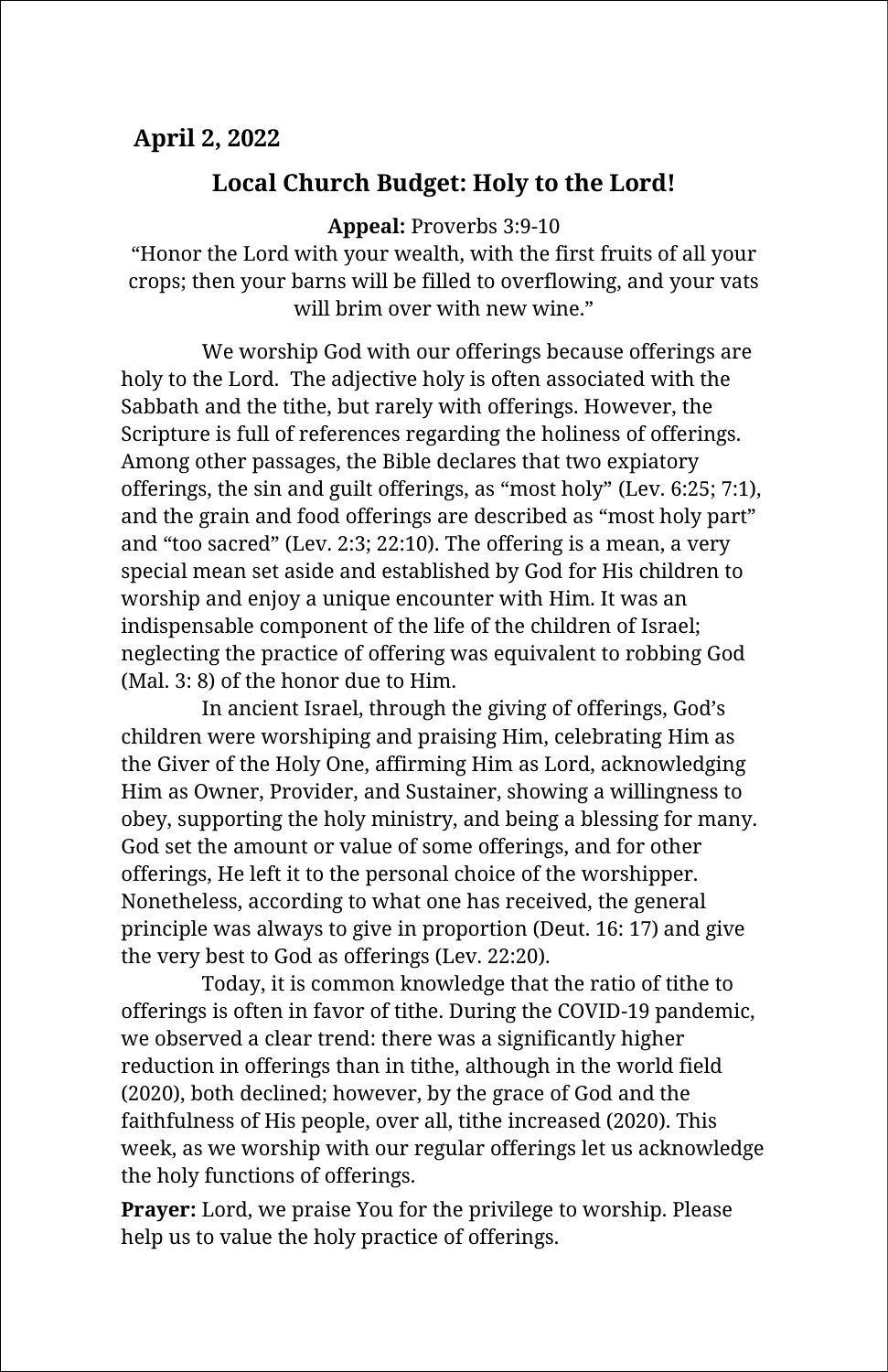## **April 09, 2022**

## **Hope Channel International, Inc.: Sharing God's Good News**

Every day, God uses the global evangelistic media ministry of Hope Channel to reach thousands of viewers with the message of hope and love that comes from Him! With 68+ Hope Channels around the world broadcasting in more than 80 languages, the mission of Jesus is being fulfilled by the power of the Holy Spirit— "The harvest truly is great!" (Lk. 10:2).

Through turbulent and unprecedented world events, God used Hope Channel to share uplifting messages and opportunities for connection with viewers around the world. *Hope at Home*, a new Hope Channel program, has become the local online church service for thousands around the world each weekend by providing inspiring messages, music, and wellness tips from professionals. You can tune in on [HopeTV.org/AtHome.](https://www.hopetv.org/athome) The Bible study platform, [Hope.Study,](https://hope.study/) has grown to provide free and easy-to-use bible study courses on topics such as igniting your prayer life, navigating stressful situations, and learning to understand the Bible better. We are also seeing more and more inspiring testimonies of viewers whose lives have changed; you can watch these testimonies at [HopeTV.org/Transformed.](http://www.hopetv.org/transformed) We encourage you to invite your family and friends to watch Hope Channel too!

**Prayer**: Dear Lord, thank You for the invitation to join You in Your harvest work! Please bless these gifts and all Your harvest workers, in the name of Jesus we pray, Amen.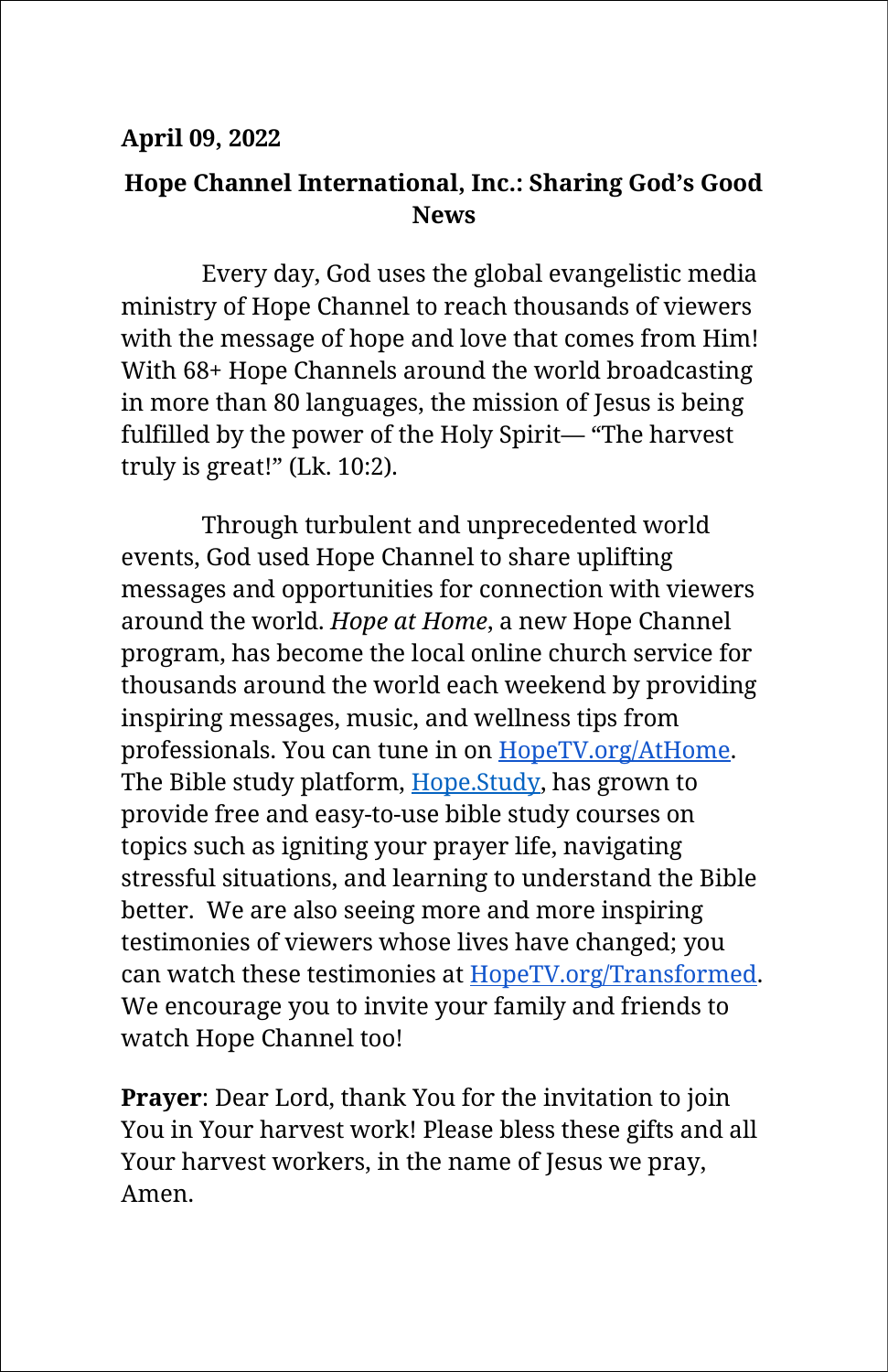## **Local Church Budget: Love Without Boundaries**

**Appeal**: John 3:17

"For God did not send his Son into the world to condemn the world, but to save the world through him."

We worship through regular and systematic giving because God gave us an example of love without boundaries. John 3:17 declares the nature and the scope of the mission of the Son: Jesus came to bring salvation, and He brought it to the whole world. Doing mission in the footstep of Jesus means embracing a universal mission. Among other things, the tithe and offerings plan provide us with an opportunity to participate in a global mission.

The story is told of a pastor who was ministering at a city church. This large and well-off congregation was known for its generosity. They were keen to invest in the regular upgrading of their church facilities, unfortunately sometimes at the expense of returning a faithful tithe and participating in regular offerings. Interestingly, the pastor refrained from educating his members about the danger of self-serving generosity and the importance of supporting the global church family. Pastoring a church with the best facilities was even his source of pride and satisfaction. After some years, the conference transferred him to a different and less affluent locality; he quickly understood the consequences of the narrow vision of the mission.

How large is our vision of God's mission? We are saved because God emptied heaven and sent Jesus to our world. And at some point, the church mobilized resources to send a missionary to our home country or region. With Jesus as our model, would you like to be an instrument of love to every nation, tribe, language, and people? This week, as we worship with our tithe and regular offerings, we have another opportunity to give globally.

**Prayer**: Lord, Your love has no boundaries; that's why we are saved. We praise Your name. Through our giving, help us to express the same kind of love for all humanity.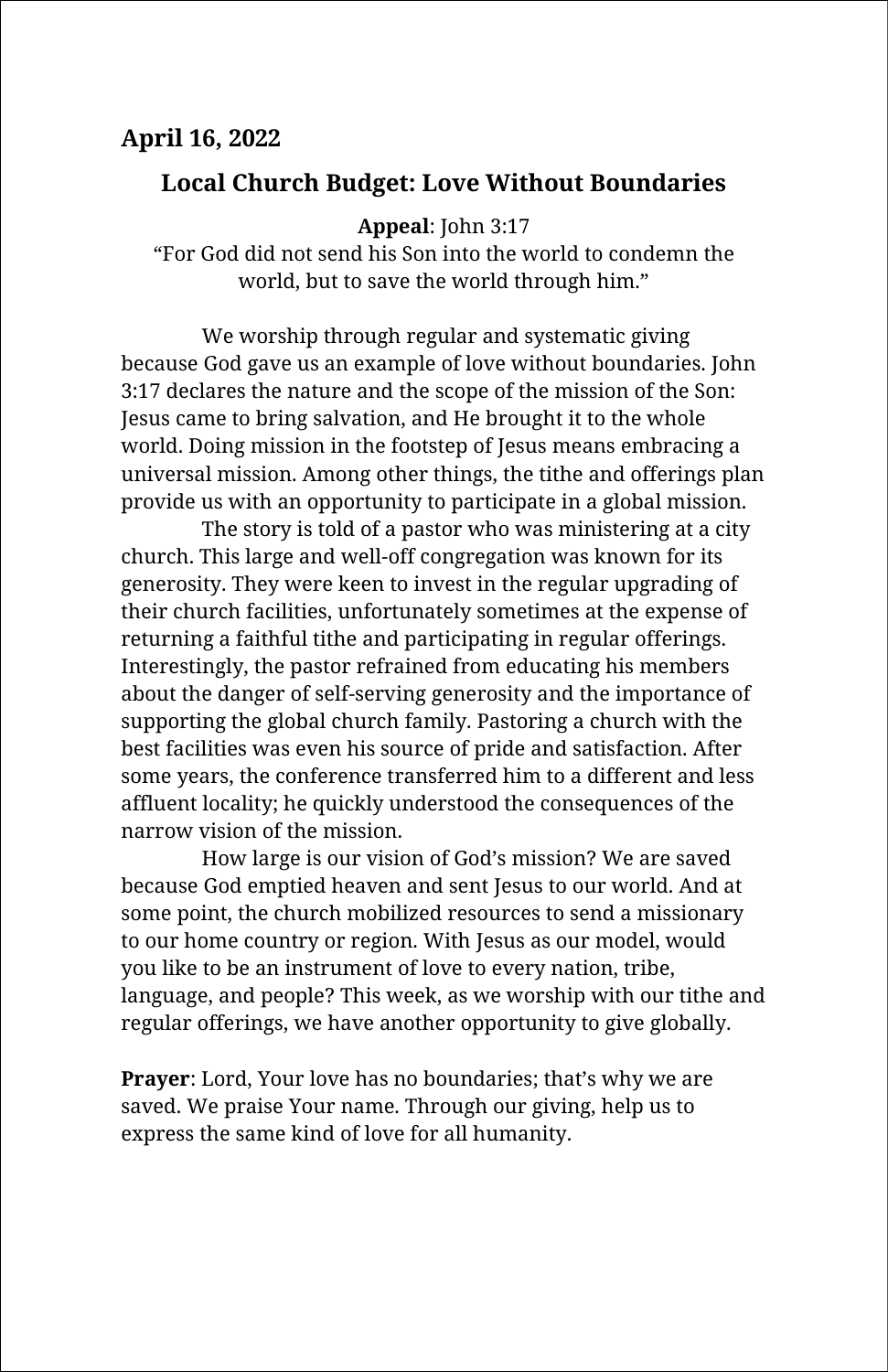# **Local Conference Advance (SECC K-12 Scholarship Fund)**

Faith is essential to the Christian life. But, faith without action is lifeless. Today, you will have a chance to put your beliefs into action as you provide students across Southeastern California with increased access to a Christian education.

The K-12 Scholarship is a Southeastern California Conference offering used to subsidize scholarships for worthy students in Transitional Kindergarten through 12th grade level in local SECC church schools and academies.

The K-12 offering is used by the Office of Education to assist schools in providing assistance to families needing financial aid. This is done through the Low-Income Scholarship which will pay 10% of tuition and registration fees. That 10% is matched by the local school, allowing the recipient to receive 20% of his/her tuition and registration fees in the form of a scholarship.

Thank you for your prayers, and your faithful commitment to the training of our young ones. Your offerings are expressions of this devotion, which will enable greater numbers of our conference's youth and children to attend one of SECC's eighteen schools.

Please enter your amount for today's offering at "K-12 Scholarships" on your tithe envelope.

*- Robert Smith, SECC Associate Superintendent of Schools*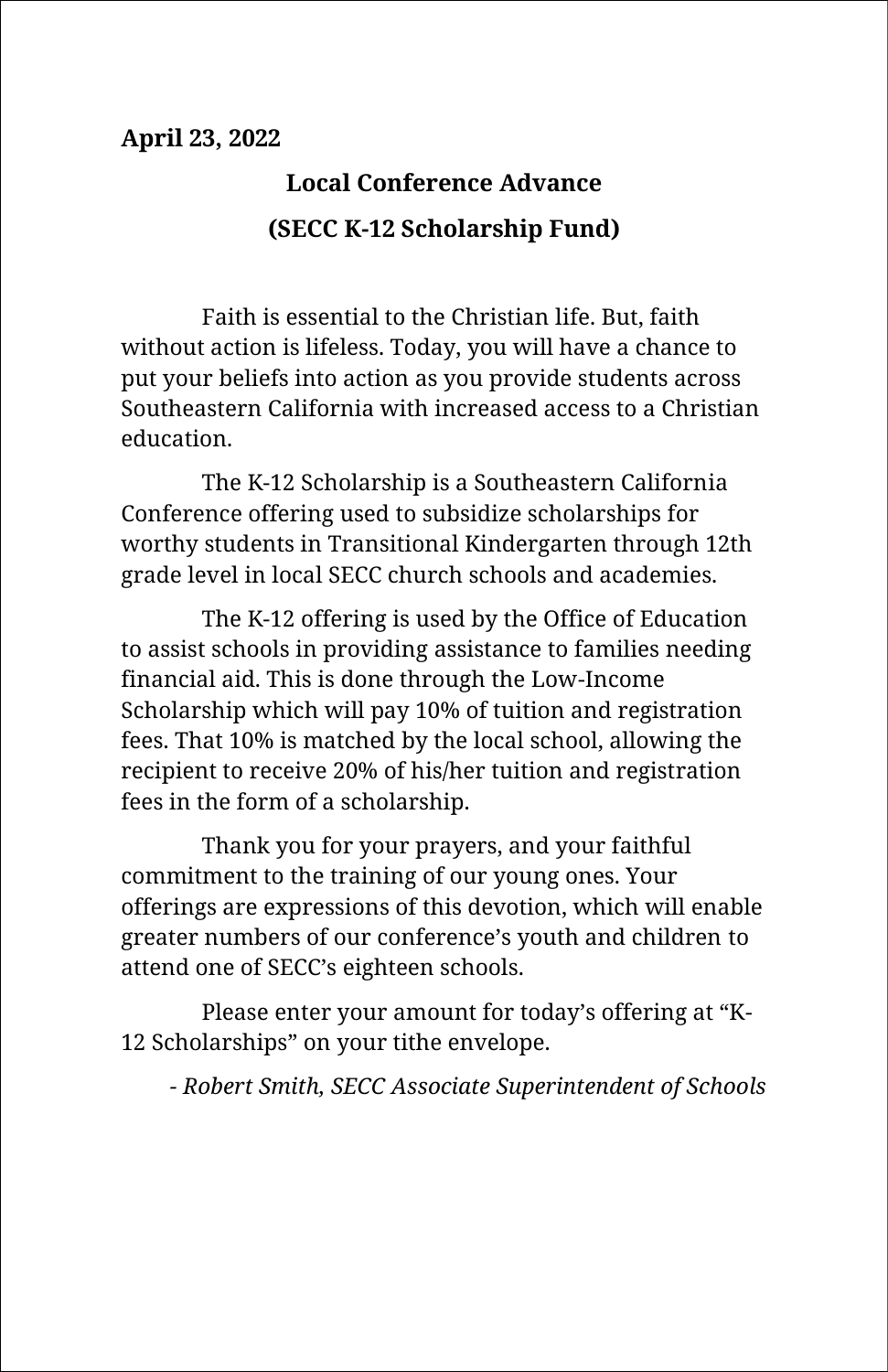#### **April 30, 2022**

#### **Local Church Budget: Emulate an Orderly God**

**Appeal**: Jeremiah 31:35

**"**This is what the Lord says, he who appoints the sun to shine by day, who decrees the moon and star to shine by night…the Lord Almighty is his name."

We worship with our resources in a disciplined way because we emulate an orderly God. One striking feature of God's creation is its well-ordered design. The daily, weekly, and monthly patterns speak loud about the Designer, Creator, and Sustainer of the universe. As believers, we define ourselves as being in His image and God being our model. Therefore, those who aspire to be in His clear and sharp image are indeed paying attention to these words: "But everything should be done in a fitting and orderly way" (1 Cor. 14:40). Spontaneity should not be an excuse for an absence of order in worship and giving.

A man was always complaining of people stealing his money; he even suspected his wife and children. One day, his good friend gave him some advice: "If you vow to make a special gift to God, no one will touch your money." He agreed to make this vow. On payday, he cashed his check and hid his money. After some few days, he remembered his vow but there was only one small bill left to his great disbelief. He burst in a rage, shouting, and cursing his wife and children: "This time, you have stolen God's money, and He will deal with you." His wife remained silent, wrote on a sheet of paper from top to bottom, and added some numbers on the right. Then, she gently pushed the paper toward her furious husband. His eyes moved up and down through the list of items and numbers. He dared not add one single word. No one had stolen his money; he was spending carelessly without any plan.

When our finances are in a mess, we can hardly enjoy a happy life, and it is difficult to honor God with a faithful tithe and adequate offerings. Would you like to enjoy the quality of life that your Divine Father has meticulously purposed for you? Exercise more discipline and order in the management of our God-given resources. This week, may we reflect the image of the orderly God that we serve through our tithe and regular offerings.

**Prayer**: Lord, we thank You for the example of the order that You have set. Please give us the wisdom and discipline to reflect this attribute in the management of our personal affairs.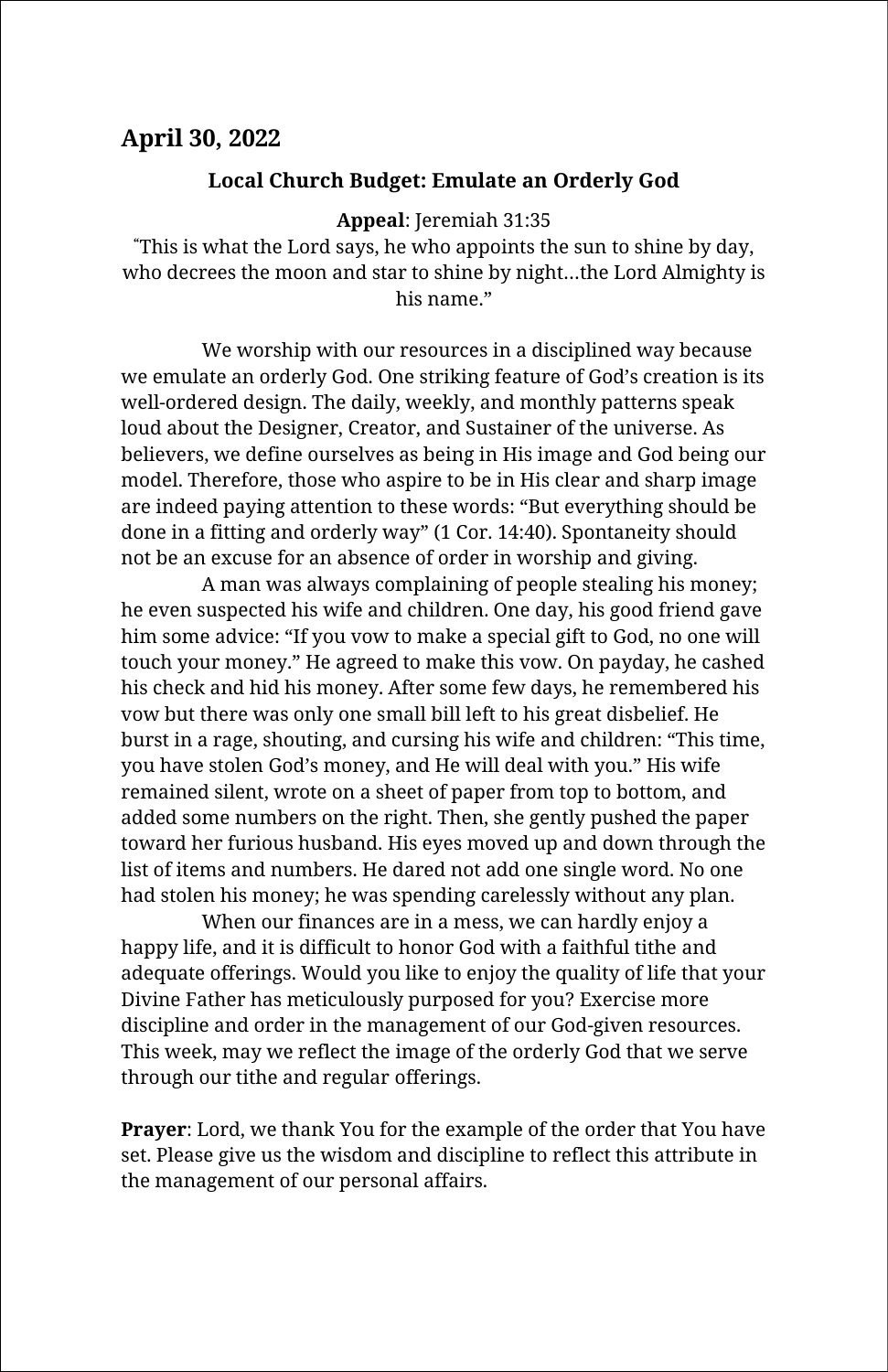## **Local Church Budget: He Empowers!**

**Appeal**: Deuteronomy 8:18

**"**But remember the Lord your God, for it is he who gives you the ability to produce wealth, and so confirms his covenant, which he swore to your ancestors, as it is today."

We worship God with our resources because He has placed something valuable in each of our pockets. Some of you are not convinced by these words because you are thinking of how thin your purse is or about the bank account that you don't have. Sometimes, we search thoroughly and still fail to see the value in things that we have received. Hence, we are tempted even to doubt these words or take comfort by spiritualizing the meaning of the word "wealth." Is it possible that we focus too much on the end product while not appreciating the "ability to produce wealth" that God has given us?

One day a man was asked about the difference between himself and his wife. Listen to his answer: "When I am hungry, I behave differently from my wife." "After my day of work at the office, I will drop my bag, rush to the kitchen, remove the lid from over the pot and look for my favorite dish." "In contrast, my wife, when she is hungry, will open the cupboard and the fridge, get the raw materials and prepare a delicious meal." Two different strategies to address the same need: one is seeking desperately for the end product and the other using the available raw materials.

Instead of being frustrated and discouraged about the absence or limitation of the end product, it is more efficient to acknowledge and use God's raw materials. They comprise, among other things of the health, energy, talents, and gifts that He has provided. And God promises to empower us as we diligently use these raw materials. Do you know that one of the most thrilling experiences is to partner with God to produce resources for our subsistence? This week, through our participation in tithe and regular offerings we can praise God for assisting us in transforming the raw materials He provides.

**Prayer:** Lord, we are thankful for both the raw materials and the ability to produce wealth. You are indeed the Provider of everything.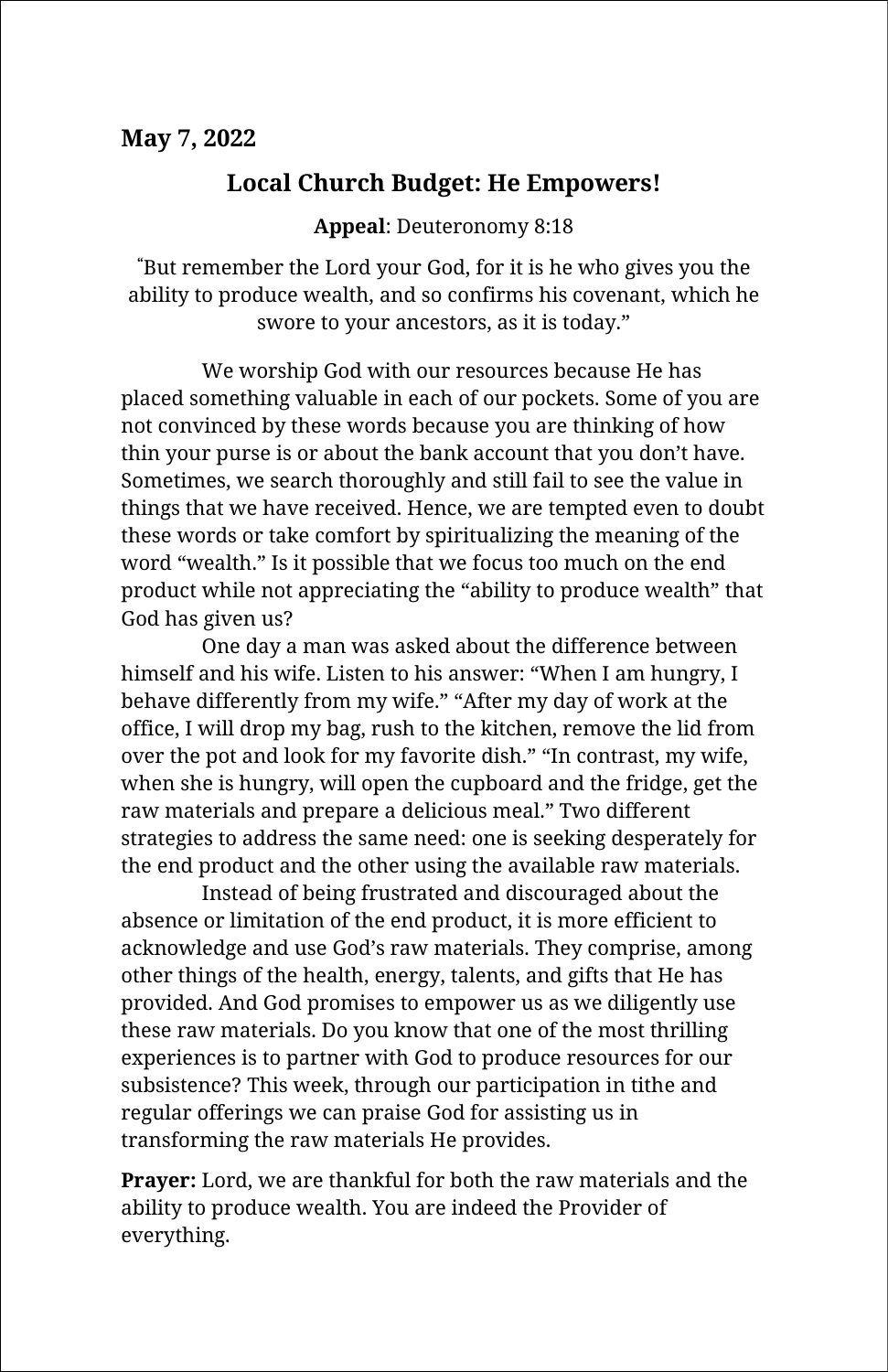#### **May 14, 2022**

## **Disaster & Famine Relief**

**Appeal**: Galatians 6:2 **"**Carry each other's burdens, and in this way you will fulfill the law of Christ."

Adventist Community Services (ACS) works with the local conferences and disaster response agencies to equip volunteers to serve and assist the community, providing disaster assessments, sheltering services, donation management, home reconstruction, and emotional and spiritual care.

In 2020 – 2021, COVID-19 caused a heavy toll on ACS Food Pantries/Centers, yet our volunteers continued to serve families and individuals who were facing challenges due to this crisis. NAD ACS invested 2 million dollars to assist in providing food to our neighbors who struggled during this difficult time.

When you give to ACS and ADRA, YOU make it possible for the Adventist Church to respond immediately both nationally and internationally to help survivors of hurricanes, fires, floods, earthquakes, famine, and other crisis.

Sabbath, May 14, 2022, is the Disaster and Famine Relief Offering. If you wish to support the Offering, please donate at your local church or online.

We want to thank everyone for your dedicated ongoing support to Adventist Community Services, whether it is through sacrificial giving, volunteering, or prayers.

**Prayer:** Lord, we are thankful for both the raw materials and the ability to produce wealth. You are indeed the Provider of everything.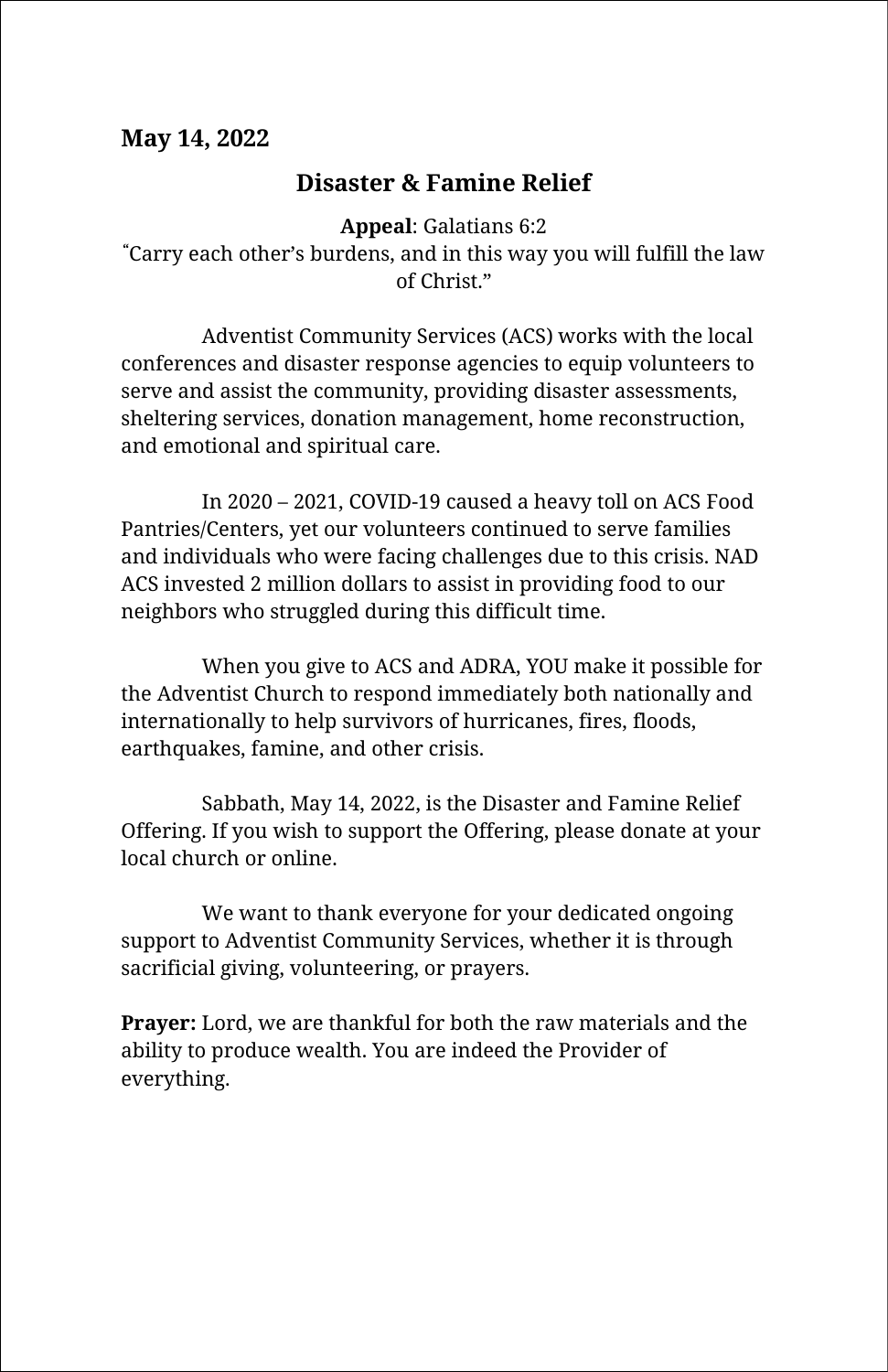#### **May 21, 2022**

#### **Local Church Budget: Demonstrate Self Denial**

#### **Appeal**: 1 John 3:16

"This is how we know what love is: Jesus Christ laid down his life for us. And we ought to lay down our lives for our brothers and sisters."

We worship God with our resources because of His sacrificial love. Jesus left heaven, and He embraced the plight of fallen humanity. He accomplished his mission against fearful odds and dire resistance. Finally, He offered it all, His own life. This is how He demonstrated love. As God's representatives, a sacrificial spirit is part of our true identity. That was the spirit demonstrated by our church's pioneers, and J.N. Andrews was a leading figure among them.

John Andrews was a widow with two children when he accepted a call to go to Europe as the first official Seventh-day Adventist missionary. He accepted the call without knowing what his specific salary would be. They agreed to send him money from time to time, but this was not done as regularly as needed. For him to publish tracts, pamphlets, and the French periodical "Les Signes des Temps" he often had to use his own funds, sometimes going without food and other necessities. He contracted pneumonia in 1877, and after the examination, the physician commented: "This man is almost starved to death!" One year later, his daughter contracted tuberculosis. Andrews brought his daughter home to Battle Creek and she was treated by Dr. J. H. Kellogg, but she sadly passed away. The committed missionary nevertheless returned to Europe to continue his groundbreaking work until he died of tuberculosis at the age of 54.

We are living in a time where money and other resources are hard to find. Waiting for surplus or leftover resources to support the mission could be a pious wish. In this context, these words of Ellen White are most relevant: "Those who profess to be one with Christ and indulge their selfish desires for rich and expensive clothing, furniture, and food, are Christians only in name. To be a Christian is to be Christlike." (Review & Herald, Oct. 13, 1896). This week, may our tithe and regular offerings reflect a spirit of self-denial, the Spirit of Christ.

**Prayer:** Lord, we praise You for consenting to the greatest of all sacrifices to save us. Help us demonstrate the same sacrificial spirit in our daily lives, including how we use our resources.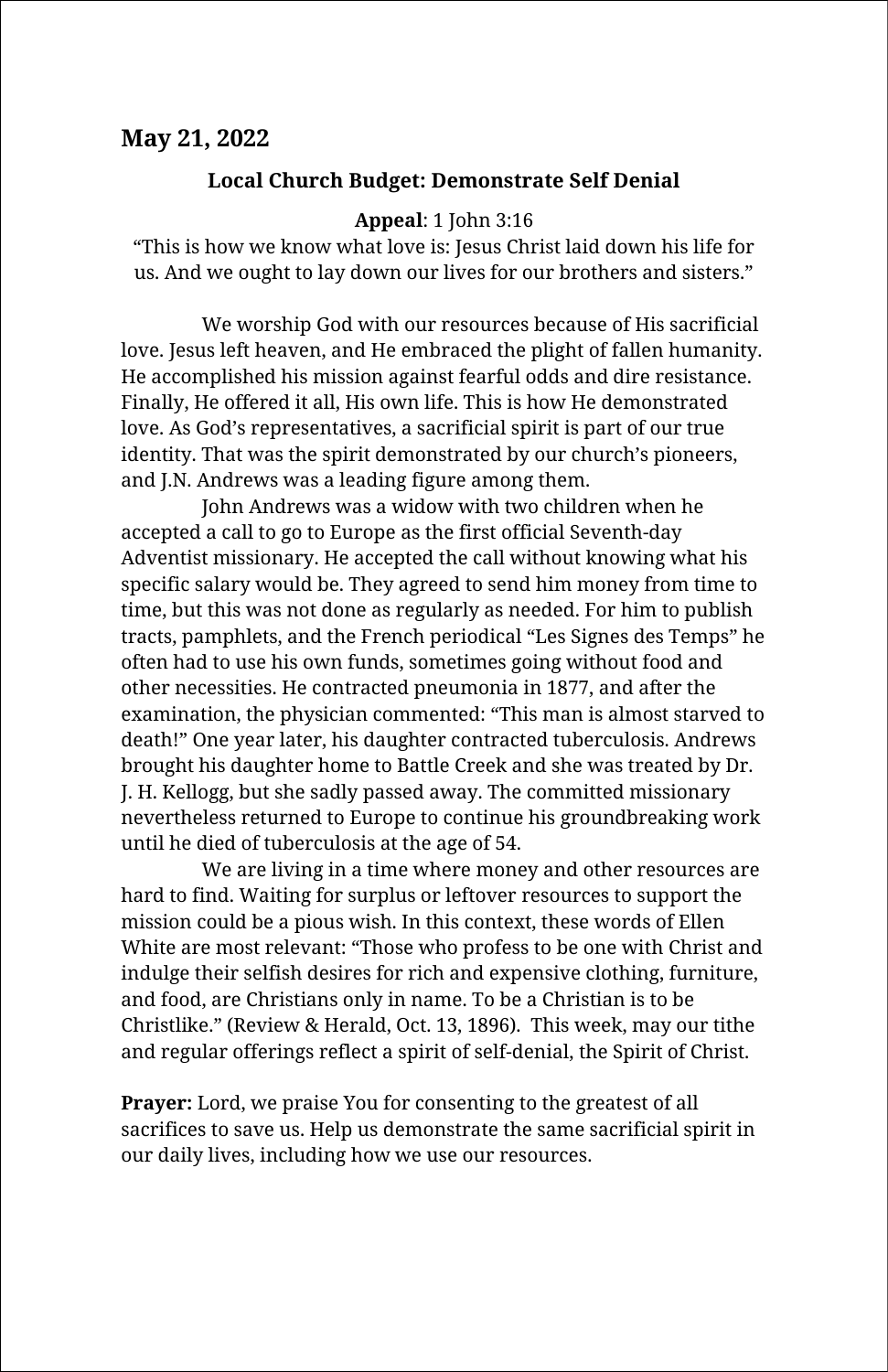## **Local Conference Advance: Provider of All (Conference Wide Church & School Building Fund)**

**Appeal**: Philippians 4:19

And my God will meet all your needs according to the riches of his glory in Christ Jesus.

We give a tithe of all because our Lord is the Provider of all. After his victory against a powerful coalition, Abram gave a tithe of everything, *food, goods,* and *possessions* to Melchizedek the priest (Gen. 14). Jacob, his grandson, promised to return a tithe of everything (Gen. 28). The book of Leviticus 27:30 does not speak about a good and acceptable for tithe: "A tithe of everything from the land, whether grain from the soil or fruit from the trees, belongs to the Lord; it is holy to the Lord." Jesus himself acknowledged that tithing was from "all I get" (Lk. 18:12) and from the minutest gain (Matt. 23:23a). What could be the reason for this emphasis on tithing everything?

This real value of tithe is not monetary but symbolic. It reminds us to acknowledge and remember God as the Giver of all: "He asks us to acknowledge Him as the Giver of all things; and for this reason, He says, of all your possessions I reserve a tenth for Myself, besides gifts and offerings, which are to be brought into My storehouse." (*Counsel to Stewardship*, pp. 80-81). A partial tithe would mean that God is the Giver of only part of what we need.

A well-known trust game, the blind swing, helps us to understand the value of depending on God as the Giver of all. In this game, you close your eyes and allow two individuals to swing you to and fro. After some time, you experience the peaceful sensation that results from complete trust. This is only possible when you keep your eyes completely closed and you choose not to peek from time to time. Perfect peace is the outcome of perfect trust. In a world of uncertainties and confusion, the exercise of *tithing from everything*, an apex of total dependence, will contribute to our inner peace. Which message is your tithing practice sending to your brain and heart? This week, as we worship with our tithe and regular offerings we can grow in heavenly peace.

**Prayer:** Lord, we praise You because in You there is perfect peace. Help us to regularly acknowledge You as the Giver of all through our tithe, gifts, and offerings.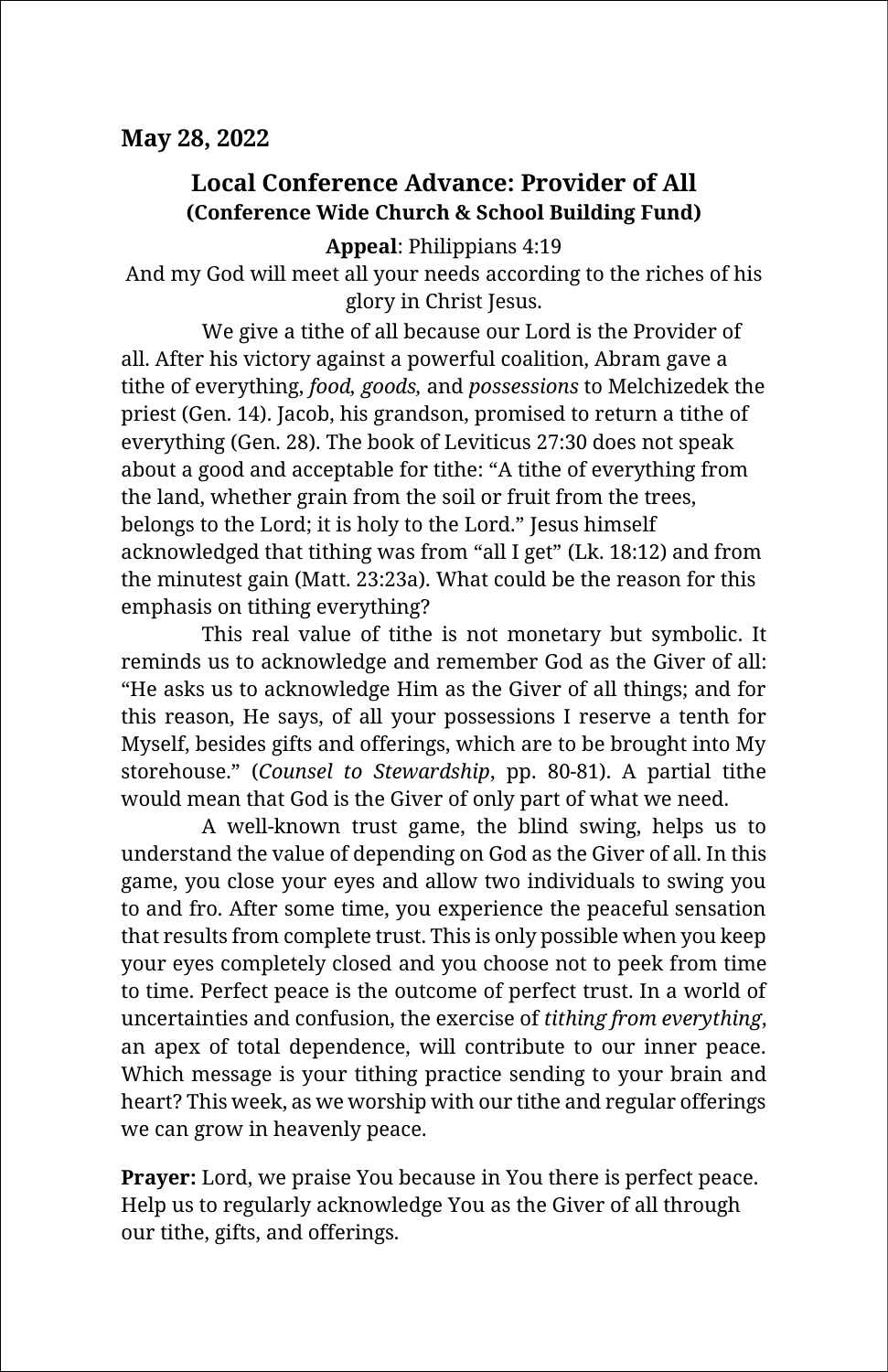#### **June 4, 2022**

#### **Local Church Budget: Protection Against Babylon's Manipulation!**

**Appeal**: Revelations 18:3

"For all the nations have drunk the maddening wine of her adulteries. The kings of the earth committed adultery with her, and the merchants of the earth grew rich from her excessive luxuries."

We worship God with our resources because it is one of God's protective walls against the Deceitful One. The Bible portrays Babylon as a major threat to God's people. Prophetic Babylon serving intoxicated wine conveys the idea of deception (Prov. 20:1). One of Babylon's final deceptions is to present itself as the source of economic prosperity. This manipulation works well because it appeals to our natural attraction for material gain. Are we not the generation known as "lovers of money"? (2 Tim. 3:2). How do we stand in resistance to the deception of Babylon?

Observing squirrels can teach us a lesson. These cute and furry creatures often roam in your backyard, but they are always cautious not to come too close and are furtive when you approach them. However, when their reserve of acorn is almost depleted, this is the time to attract them to you by offering them some nuts. Their need for food leads them to lower their defense mechanism. Effective manipulations function in the same way: they appeal to a perceived need. When one experiences a financial crisis, the means to acquire some income become particularly attractive!

The practice of tithe, systematic offerings, and donations helps us constantly remember that God is the source of true riches (Deut. 8:18). Hence, we don't have to yield to the Babylonians' manipulative schemes to obtain what we need. Furthermore, the craving for material possession loses its grip over us when we are already appreciative through giving of what we have received. Ellen G. White wrote: **"**Constant, self-denying benevolence is God's remedy for the cankering sins of selfishness and covetousness" (*Testimonies to the Churches*, vol. 3, p. 548).

We are called to get out of Babylon. This includes resisting the manipulation of Babylon in issues of finances. Is it safe to neglect to give up this protective gear that Our God has given us? This week, through our tithe and regular offerings we can stand in resistance to Babylon.

**Prayer:** Lord, we face all sorts of temptations to compromise in matters of faith. We thank You for Your instructions given for our safeguard.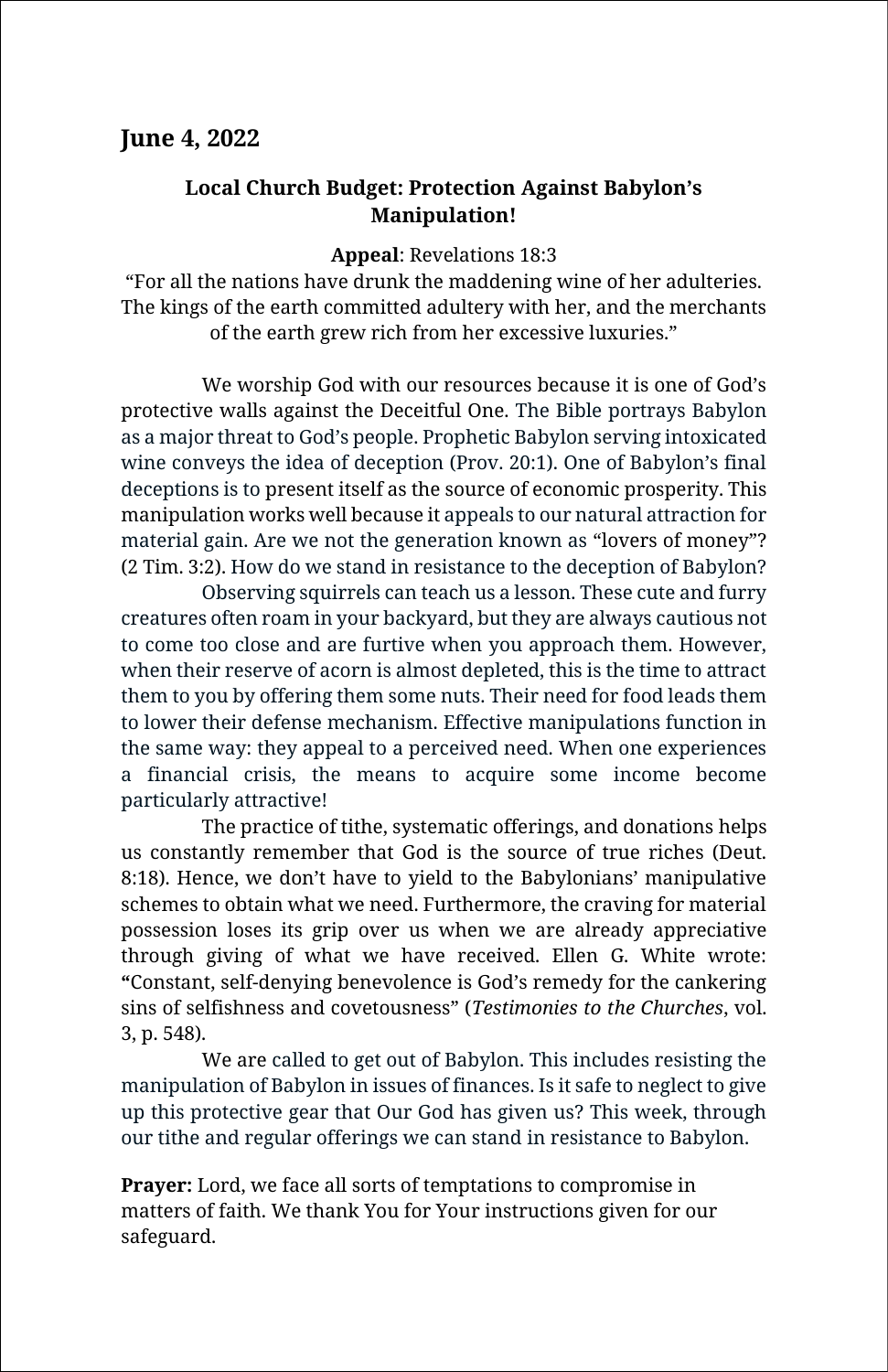#### **June 11, 2022**

## **Women's Ministries**

**Appeal:** Proverbs 31:8 "Speak up for those who cannot speak for themselves, for the rights of all who are destitute."

Women are specifically designed by God to meet the needs of other women. Women's Ministries is the best way to connect both the church and unchurched women in your community to each other and to introduce them to Jesus Christ.

Across the North American Division, from the United States to Canada and from Bermuda to Guam-Micronesia, the women of the church are engaged in serving others. They give Bible studies, hold evangelistic series, and minister to those in shelters for battered and homeless women. They provide for the needs of families seeking refuge on our shores from oppressive regimes, teach English as a second language classes, tutor school children, and make bags of love for children who are displaced from their homes or their parents. The women of the church are making a significant difference in their communities and their congregations. COVID didn't slow down ministry, it just moved it online. Local, conference, union and division women's ministries offered online and live webinars, retreats, seminars, and get together. Zoom became a place where members and community gathered to talk, encourage, study, discuss books, and pray together.

Established in 1898 at the urging of Ellen White, the Women's Ministries offering funds evangelistic outreach events and leadership training for women across the North American Division who partner with God in service through ministries that impact girls, teens, young adults, and women.

Learn more about Women's Ministries and how you can impact your church and community at nadwm.org. Thank you for supporting Women's Ministries as we seek to encourage, equip, and challenge girls, teens, and women to grow deeply in God and serve Him uniquely with their gifts and talents.

**Prayer:** Lord, we give you our hearts, we give you ourselves, and we give you these gifts. Thank you for this privilege, we love You and serve You. In Jesus Name we pray. Amen.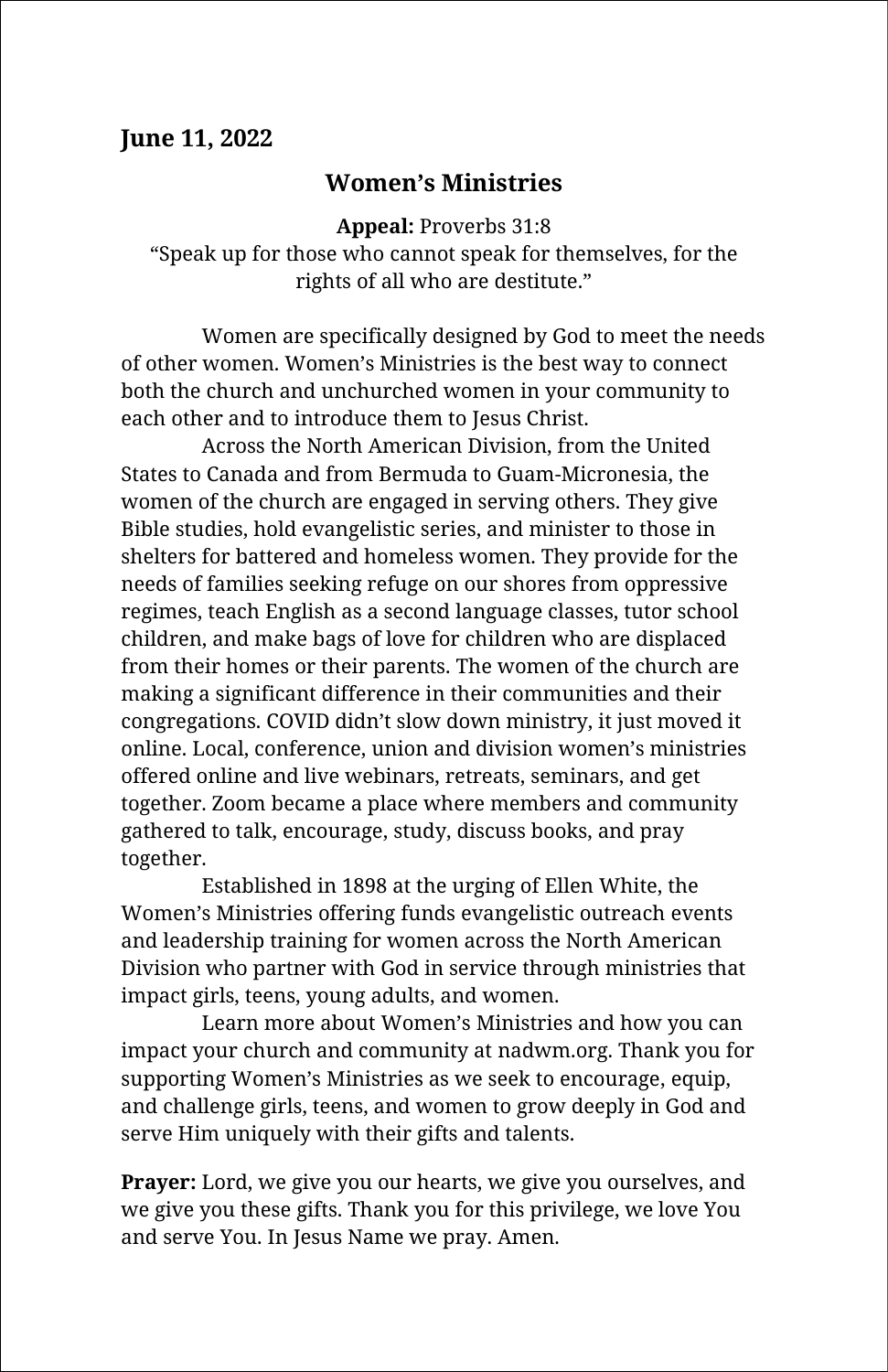## **Local Church Budget: Salvation is Not an Afterthought**

**Appeal:** 1 Peter 1:20

"He was chosen before the creation of the world, but was revealed in these last times for your sake."

We give systematically and regularly because the divine Model has demonstrated that His giving to humanity was not an afterthought. The plan to offer His Son and rescue humanity from sin was elaborated before the creation of the universe, and at the set time, Jesus came to planet earth. This clearly illustrates the consideration of a loving God for fallen humanity. In response to the example set by the greatest Giver, Apostle Paul gave the following admonition to the believers in Corinth, "On the first day of every week, each one of you should set aside a sum of money in keeping with your income, saving it up…" (1 Cor. 16:2). Giving that is planned honors the receiver.

Think about your feelings when you receive a belated birthday note from someone whom you consider close and important to you. Sometimes the message comes when they see your social media post thanking others for their well-wishes. These belated notes are rarely the most valued. When we want to show someone that he or she counts and is special, we usually mark our calendar and even add a reminder for us not to miss the important event. The best expression of love is both spontaneous and planned.

Which type of giver are we when we have to express love and thanks to God? Do we depend solely on the prompting of our impulses and feelings? Are we those who asked the deacon to wait while we dig deep into our purse or pocket? Or do we remember about returning tithe and giving offerings when we see an expectedly higher balance on our bank statement at the end of the month? How do we honor the Savior who does not treat us as an afterthought? This week, as we worship with our tithe and regular and systematic offerings, let us show that our God is first and foremost.

**Prayer:** Lord, the plan of salvation tells us how much You love us and are important in Your sights. In response, please help us to emulate the same consideration for You and others.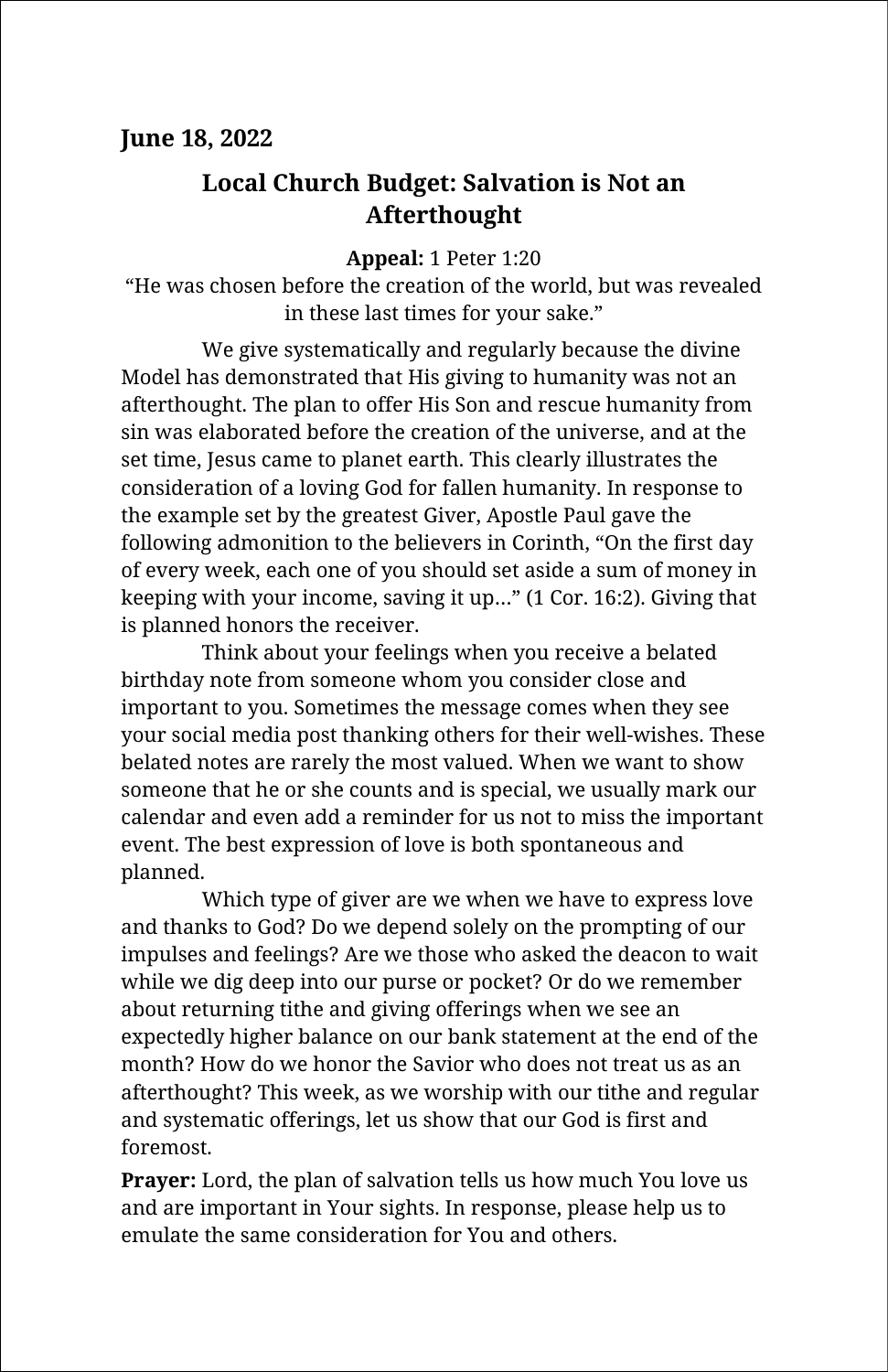# **Local Conference Advance (PSR Christian Youth Camp Scholarships)**

PSR Camp celebrated 60 years of ministry last year. 60 years of calling campers to Christ adds up to countless lives that have been impacted by summer camp and family camp. We have seen your children become campers, then return as staff members, and later send their own children to camp. What a blessing that has been to be able to see this ministry carry on from one generation to the next!

Ministry at camp only continues because of your continued support and partnership with us. Your gift today makes it possible for children from different financial backgrounds to be able to experience camp and encounter God up here on the mountain. We so look forward to our continued years of ministry to you and our campers. Thank you for your generosity!

Please enter code #46 on your tithe envelope to give to the "Pine Springs Ranch Scholarship Fund."

Let us pray.

*-Carmen Ibanez, PSR Director*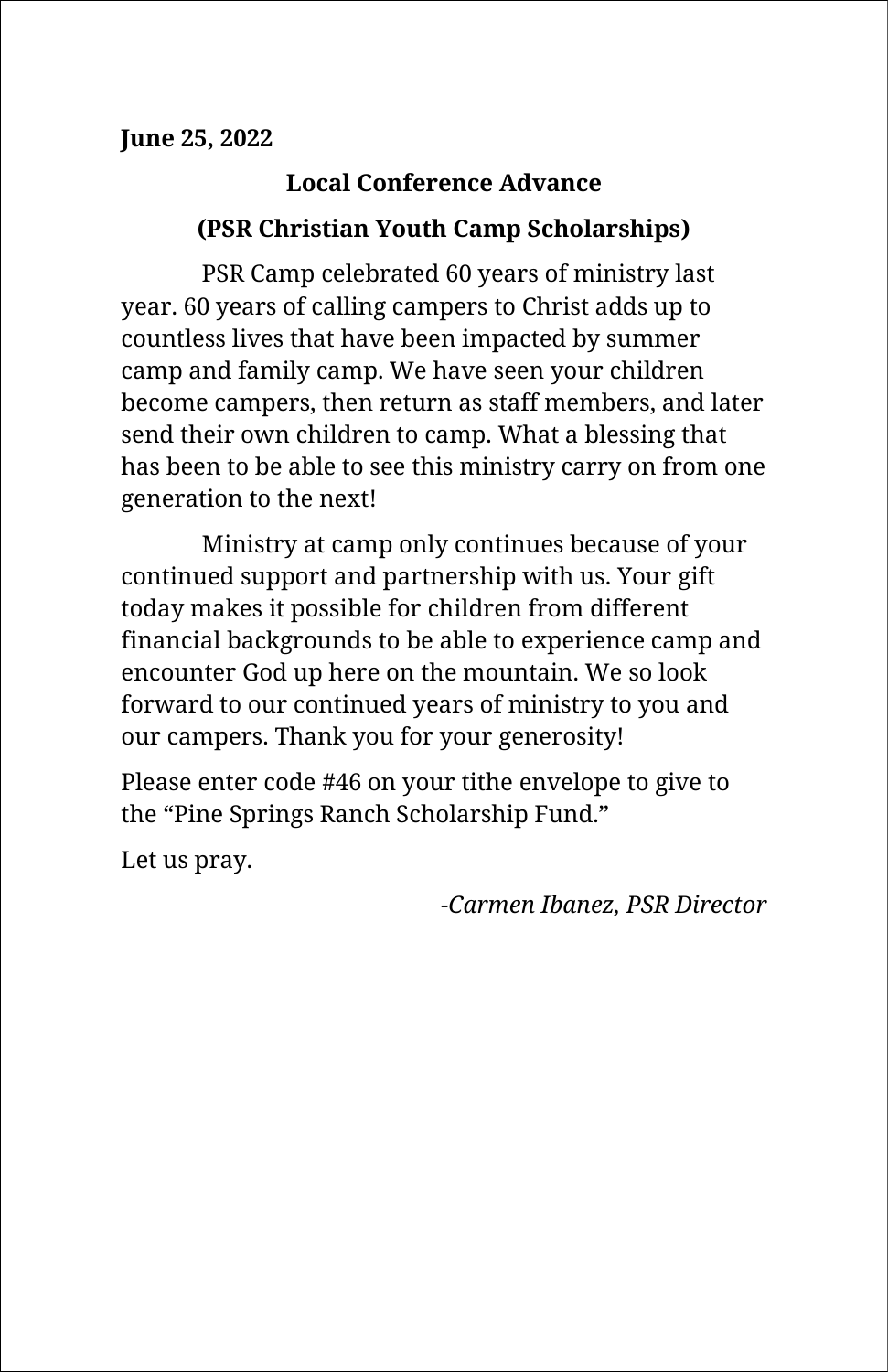#### **July 2, 2022**

## **Local Church Budget: Hasten His Coming**

**Appeal:** Matthew 24:14

"And this gospel of the kingdom will be preached in the whole world as a testimony to all nations, and then the end will come."

We worship with our tithe and offerings because we wait eagerly to see our God face to face. The Scripture associates the Second Coming with the proclamation of the gospel to the whole world (Matt. 24:14). He desires all to come to repentance (2 Pet. 3:9). Our involvement in doing and supporting God's mission makes it possible for others to hear and receive the good news. Peter describes the waiting experience as an active one: "as you look forward to the day of God and speed its coming." Ellen G. White clarifies Peter's words: "By giving the gospel to the world it is in our power to hasten our Lord's return. We are not only to look for but to hasten the coming of the day of God" (The Desire of Ages, 633, 634). It appears that God has given us the possibility to hasten His coming.

The example of a sled helps us to understand the meaning of hastening His return. If you put a sled at the top of a hill and allow it to glide, it will reach the bottom after some time. This is the natural course due to gravity and normal force. However, kids who like playing in the snow know that you can speed up your sled as it goes downhill. Among other tricks, you can spray cooking oil at the bottom of the sled, pack down the snow on the track, stay low on the sled, or balance your weight on the sled. As a result, you go faster, and it is more fun. In the same way, the reality of His Second Coming is unalterable; it will take place, but it can happen earlier if we associate with Him to reach out to others.

Are we going to forsake this opportunity to speed up his coming? This week, as we worship with our tithe and regular offerings, we can reveal how hard we wish for Second Coming.

**Prayer:** Lord, as a friendly God, You don't want to be separated from Your children any longer. Please help us to demonstrate the same desire through our actions and giving.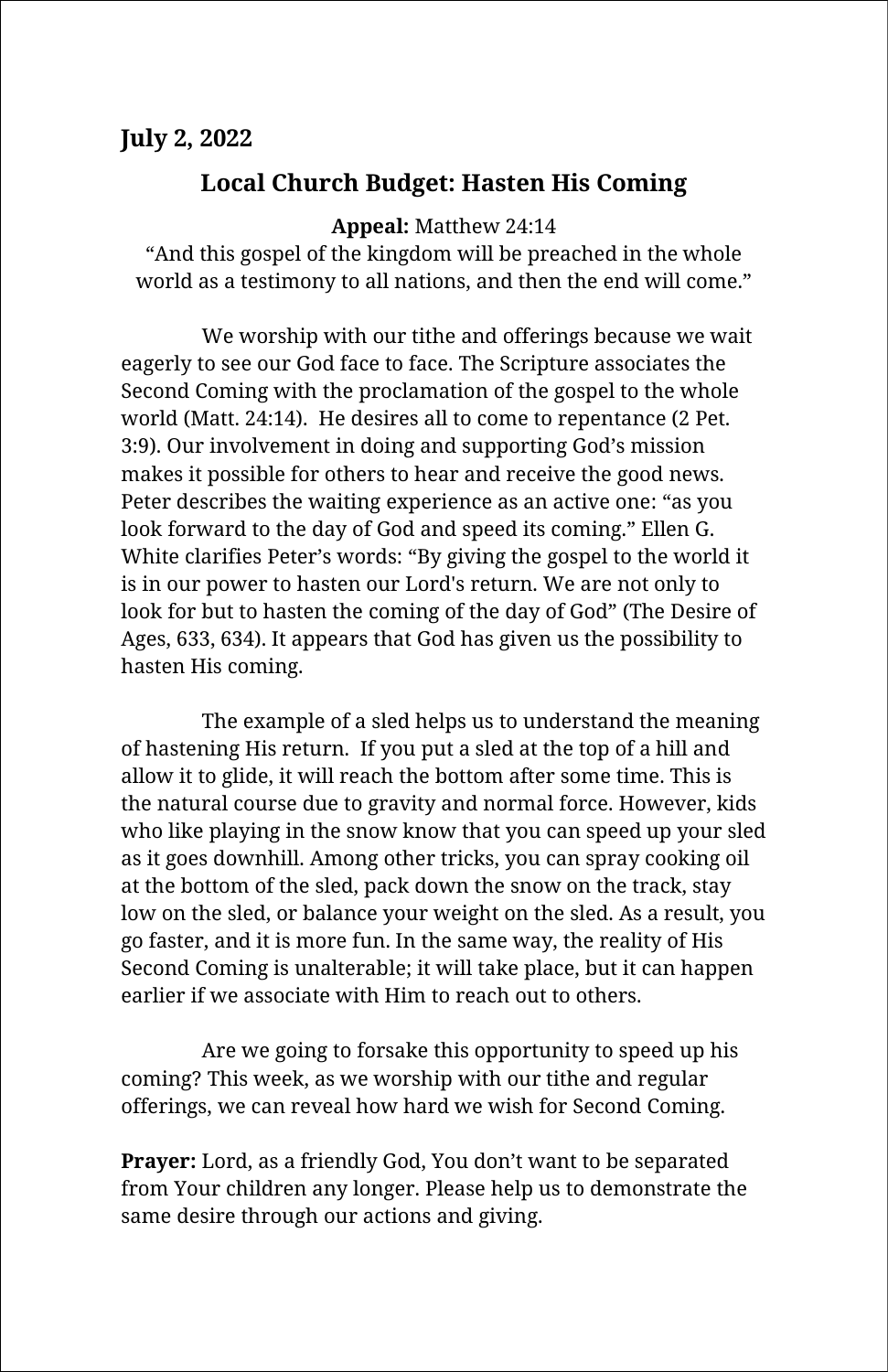#### **July 09, 2022**

#### **World Budget**

The Seventh-day Adventist Church is known throughout the world for its mission outreach. Your regular and systematic mission offerings are like a life-giving river with tributaries flowing around the world, carrying refreshing water to mission fields. Every time we give our mission offerings, we're adding water to a life-giving river that flows through often parched lands bringing life and hope. We're helping the church grow, not only locally but also in areas that we may not have even heard of. We're assisting missionaries we may never meet and building schools and clinics that we probably will never visit. We are helping plant churches we may never worship in. And we're bringing life to the church's mission by introducing Jesus' love to the hearts and minds of people all around the world.

Did you know that even before COVID-19, the Adventist Church was experiencing a noticeable decline in mission offerings? Part of the reason is that we sometimes want to give to a specific project or put our offerings towards something special that stirs our hearts. We see the results, and we feel satisfied. Giving to the mission offering may not be as glamorous as giving to a specific, well-advertised project or program. But mission offerings help sustain all mission projects.

Just as we do not know where every drop of water in a river goes, we can see the results, and they are beautiful. Psalm 104 says, "He sends the springs into the valleys, they flow among the hills, they give drink to every beast of the field, the wild donkeys quench their thirst. By them, the birds of the heavens have their home, they sing among the branches."

In Matthew 28, Jesus Himself said, "Go ye therefore, and teach all nations, baptizing them in the name of the Father, and of the Son, and of the Holy Ghost: Teaching them to observe all things whatsoever I have commanded you: and, lo, I am with you always, even unto the end of the world." Please prayerfully ask the Holy Spirit to show you what more you can do to support and sustain our Lord's work until He comes.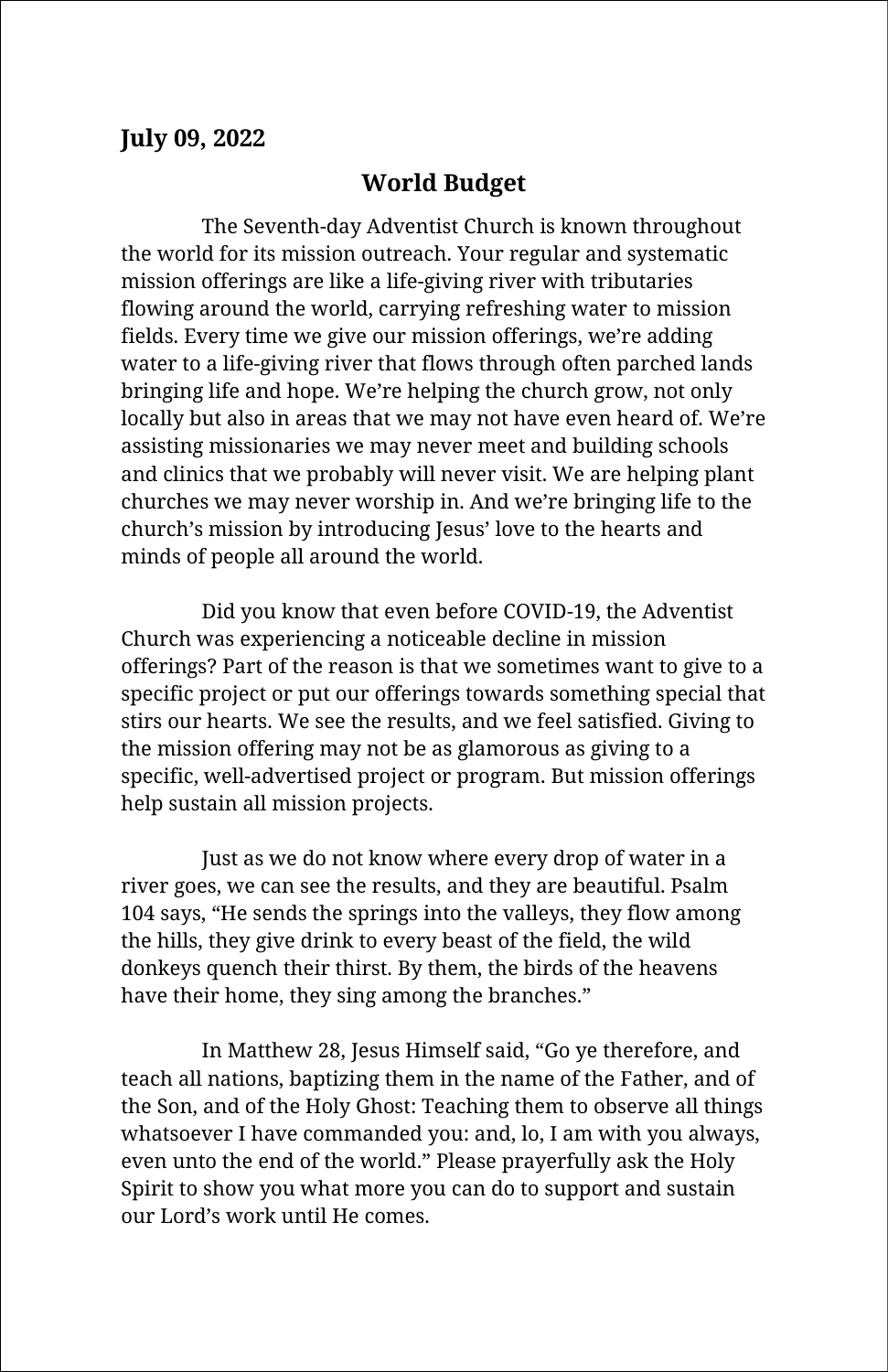## **Local Church Budget: Live on What is Left**

**Appeal:** 2 Kings 4:7

She went and told the man of God, and he said, "Go, sell the oil and pay your debts. You and your sons can live on what is left."

We worship the God who makes promises and provides instructions. Our Bible text describes the initiative of a widow after she has experienced a miracle, a room full of jars with oil. She returned to Elisha to express gratitude. Then, the prophet spoke these final words to her: "Live on what is Left!" These words stand as a promise about the sufficiency of God's provision. She does not have to fear for her future. They are also an instruction not to live on borrowed resources. Previously, her family contracted a huge debt which resulted in painful consequences. Elisha's departing advice was for her to manage wisely. The Lord does not only perform miracles, but He also teaches us how to use our blessings.

The instruction "live on what is left" is much relevant for us today. Across G20 countries, a quarter of people did not agree with the statement "before I buy something, I carefully consider whether I can afford it" (OECD, 2017). Personal financial management is a major deficiency for our generation, bringing disastrous consequences. Believers who have the best intentions to partner in God's mission often do not because their finances are in a mess. These words are unfortunately a common description of reality: "Many do not remember the cause of God, and carelessly expend money in holiday amusements, in dress and folly, and when there is a call made for the advancement of the work in home and foreign missions, they have nothing to give, or even have OVERDRAWN their account. (Ellen G. White, R. & H., Dec. 19, 1893).

As we claim His promises daily, let us also be diligent in the management of our resources. Some may be struggling not because the Lord has not already blessed them but of their lack of selfdiscipline and good management. This week as we worship with our tithe and regular offerings let us choose to be better managers of God's resources.

**Prayer:** Lord, Your promises bring peace and comfort to us. We thank You also for Your instructions because they provide directions for our life.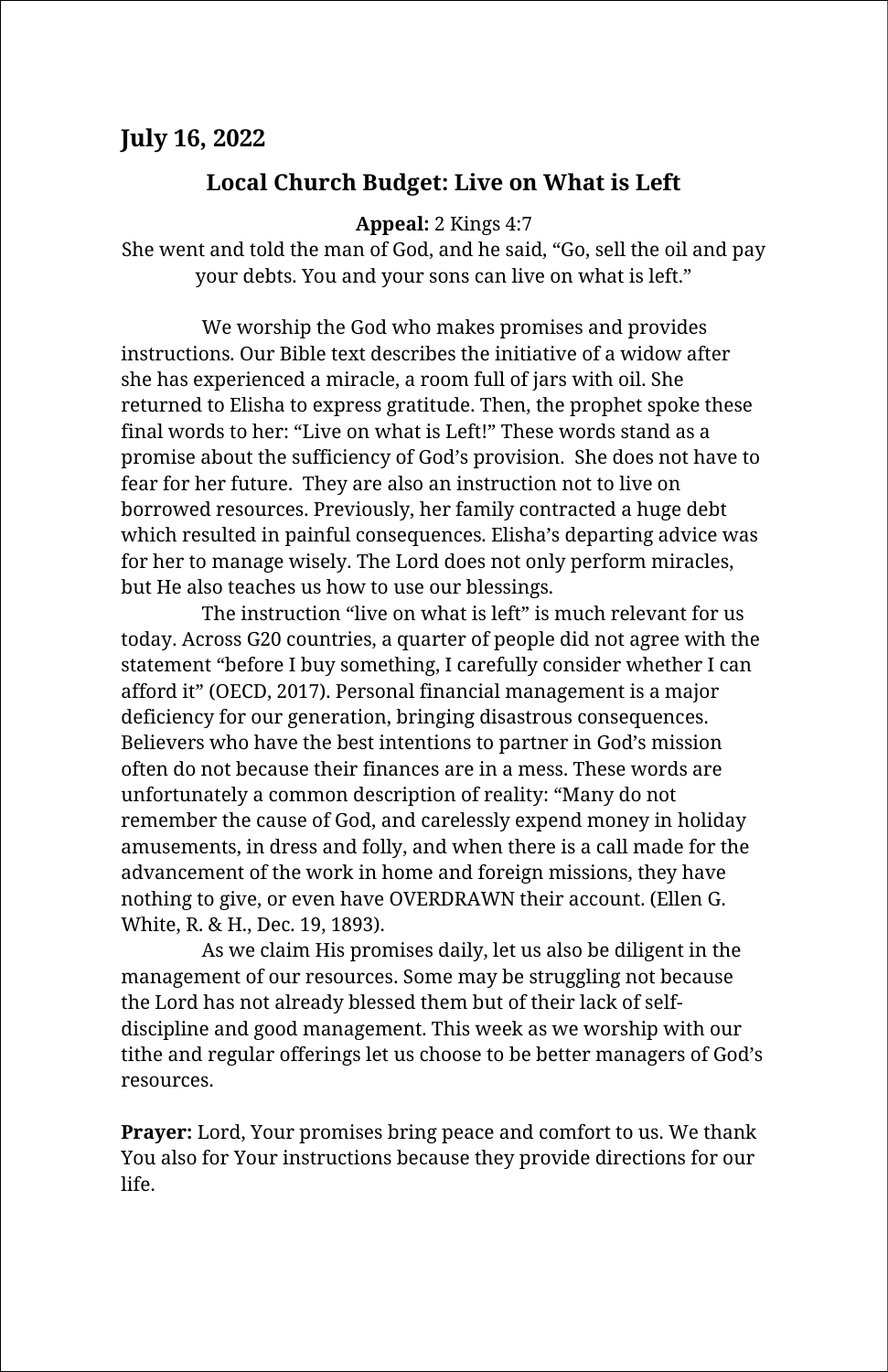## **July 23, 2022**

#### **Local Conference Advance: The Secret of Cheerful Giving**

#### **(Conference Wide Church & School Building Fund)**

**Appeal:** 1 Corinthians 13:3

"If I give all I possess to the poor and give over my body to hardship that I may boast, but do not have love, I gain nothing."

We cheerfully worship with our resources because of the love that God has manifested to us. Our attitude while we serve, obey, and worship is important to the Lord. The book of Revelation gives an interesting example. In the letter to the church in Ephesus, the Lord did not reproach this church with any wrongdoing; He even mentioned their good actions, however one thing was missing: "You have forsaken the love you had at first." Without love, obedience is of no value in the eyes of God. In contrast, when obedience flows out of love, Jesus has a wonderful promise for us: "that your joy may be complete" (Jn. 15:11).

The story is told of a man who was a great provider for his family. Every month, on pay day, he would purchase everything that his wife and sons needed. This family lacked nothing except of a happy father. Once, one of his sons questioned him: "Dad, why did you do all this for us?" His answer was: "I am legally married to your mother, and you are my dependents, it is my responsibility to provide for you." It wasn't the answer the boy was expecting and later in life, he understood why the father was so sad when everyone was enjoying the goodies. Obligations and responsibilities had replaced love.

How do we give to the Lord? Many factors can lead us to participate in tithing and regular offerings, but apostle Paul speaks about the acceptable attitude: "Each of you should give what you have decided in your heart to give, not reluctantly or under compulsion, for God loves a cheerful giver" (2 Cor. 9:7). Our God is looking for cheerful givers, and we grow as cheerful givers when we are motivated by God's love for us.

Let us meditate daily on his gift of love and may Christ's love compel us to worship with our resources. This week as we worship with our tithe and regular offerings may it be in response to God's extravagant love.

**Prayer:** Lord, we thank You for Your unfailing love for us. We pray that the assurance of Your love drives us in all our actions, and we claim the promise of complete joy.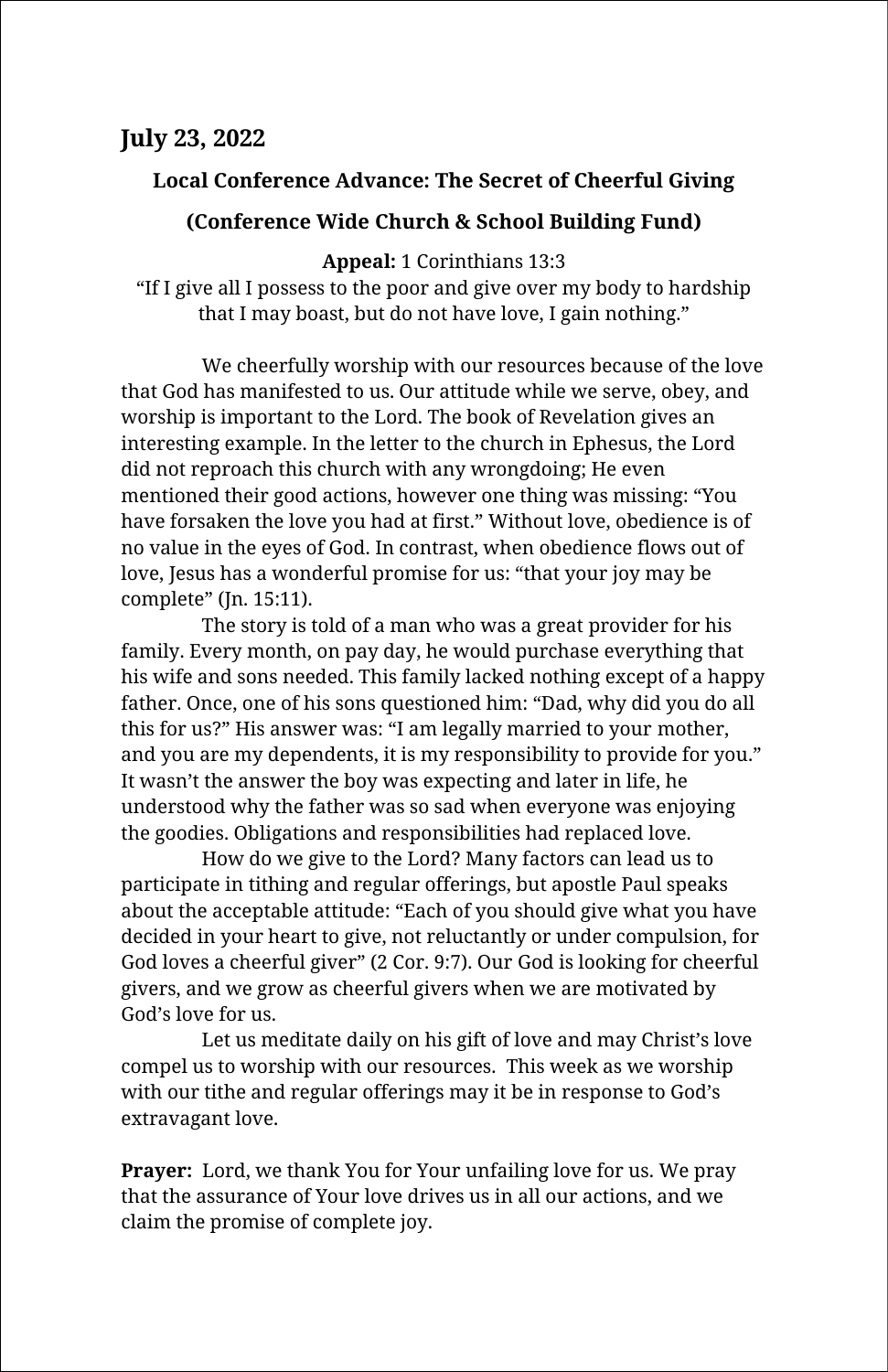#### **Local Church Budget: Support Comprehensive Mission**

**Appeal:** Mark 6:37

But he answered, "You give them something to eat."

We worship with our offerings and donations because He invites us to care for others as He does. One day, the crowd noticed the movement of Jesus and His disciples and came to meet them. Full of compassion, Jesus spent the entire day teaching, blessing, and healing. It was a spiritual feast. As the sun was lowering in the sky, the disciples asked Jesus to send the crowd away to seek food (Mk. 6:36). The crowd would soon get hungry, and there was no bakery in the desert. But instead of attending to their quite sensible request, He invited them to "give them something to eat" (Mk. 6:37). This unexpected answer reveals Jesus' concern for both the spiritual and the temporal needs of people. This is also our mission: "When we see human beings in distress, whether through affliction or through sin, we shall never say, this does not concern me."—E. G. White, Desire of Ages, p. 504.

The story of Emilienne from Madagascar reminds us that we can put back a smile on people's faces. Before 2015, Emilienne was always frowning. She was a single mother whose children were always hungry, and she could not afford to send them to school. Then, she joined the ADRA Food Security Project in a town called Bikily. There she received training, access to farm tools, and drought-resistant seeds. As a result, she started her farm: planting sorghum, sweet potatoes, cassava, and pumpkin. Now, she has enough to feed and clothe her family, pay their school fees, and invest in the future. Above all, she now has a huge smile on her face.

Would you like to do mission work in the footsteps of Jesus and draw smiles on people's faces? Giving is one means established by God to alleviate suffering, express His love, and bring back hope. This week, we can practice Christ's ministry method by worshipping with our tithe and regular and systematic offerings.

**Prayer:** Lord, we thank You for the love and compassion that You have for us. Please help us today to be channels of Your blessings to others.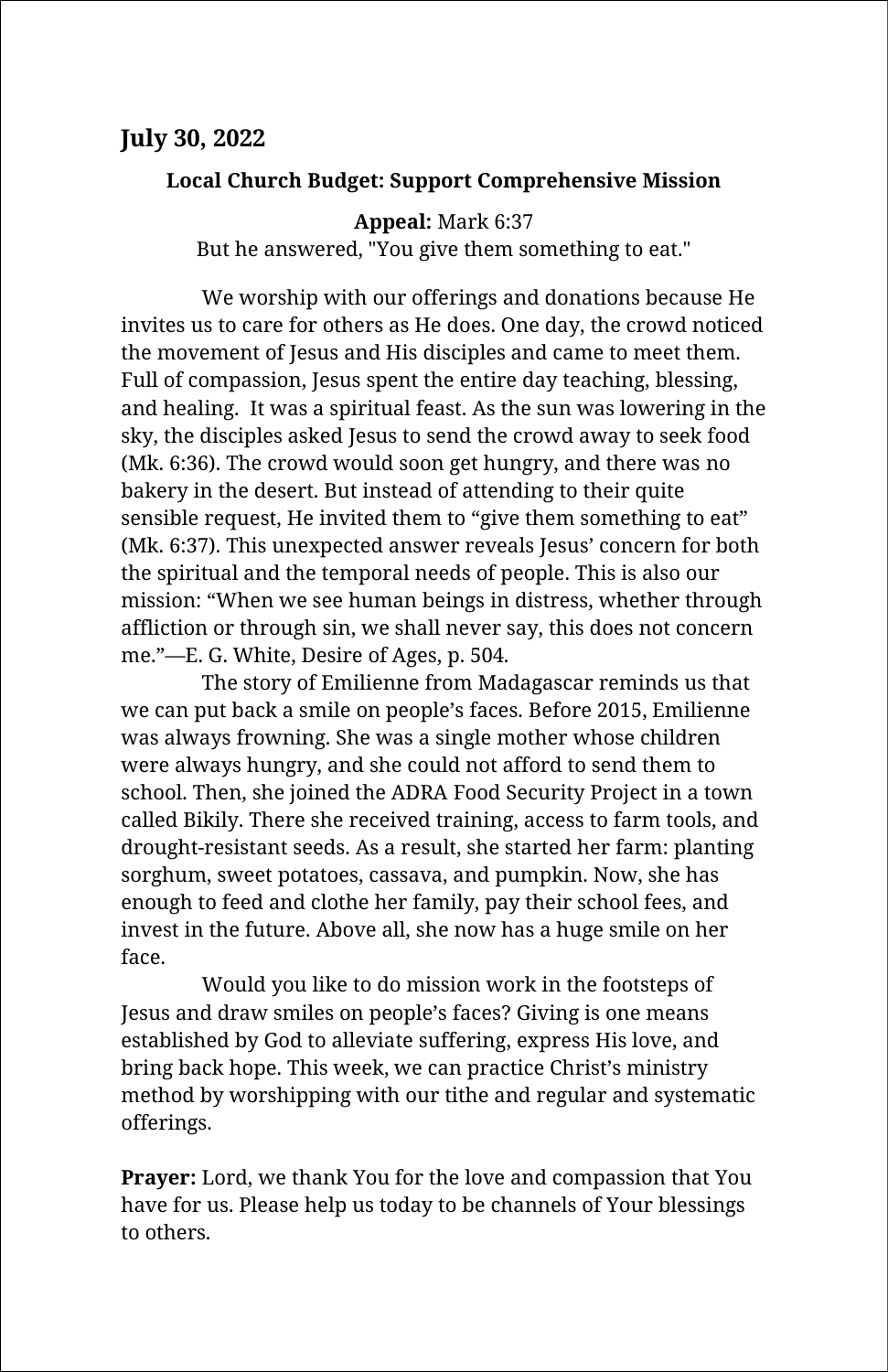## **August 6, 2022**

## **Local Church Budget: Who Can Outgive God?**

**Appeal:** 1 Chronicles 29:14

"But who am I, and who are my people, that we should be able to give as generously as this? Everything comes from you, and we have given you only what comes from your hand."

Our generosity is inspired by God's generosity. In preparation for the construction of the temple, the Bible reports about the generosity of Israel. First, King David gave lavishly out of his personal treasures. Then the other leaders gave willingly, following his example. Inspired by their leaders, the rest of the people gave "freely and wholeheartedly to the Lord" (v.9). Seeing such an expression of generosity, David burst into praise and mentioned the factor driving such a profusion in giving: "Everything comes from you, and we have given you only what comes from your hand." David considered giving as a response to what God has already provided: election, forgiveness, presence, promises and abundance. No one can outgive God. Even if someone chooses to give everything, God has all the means to replenish that person's resources. This was the mindset of David, a leader-giver in Israel.

Abraham, a Masai man, had a similar mindset. He was the owner of 1,000 head of cattle and large herds of sheep and goats. Acknowledging that God was the Source of his blessing, he decided to be faithful to God. He placed his cattle in large pens and counted them as they walked through a chute. Each 10th cow, Abraham dedicated as tithe for God. His friends and acquaintances were amazed. In their culture, people's wealth is measured in cattle. One doesn't just give away his cows! They began to mock him, and many people declared him to be crazy. But the laughter abruptly stopped nine months later when 40 of Abraham's cows gave birth to twins! In addition, many of his goats and sheep birthed triplets!

"Does he speak and then not act? Does he promise and not fulfill?" (Num. 23:19). This week, as we worship with our tithe and regular offerings let us reflect on the truthfulness of these words in our own life.

**Prayer:** Lord, Your generosity towards us has no limit and it embraces all aspects of our existence. Make us as generous as You are.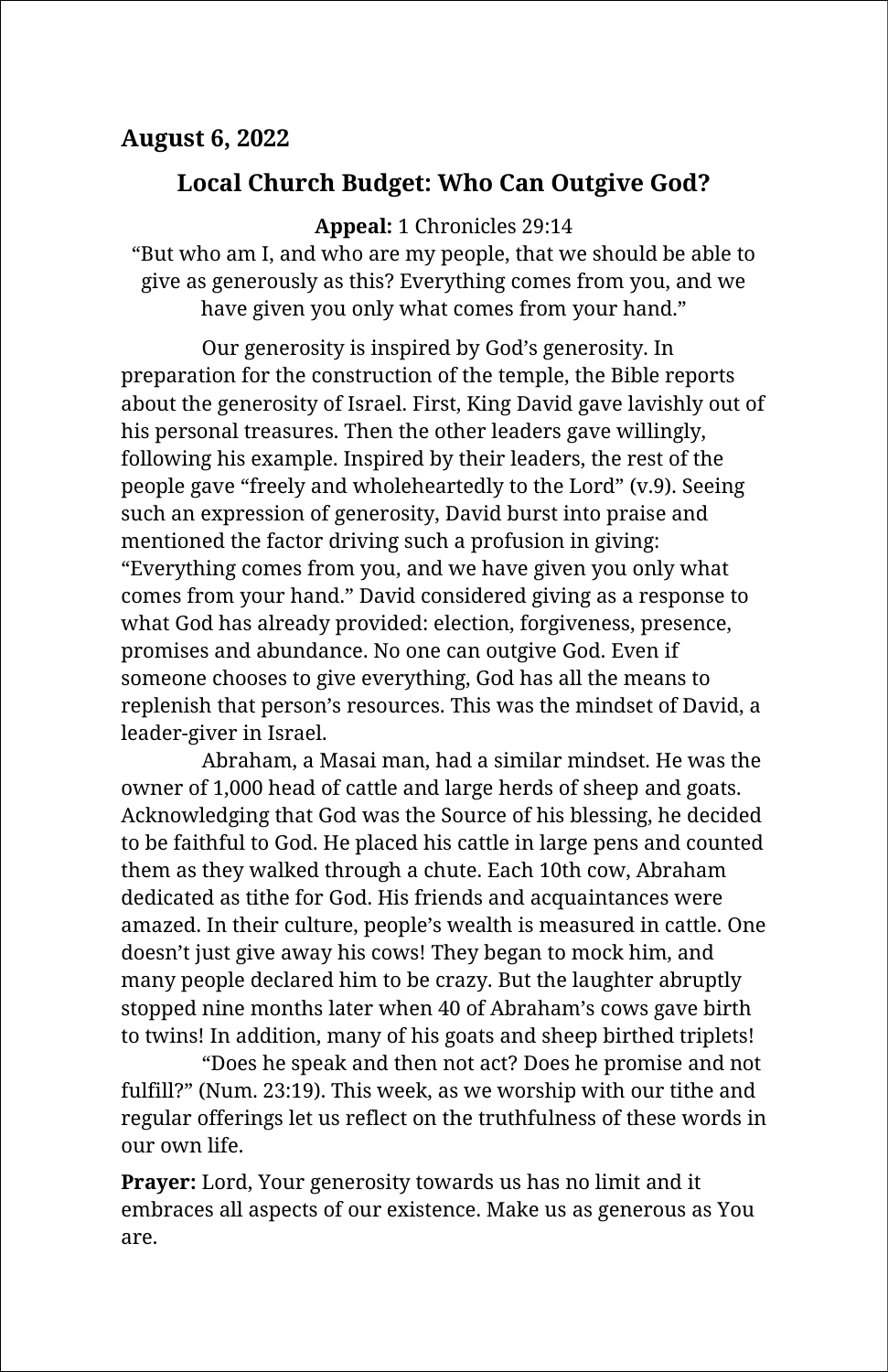## **August 13, 2022**

## **Christian Record Offering**

**Appeal:** John 6 :12

"When they had all had enough to eat, he said to his disciples, "Gather the pieces that are left over. Let nothing be wasted."

Christian Record Services, Inc. is a ministry of compassion of the Seventh-day Adventist Church to children and adults who are blind, with nearly 18,000 members throughout the United States and in countries around the world.

Christian Record offers an array of services and programs, including: Bible study lessons, books, magazines and Bibles in audio, braille and large print from a library of more than 2,000 titles. Members also have the opportunity to deepen social, educational, and spiritual connections through PhoneFaith, scholarships for higher education, and National Camps for Blind Children.

These services and programs are free of charge to people who are legally blind; your offerings will help further the mission to empower people who are blind to engage their communities and embrace the Blessed Hope.

**Prayer:** Lord, You have designed us to enjoy an abundant life and to partner with You. Please give us the wisdom to manage our resources.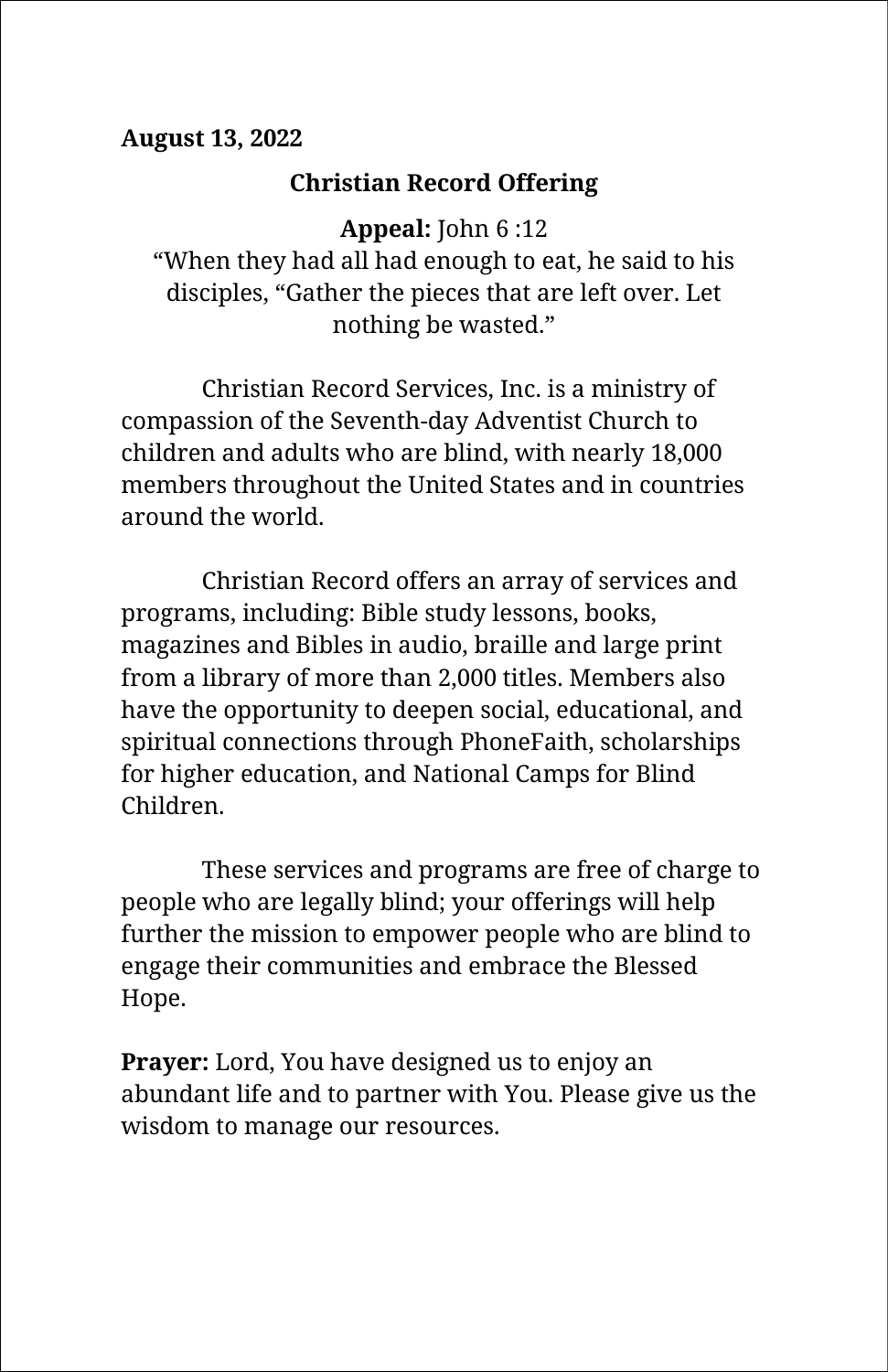### **August 20, 2022**

## **Local Church Budget: Offerings Speak Loudly!**

#### **Appeal:** Exodus 29:1

"This is what you are to do to consecrate them, so they may serve me as priests: Take a young bull and two rams without defect."

We worship God with our offerings because they are sermons without words. After building the tabernacle from the freewill offerings of the people, it was now time to set apart Aaron and his sons for the holy ministry. Exodus 29 provides details about the ordination service of the first priests in Israel. Interestingly, Moses, the leader, did not deliver a special speech or preach a sermon for this occasion. But one thing was prominent, offerings of various kinds: sin offering, burnt offering, and wave offering. What were the messages conveyed by these offerings?

The sin offering was for the atonement of sin. The priests were reminded that they needed God's grace and forgiveness to qualify for their duty. The burnt offering was burned completely on the altar. It pointed to the total commitment that was required from those called to service. Finally, wave offering was presented in a waving-type motion, elevated, and swung to and fro toward heaven. It symbolizes the priest's dedication to God's service and about God's provision for those who sacrificed themselves in service to Him. Through these multiple offerings, they learned the true meaning of their ordination.

Do we have some doubts about the pertinence of worshiping God with our offerings? If a local church already has enough financial resources to support its ministries, should it maintain offerings as an element of the worship service? Offerings have a value far beyond monetary. Offerings are sermons without words. They represent acts of worship and convey essential spiritual lessons. Among other things, they remind us of God's gift of salvation, His daily blessings, and our adequate response of total commitment. It would be unwise to silence God's voice by renouncing from practicing offerings. This week as we worship with our tithe and regular offerings, let us be attentive to God's voice.

**Prayer:** Lord, we praise You for the multiple ways You talk to us, Your children. As we bring our offerings and tithe today, teach us the spiritual lessons we need.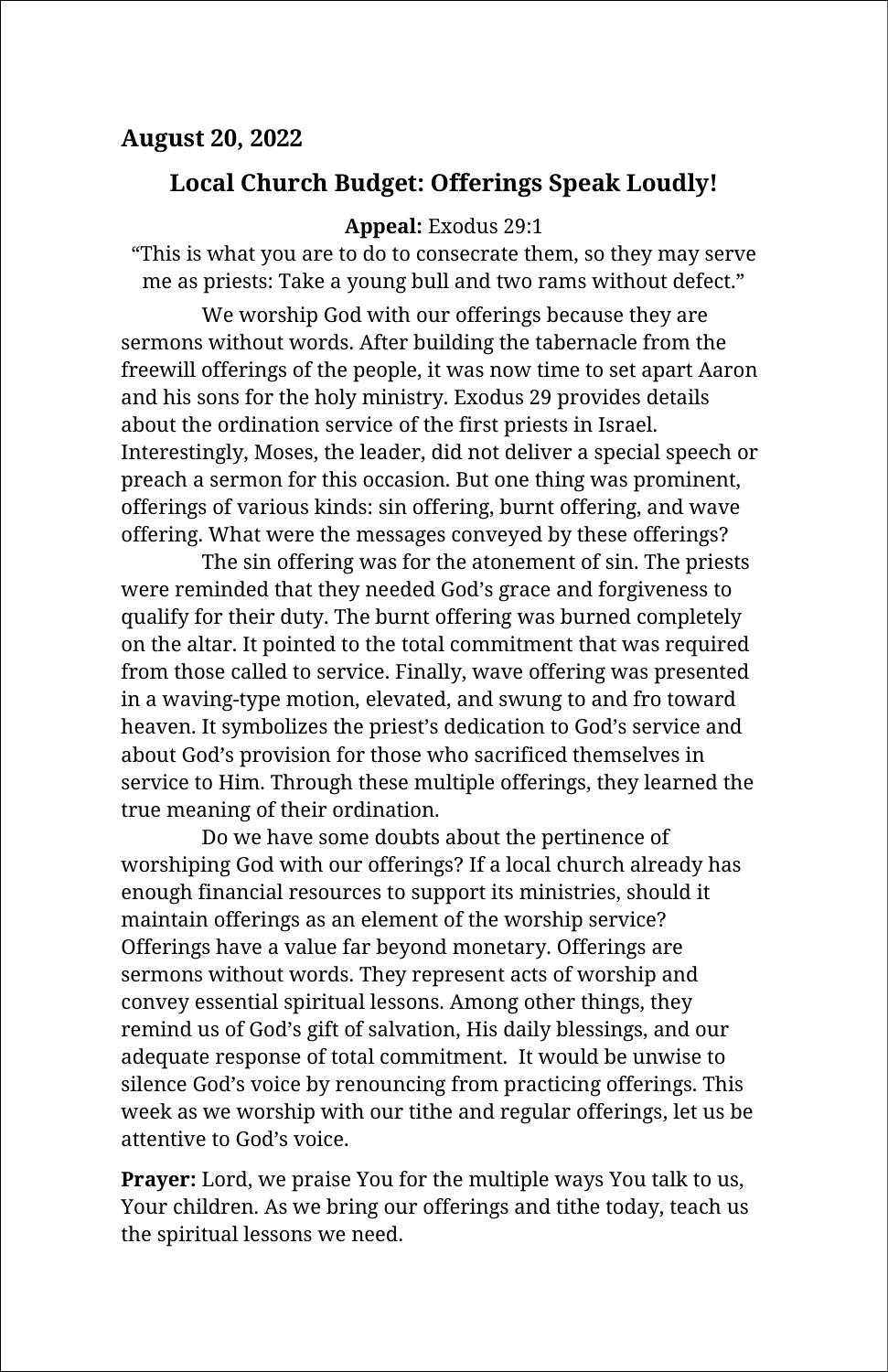## **August 27, 2022**

## **Local Conference Advance**

## **(PSR Christian Youth Camp & Retreat Center)**

Pine Springs Ranch celebrated 60 years of ministry last year. After all these years we continue to witness how God uses Pine Springs Ranch as a place for our guests to have life-changing experiences.

In the last 7 years we have experiences 2 major wildfires, flooding, landslides, and a pandemic. Despite all of these challenges, one thing remains true- God is faithful. Although we were unable to host guest groups for months and had to let some of our beloved staff go, we used the time and limited funds we had to work on making small improvements throughout the camp.

We are blessed to serve in such a supportive conference and are grateful for your continued generosity. Your gift today reinforces our partnership with you and the ministry to all who come to Pine Springs Ranch.

Many lives have been changed thanks to you and to your commitment throughout the years. May God bless you and your family.

Let us pray.

*-Carmen Ibanez, PSR Director*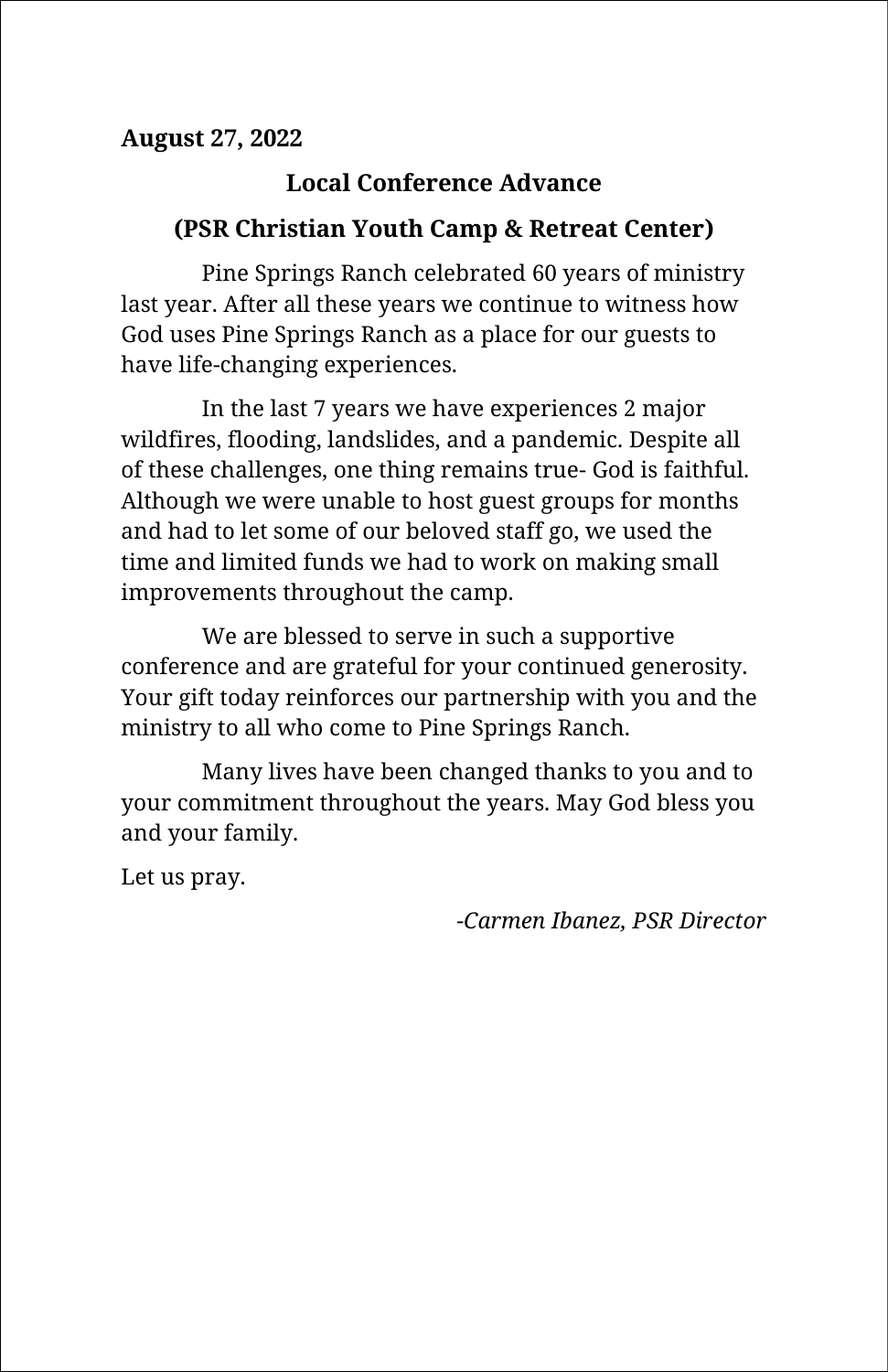## **September 3, 2022**

## **Local Church Budget: A Matter of Trust**

**Appeal:** Malachi 3:10

"Test me in this," says the Lord Almighty, "and see if I will not throw open the floodgates of heaven and pour out so much blessing that there will not be room enough to store it."

We worship with our resources because it is a means of trusting God. God's instructions about soil management in Leviticus 25:3-4 is an example of God's invitation for His children to trust Him: "For six years sow your fields, and for six years prune your vineyards and gather their crops. But in the seventh year the land is to have a year of sabbath rest, a sabbath to the LORD. Do not sow your fields or prune your vineyards." We now know some of the benefits of putting the land to rest through knowledge acquired in Agricultural Science. In those days, after receiving such an unusual instruction, the Israelites would surely wonder what they would eat in the seventh year if they did not plant or harvest. It was an invitation to trust. Interestingly, there are no reported instances where someone died of starvation for keeping this strange command. God's order was backed up by a promise, "Follow my decrees and be careful to obey my laws, and you will live safely in the land."

On one occasion, a pastor accompanied by an elder visited a low-income family of the church. They were gladly welcomed and had a great time fellowshipping together. At some point, the pastor opened the Bible and read Malachi 3:9-10, encouraging the family about faithfulness in giving. Upon completing their visit, the elder shared with the pastor that he was much uncomfortable about the text he read because this family was struggling financially. Gently, but firmly, the pastor responded: "I wanted to make sure that they are not missing God's blessings."

Have you ever gone through situations where His instructions do not make any sense to you? Remember the words of the hymnal: "Trust and obey, for there's no other way, to be happy in Jesus."

**Prayer:** Lord, we thank You for the opportunity we have each new week to sharpen our confidence in You. Increase our faith and thank You for fulfilling Your promises.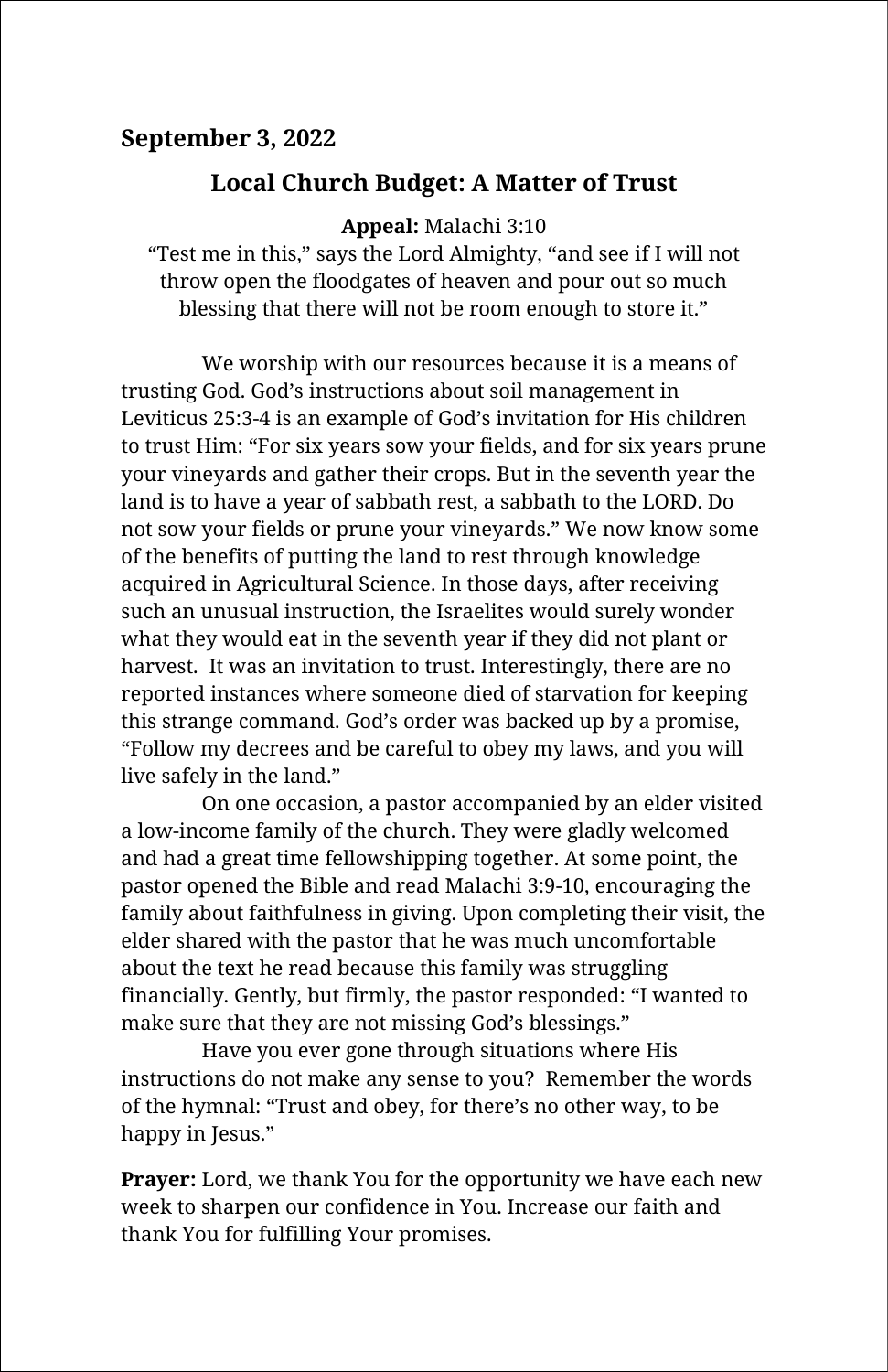#### **September 10, 2022**

#### **World Budget (Emphasis: Radio Ministries)**

**Appeal:** Genesis 2:16-17

"And the Lord God commanded the man, 'You are free to eat from any tree in the garden; but you must not eat from the tree of the knowledge of good and evil, for when you eat from it you will certainly die.'"

We worship God with our best resources because He provides instructions for life. In the garden of Eden, God was the Master Instructor to our first parents. According to our Bible text, He instructed them about the available resources and the danger of substituting another source of knowledge for Himself. Humanity was created with a manual to journey through the maze of life. The Divine Provider occupies the best position to instruct us about managing our God-given resources. He provides us with insightful guidelines through His Word and Holy Spirit.

Once a pastor was visiting a foreign country and had to go to the airport before sunrise. So, he hired a taxi. The driver was not using any GPS but seemed quite confident about the direction to the airport. Then, he started driving around in the city, looking for the right exit. The pastor, looking at his watch, realized that "check-in" was now opened. Finally, on the highway, the driver explained that he had never been to the airport, but a friend had once given him the direction. Regularly, he was craning his neck to look for road signs. The driving was hesitant, and this made the pastor nervous. After 30 minutes, the supposed duration of the trip, the car had stopped on a narrow stretch in the middle of nowhere. The confused driver made several phone calls. Time was running out, check-in was now closed, and the pastor was stuck with a driver who still did not know the direction to the airport.

It does not have to be so for our life's journey. From the very beginning and until today, our God knows and gives the best directions. Those who follow His instructions are on track to reach their goals and the final destination. This week, as we worship with our tithe and regular offerings, let us remember the instructions of our heavenly teacher.

**Prayer:** Lord, indeed You are the Wisest Instructor. We invite You to lead us in our life decisions and the management of our resources.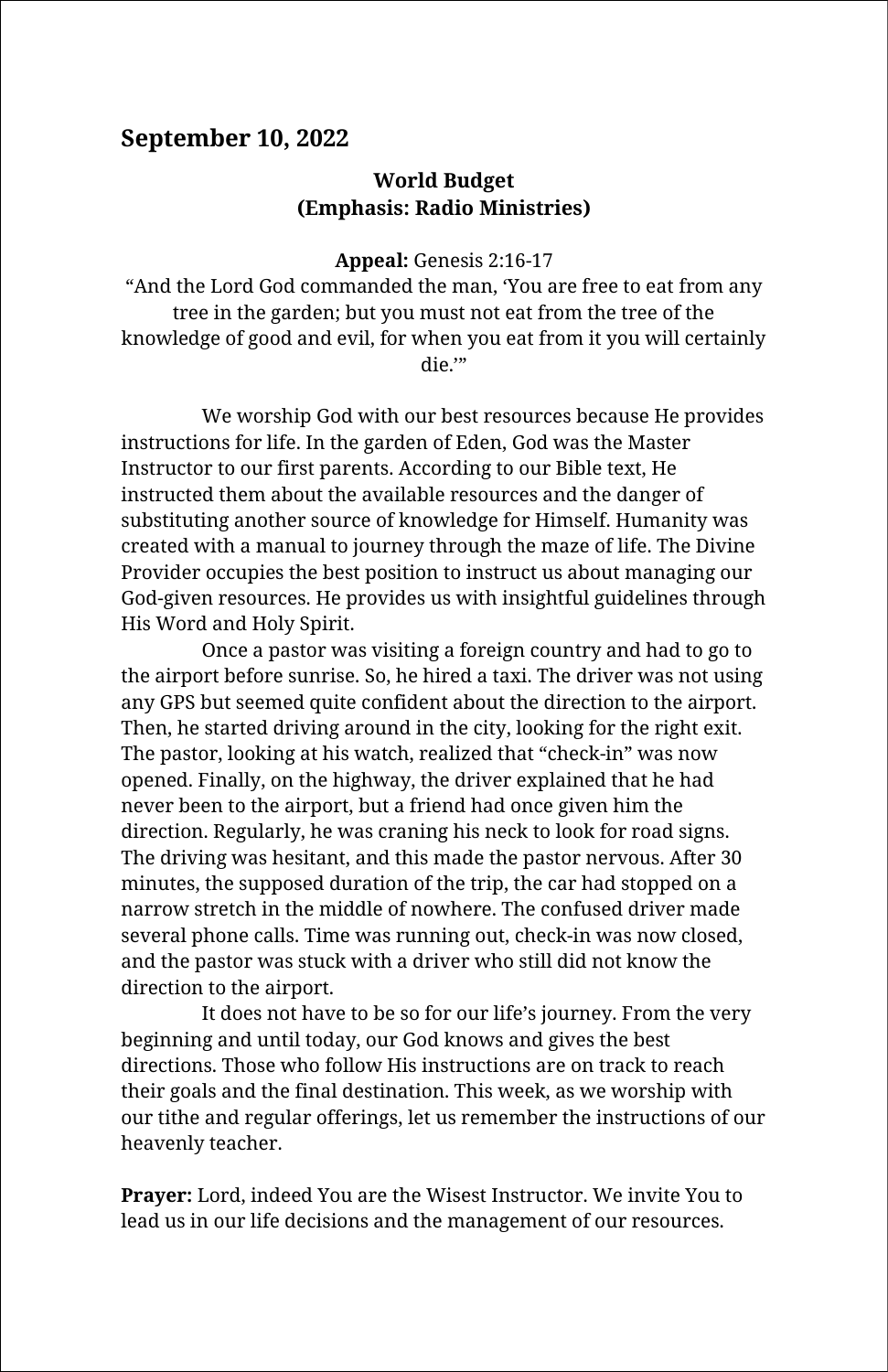## **September 17, 2022**

## **Local Church Budget: The Blind Giver Attitude**

**Appeal:** Romans 5:8

"But God demonstrates his own love for us in this: While we were still sinners, Christ died for us."

We worship with our resources because we follow the example of our God, who is a Blind Giver. When God gives, He rarely focuses on the nature of the recipients or even the outcome. He gives out of love. Faithful to this attribute, "He causes his sun to rise on the evil and the good, and sends rain on the righteous and the unrighteous" (Matt. 5:45). In contrast, we are inclined to give exclusively to what we see and whose outcome we can control. As a result, some have withdrawn from participation in tithe and regular offering, not seeing the direct effect of their contributions. Others have resolved to support only local projects rather than a worldwide mission, far from their eyes. This is not the "blind giver" attitude.

We have a glimpse of what can happen when God's people reproduce the "blind giver" attitude. Have you heard about "The Amazon of Hope," a floating church? It is not known by most of us, and even fewer have visited this boat church. However, this project has materialized through the "blind giving" mindset. In 2016, God's children from all over the world pulled funds together to support the 13th Sabbath projects, and one implemented project was the floating church, "The Amazon of Hope," in Brazil. The result is inspiring. In the first 12 full months of operation of the boat church, two hundred and eighty-six people were baptized, and planted three churches in 2017. And this is the testimony of Pastor Reno, who served on the Amazon of Hope: "The boat church is God's way of saving people who have been forgotten by political, economic, and health systems."

God, our example, is involved in a global mission towards those that we see and cannot see, towards those that we know and do not know. This week, as we worship with our tithe and regular offerings, we have another opportunity to demonstrate the same global mindset as our God.

**Prayer:** Lord, we are inspired by Your universal and blindfolded generosity towards humanity. Please help us be givers in Your likeness.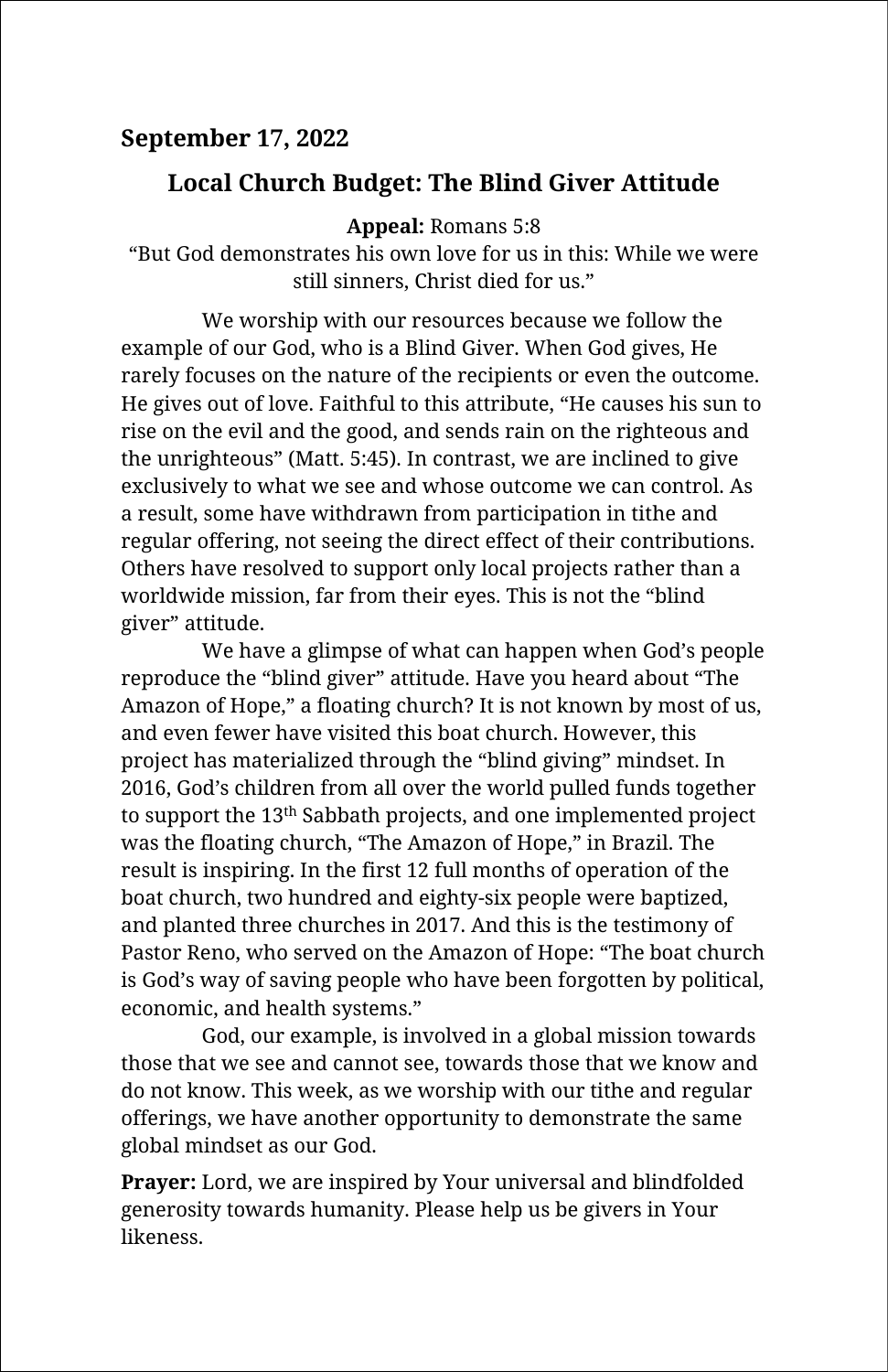## **September 24, 2022**

# **Local Conference Advance (Conference-Wide Evangelism)**

Today is a great opportunity for those who desire to see the kingdom of God expand in the Southeastern California territory through the promotion of evangelism. Specifically, the offering today is to be used to help fund local churches and to provide additional assistance for specific outreach projects and initiatives.

The number one priority of our church is to join in partnership with God to share the gospel in order that the church can add persons to the body of Christ. However, by promoting various methods of traditional and non-traditional evangelism, our conference seeks to be sensitive to each culture and context while being faithful to the gospel commission.

Can you join us today by giving a generous offering so that each church can have adequate resources to reach out in their communities to share the love of Christ?

Thank you.

Please enter your amount for today's offering as "Conference-wide Evangelism" on your tithe envelope.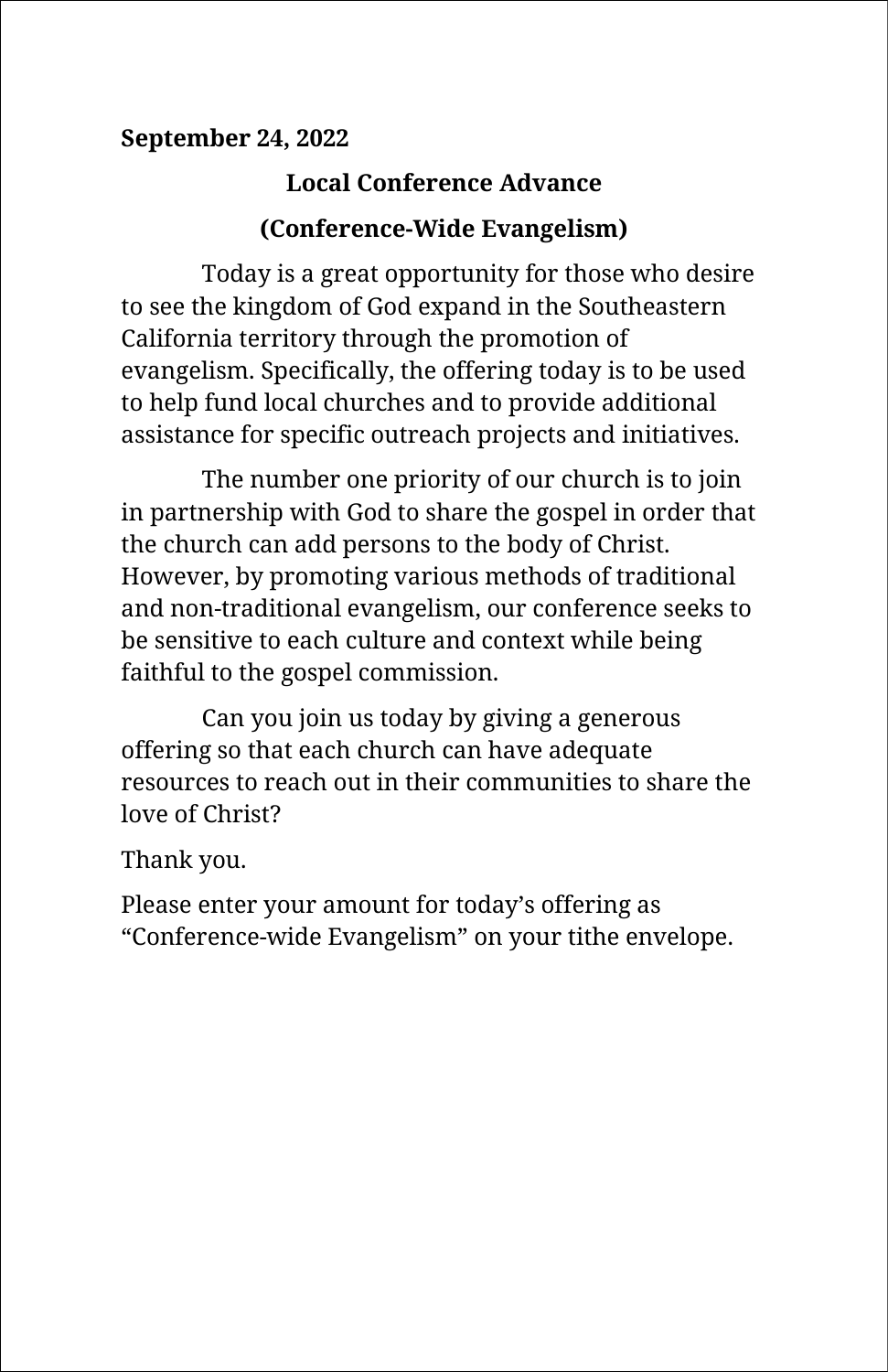#### **October 1, 2022**

## **Local Church Budget: Bear Fruits**

**Appeal:** John 15:4

"Remain in me, as I also remain in you. No branch can bear fruit by itself; it must remain in the vine. Neither can you bear fruit unless you remain in me."

We worship God with our resources as a response to the call to bear fruits. John the Baptist appealed to those who were coming to him for baptism: "Produce fruit in keeping with repentance." (Matt. 3:8). For John, baptism and being part of God's people were not sufficient. The Gospel of Luke shares some concrete examples of the "fruit of repentance" that John the Baptist gave to those who came to him. He asked the tax collector not to collect any more than was required. He exhorted the soldiers not to "extort money" and "be content with your pay." And he commanded the crowd to share their second shirt and food with the one who does not have (Lk. 3: 10-14). These examples reported by Luke have something in common; they are related to one's attitudes towards finances and material possessions. Fruit of repentance comprises being careful about the means used to obtain resources and using our resources to bless others.

The Bible tells the story of a man, Nabal, a son of Abraham who was heavily blessed but did not bear fruit of repentance in his material life. He refused to reward those who protected his flock and would harshly rebuke the servants of David who came to ask for some food. This attitude led his wife to call him wicked and to make the following comment: "He is just like his name—his name means Fool, and folly goes with him" (1 Sam. 25:25). Sadly, the following day, he had a stroke. Ten days later, he died.

As we reflect on the need to bear more fruits of repentance in our material life, let us apply the advice of Jesus: "Remain in me as I also remain in you." The result would be beyond expectation. This week, as we worship with our tithe and regular offerings, we can bear fruits of repentance.

**Prayer:** Lord, we want to bear fruits of repentance in all aspects of life. Please help us to remain connected with You daily through regular prayer and bible study.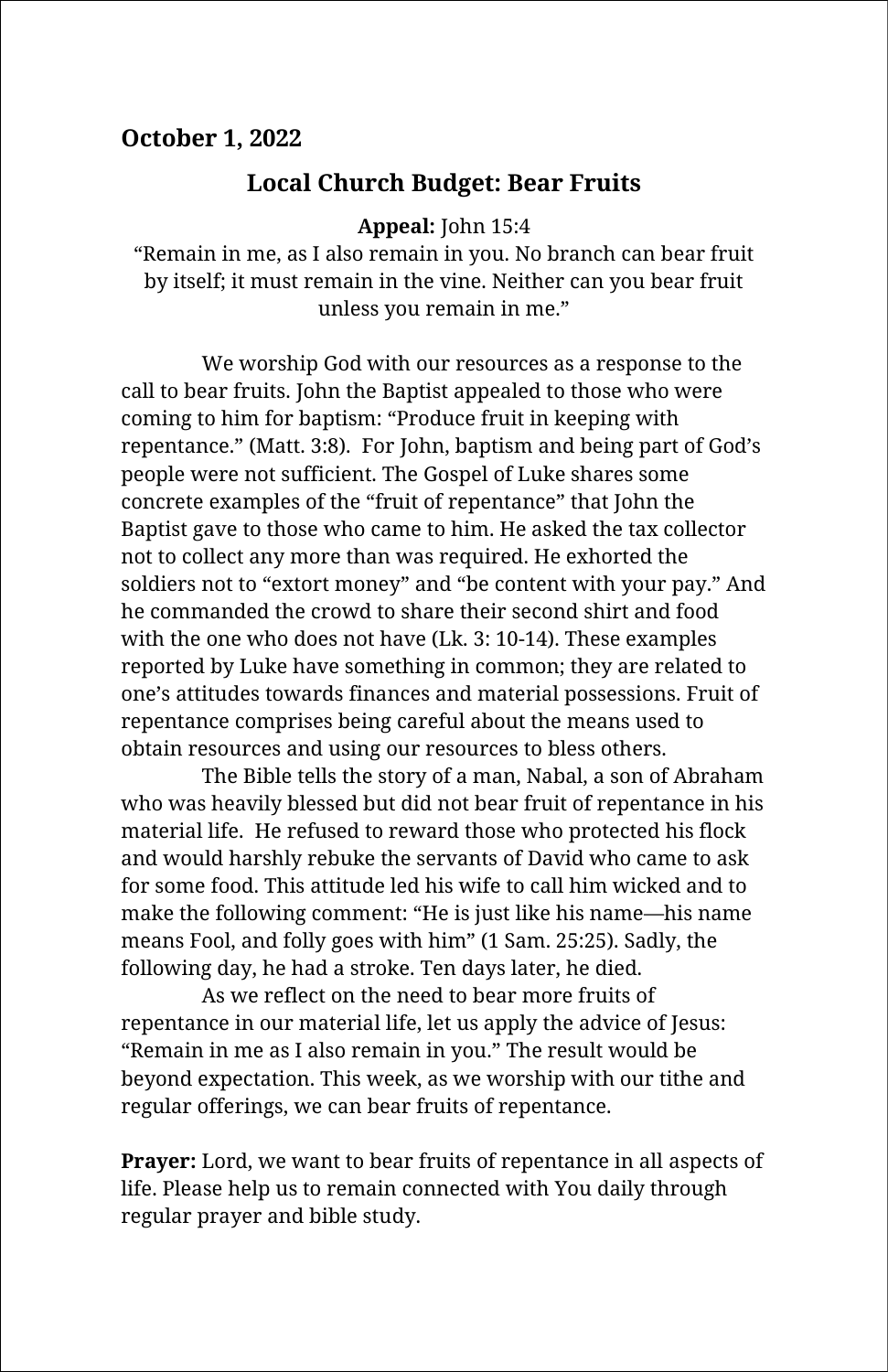#### **October 8, 2022**

#### **Union Designated**

**Appeal:** Ephesians 5:25

"Husbands, love your wives, just as Christ loved the church and gave himself up for her."

We worship God with our tithe, offerings, and donations because God loves His Church. The Church, as the community of believers, was founded by Jesus (Matt. 16:18). He "gave himself up for her" (Eph. 5:25). He is the Head (Eph. 1:22) and Chief Cornerstone of the Church (Eph. 1:20), which is His body (Col. 1:25). And she has the beautiful title of the "bride of the Lord" (Rev. 9:7,8). To her, He gave a special assignment, "to serve as the pillar and foundation of the truth" (1Tim. 3:15). Ellen G. White made this affirmative comment about God's Church: "Enfeebled and defective as it may appear, the church is the one object upon which God bestows in a special sense His supreme regard. It is the theater of His grace, in which He delights to reveal His power to transform hearts." —Acts of Apostles, p. 12.

In response to God's love for His Church, the believers of the Early Church supported both the local church community and church communities far away (Acts 2:45). Following a severe famine throughout the Roman empire, Luke reports the compassionate response of God's Church: "The disciples, as each one was able, decided to provide help for the brothers and sisters living in Judea" (Acts 11:29). In his writings, Apostle Paul regularly appeals for the collection of funds for the Church, the Lord's people, in Jerusalem (1 Cor. 16:1-4; 2 Cor. 8:1-9:15; Rom. 15:14-32). Besides that, there is clear evidence of believers supporting with wages those "whose work is preaching and teaching" (1 Tim. 5:17-18). Paul endorses such practice by quoting Jesus: "The worker deserves his wages" (Lk. 10:7). The Early Church believers applied the general principle of love and generosity by caring for God's Church.

The church is not without flaw; it has never been, but it is loved and has a unique purpose. This week as we worship with our tithe and regular offerings, we can respond to the call to love and support the one that Jesus loves.

**Prayer:** Lord, we thank You for establishing the church in the world and our local communities. Please help us emulate the love that You have for the church by cheerfully supporting those who are part of it and its mission.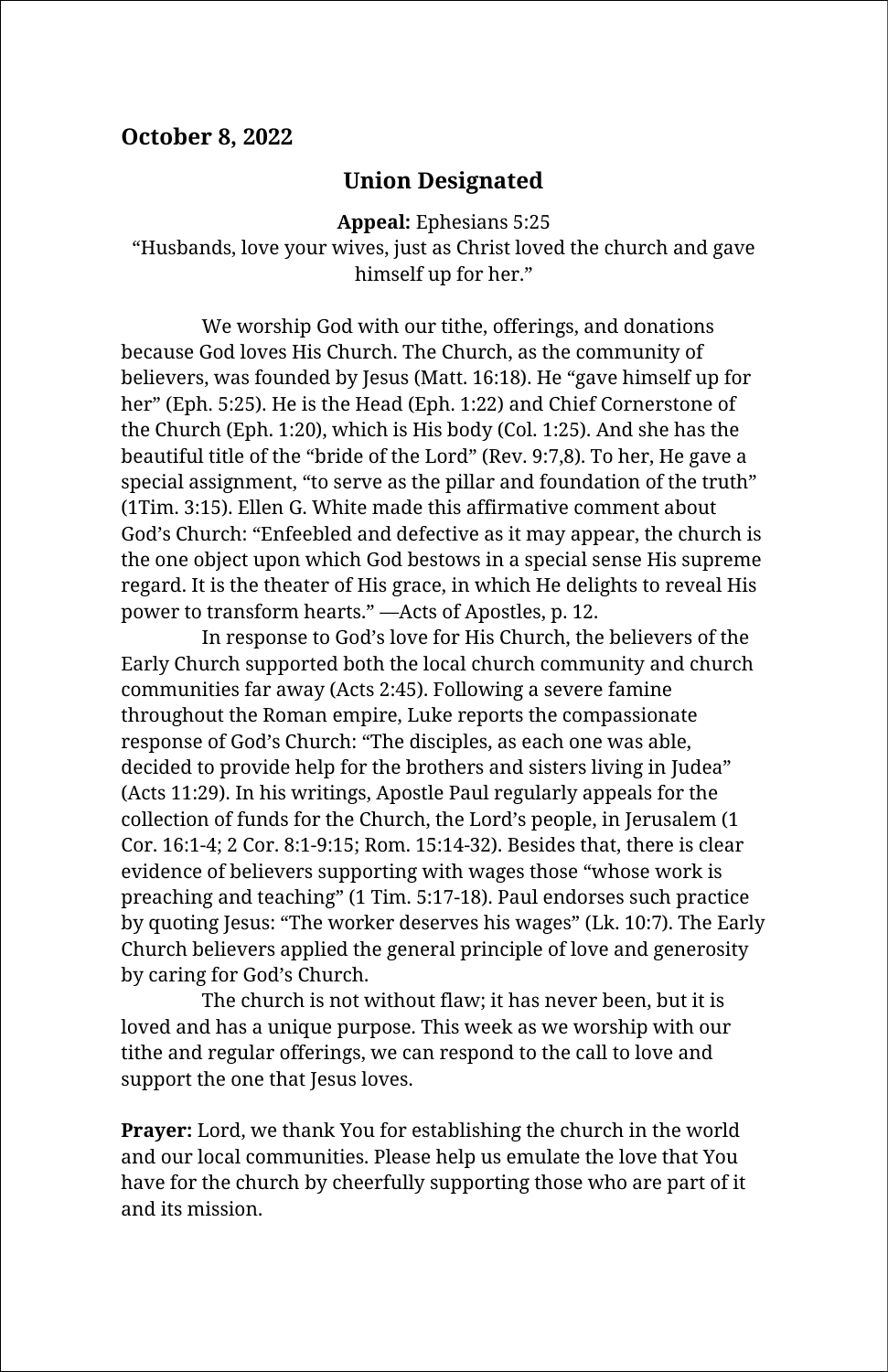## **October 15, 2022**

#### **Local Church Budget: One Place…One God**

#### **Appeal:** Lev. 17:5

"This is so that the Israelites will bring their sacrifices they are now making in the open fields. They must bring them to the priest, that is, to the Lord, at the entrance to the tent of meeting and sacrifice them as fellowship offerings."

We bring our regular offerings and tithe to church because it is part of true worship. Leviticus 17:5 gives instruction about the appropriate place to offer sacrifice in Ancient Israel. There was a central place to give, with no provision for alternatives. One may legitimately ask why the place was so significant. Interestingly, the text focuses not only on the place, the tent of meeting, but also on the one who received their sacrifices, the Lord. For the Israelites, the tent of meeting was the "Tabernacle of the LORD," the place where the Lord resides. Ultimately, the restriction about the place had to do with who they were worshipping. Relocating the place where they brought their sacrifices was typical of idol worship at the time. God designated one place for sacrifice because He wanted to be the sole object of their worship.

Today, the appropriate destination for tithe and regular offerings remains a frequently asked and debated question. The example of King David provides us with an answer: "I will come to your temple with burnt offerings and fulfill my vows to you—" (Psalm 66:13). Ellen G. White applies this principle to God's people today: "The time has come when the tithes and offerings belonging to the Lord are to be used in accomplishing a decided work. They are to be brought into the treasury to be used in an orderly way to sustain the gospel laborers in their work"—Manuscript Release, vol. 19, p. 376. She specifies that place as the church treasury with the appropriate agency to support God's mission. However, this does not remove our social responsibility towards the poor and needy. We should apportion special donations for this purpose (Ellen G. White, Welfare Ministry, p. 275).

This week we have another opportunity to bring our tithe and regular offerings to God's church. While we worship at God's designed place, let us choose once again to make Him the sole object of our worship.

**Prayer:** Lord, we thank You for the instruction about the destination and usage of our tithe and regular offerings. Help us trust Your wisdom and remain faithful.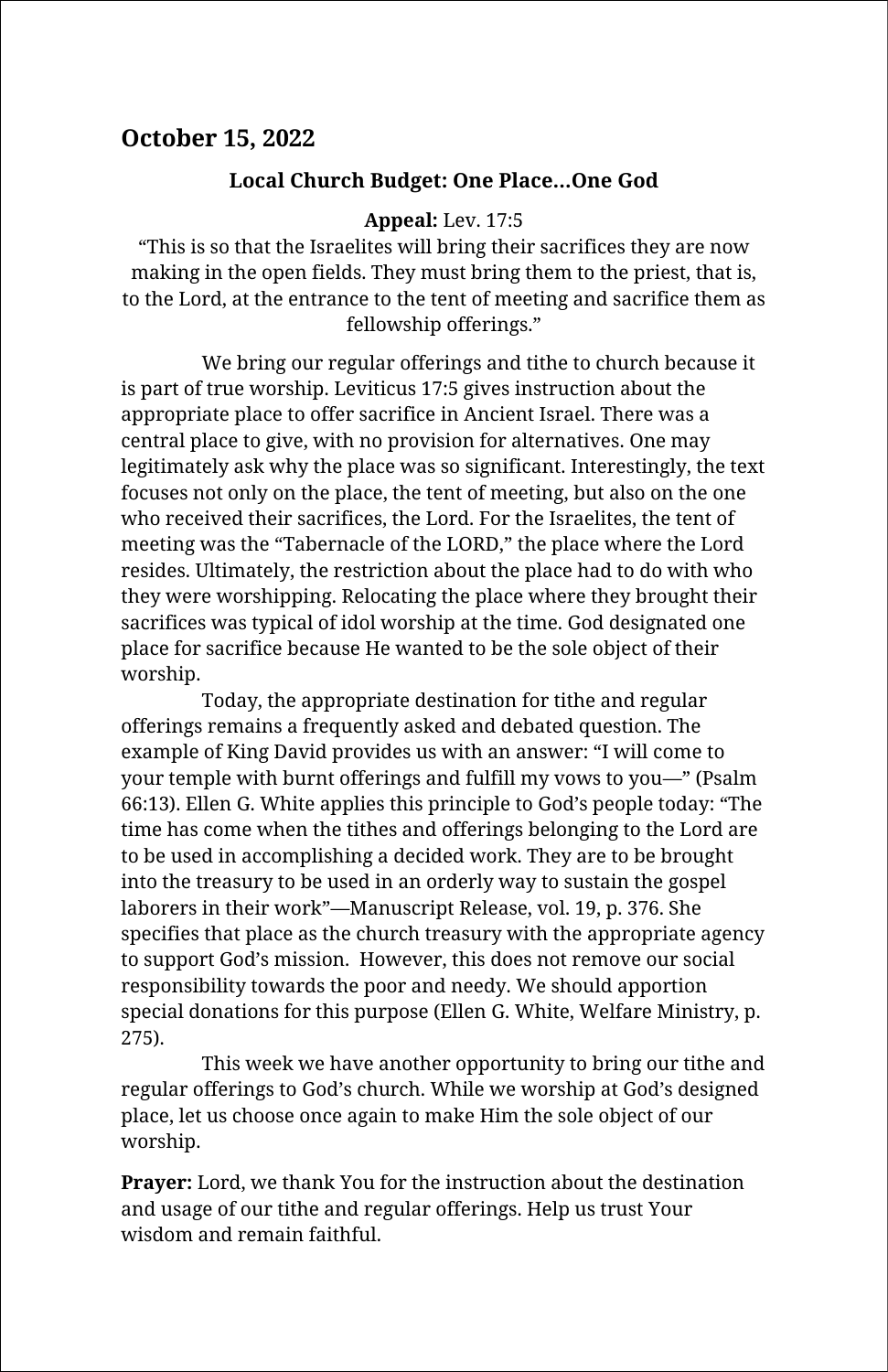## **October 22, 2022**

## **Local Conference Advance**

## **(Calexico Mission School)**

For over eighty years SECC members have supported Calexico Mission School (CMS), which seeks to share Christ's love throughout the border communities, in the Imperial Valley.

The unique education ministry of CMS allows us to share our Adventist beliefs with a typically secular audience. Your faithful commitment to this school has enabled this special evangelistic opportunity.

Despite recent political and economic challenges affecting the region, our Mission School currently serves 175 students. We are grateful for God's continued blessings. Nonetheless, an increasing number of families are finding it difficult to fund their children's education. The Worthy Student Fund enables CMS to fill the gap and provide an opportunity for more students to learn about a God who loves them and cares for them.

Thank you for your faithfulness to our precious students in Calexico and Mexicali.

*- Robert Smith, SECC Associate Superintendent of Schools*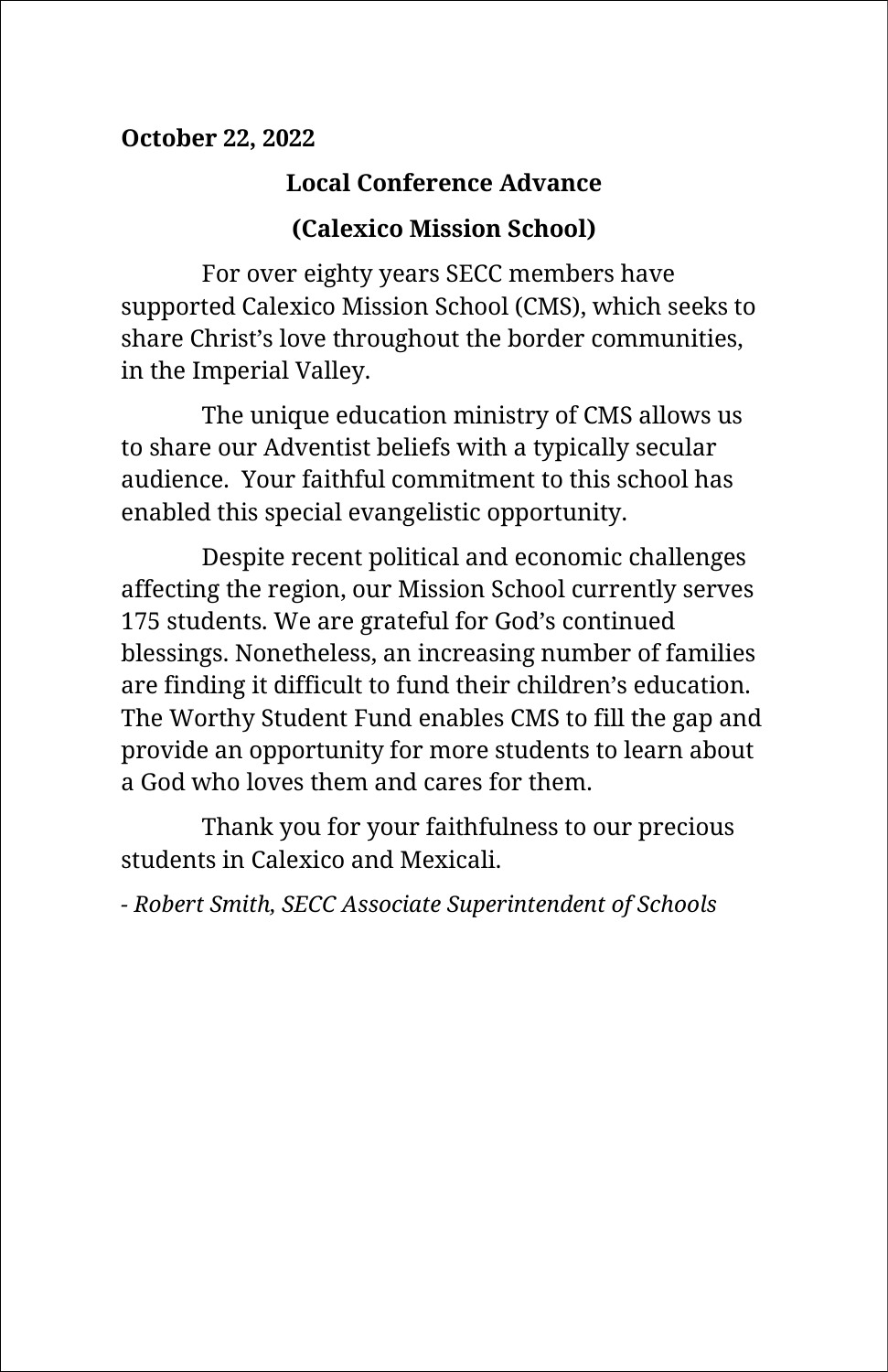## **October 29, 2022**

#### **Local Church Budget: Beware of Misplaced Hope**

**Appeal:** 1 Timothy 6:17

"Command those who are rich in this present world not to be arrogant nor to put their hope in wealth, which is so uncertain, but to put their hope in God, who richly provides us with everything for our enjoyment."

We worship God with our resources because this protects us from misplaced hope. As humans, we tend to trust in something or someone bigger than ourselves. We do not control all aspects of our existence. In the absence of hope, our lives are overwhelmed by anguish and despair. One natural inclination is to put our confidence in the resources that we have accumulated. They are visible and measurable, leading us to think that they are sure. However, according to Paul, it is safer to place our hope in the Source of wealth than in wealth.

Mark, from South China, was deeply moved by a call for offering, and he brought 30% of his total saving as his offering. Unexpectedly, he experienced a severe financial crisis soon afterward. His new business collapsed, and he fell into debt. Life's uncertainties! During this time, he heard an appeal for a new church building at the cost of 10 million Chinese Yuen. Mark realized that it was a rare opportunity to advance God's mission in his province of over 60 million population. Impressed by the Spirit, he made a commitment of 400,000 Chinese Yuen, with no idea where the money will come from. Then something amazing happened: the shareholder of his former architecture company invited him to resume work with them. He accepted the offer and was promoted to be an executive officer and board director in a short time. Mark ended up contributing 1 million Chinese Yuen to the church building project. Looking backward at his life's experience, he wrote: "The grace of the Lord is like endless running water."

Mark demonstrated trust by giving His fleeting resources to worship the God who richly provides for everything. This week, as we worship with our tithe and regular offerings let us make a statement about where our hope resides.

**Prayer:** Lord, we praise You for being a sure hope for Your children. Protect us daily from the deception of misplaced hope.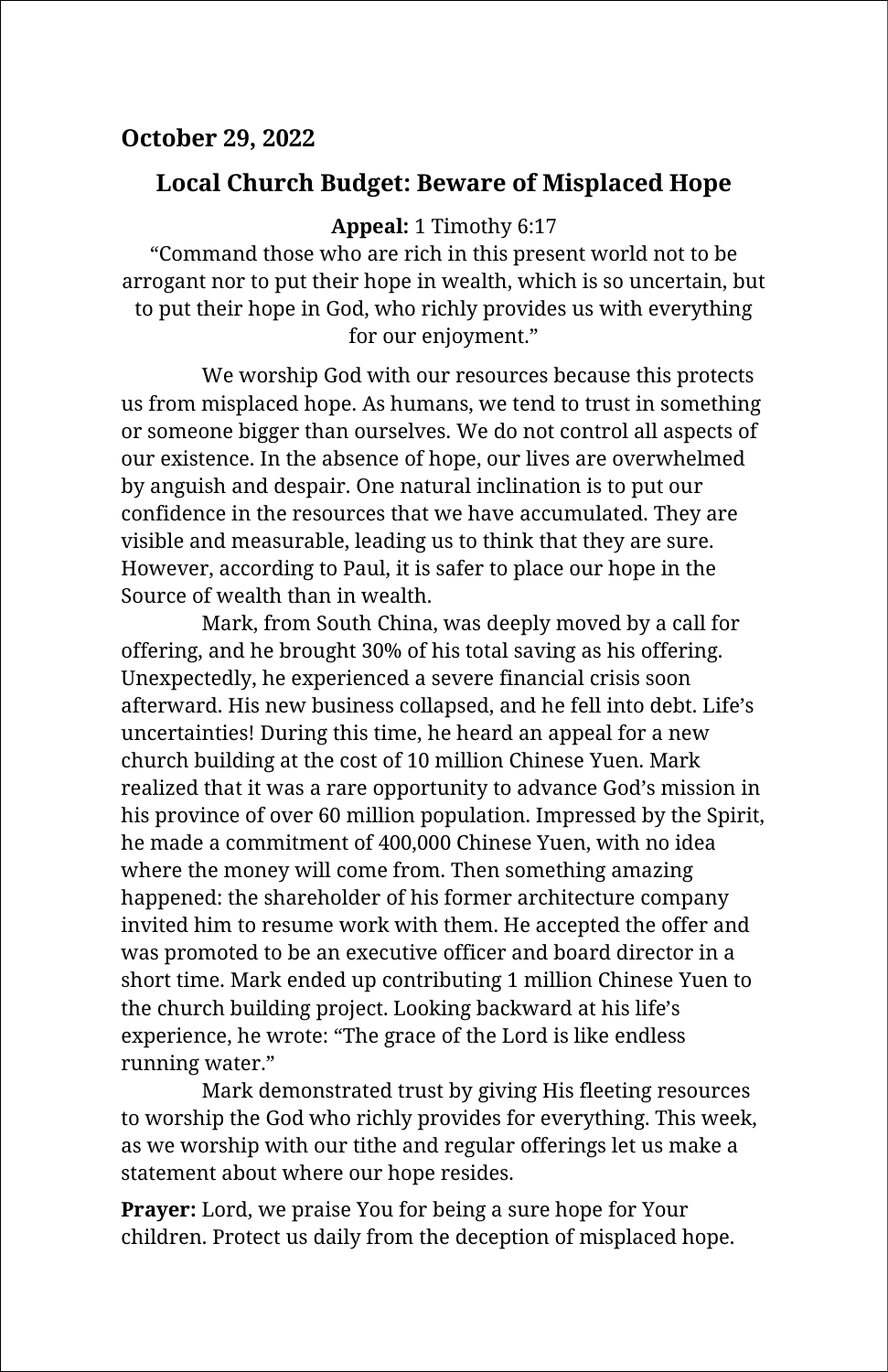#### **November 5, 2022**

#### **Local Church Budget: Claim His Promises**

#### **Appeal:** Psalms 34:8

"Taste and see that the Lord is good; blessed is the one who takes refuge in him"

We worship God with our resources because this places us in a condition to claim His promises. The Bible is full of promises. Everett R. Storms spent a year and a half counting Bible promises and came up with 7,487 promises made by God to humankind. God's promises have three characteristics: they are true, all can claim them, and they are often conditional. Paul wrote about his confidence in God's promises: "For no matter how many promises God has made, they are "Yes" in Christ." (2 Cor. 1:20a). When God says, "Yes," nobody can say, "No!" Several are conditional to faith and obedience as two essential requisites (Matt. 21:22; Isa. 59:2). About obedience, Ellen G. White writes: "All who obey Him, may with confidence, claim the fulfillment of His promises."—Christ's Object Lesson, p. 145.

An incident in the life of Fred Stirewalt, a farmer from Hollister, California, shows the value of obedience in claiming God's promises. One afternoon Fred observed that army beetles had covered his field. Immediately, he realized the disastrous outcome awaiting: these small creatures eat until there is nothing green left. Feeling powerless, he had an insightful conversation with his daughter Helen:

Helen asked, "Daddy, you pay your tithe, don't you?" "Yes," he replied.

"Then why not ask God to keep His promise and drive the beetles away?" Convinced by these words, they knelt and prayed, claiming the promise of Malachi 3:10, 11: "Bring the whole tithe into the storehouse, that there may be food in my house. Test me in this," says the Lord Almighty, I will prevent pests from devouring your crops, and the vines in your fields will not drop their fruit before it is ripe." Right after praying, they saw a cloud of blackbirds descending on their fields. The blackbirds remained for a short time, but there wasn't a beetle left when they flew away.

God has a heaven full of blessings for those who will cooperate with Him. This week, as we worship with our tithe and regular offerings, we are placing ourselves in a position to claim His promises.

**Prayer:** Lord, we are thankful for Your promises of spiritual and temporal blessings. We claim them over our lives. Remove all doubts and unfaithfulness that could be obstacles. Story of Fred Stirewalt adapted from [http://guidemagazine.org/pdfs/Guide-5-23-20.pdf. PP. 12-14.](http://guidemagazine.org/pdfs/Guide-5-23-20.pdf.%20PP.%2012-14)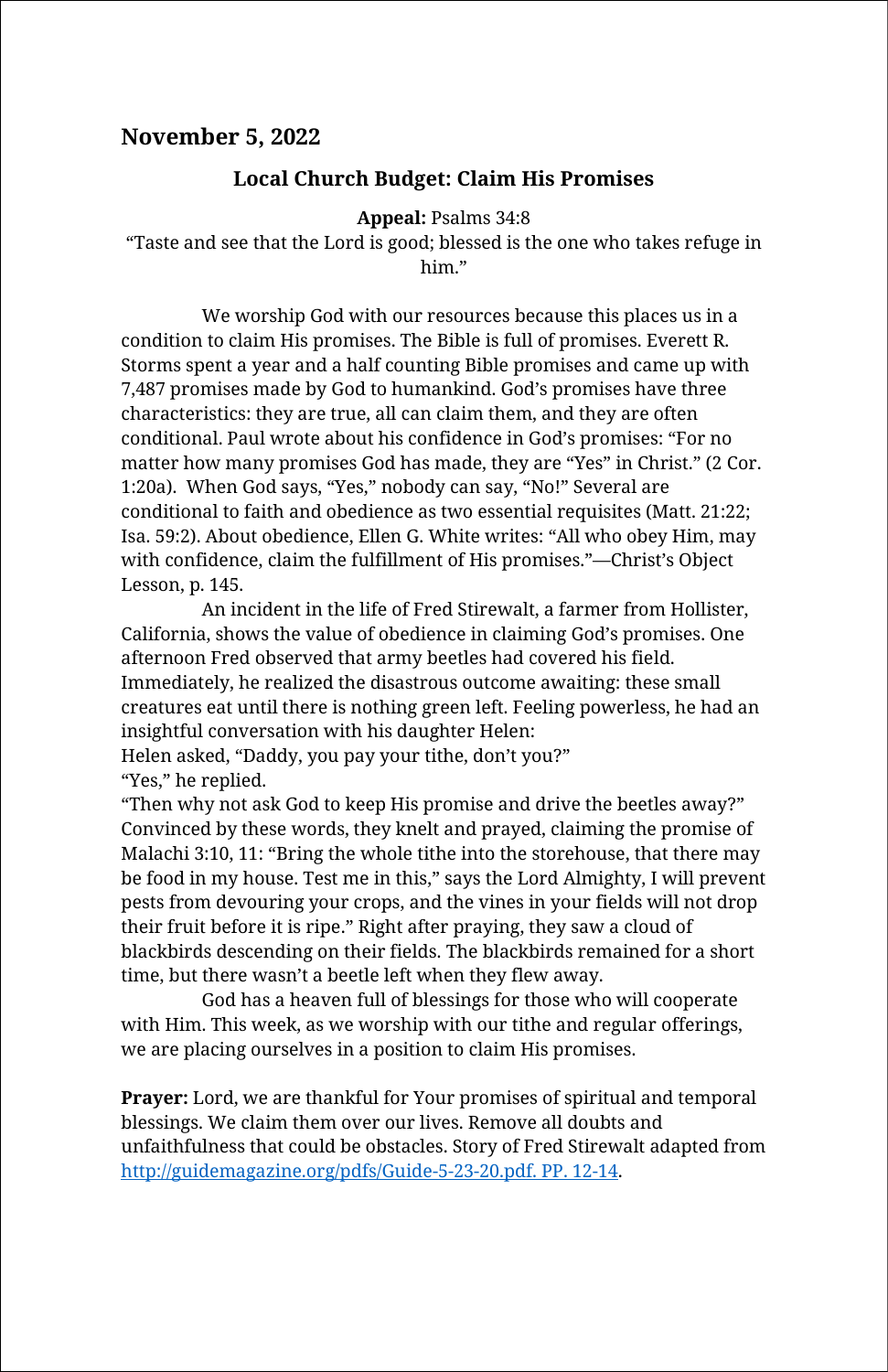#### **November 12, 2022**

## **Annual Sacrifice for Global Mission**

#### **Appeal:** John 6:12

"When they had all had enough to eat, he said to his disciples, "Gather the pieces that are left over. Let nothing be wasted."

We can worship with our resources when we follow God's instructions about the economy and savings. In several instances, God has taught the practice of saving to His children. He inspired Joseph, the son of Jacob, to advise Pharaoh not to eat everything during the seven years of abundance but to keep 20% for later. On the night the Israelites had to celebrate the first Passover, before leaving Egypt, God's first instruction was for them to choose the right size of lamb according to the number of people in each family. At the end of the multiplication of bread and fish, the clear admonition was "let nothing be wasted." "The wise store up choice food and olive oil, but fools gulp theirs down" (Prov. 21:20).

This same message about penny-wise is pertinent in many places today. We are preparing and eating more than what we need daily, buying more than what we need to wear, and building houses with far more space than what we need to live. This consumptionoriented society influences us to adopt a criterion other than the need to acquire goods: affordability. If I can pay for it with available or borrowed money, there is no problem with purchasing it. This can be socially acceptable but is this good stewardship?

Saving will help us to prepare for life emergencies, realize major financial goals, prepare for retirement, leave a financial legacy, and in some cases, break the cycle of poverty. Furthermore, we will be in a better position to partner in God's mission. Jesus and His missionary crew were supported by a group of women who used their own means (Lk. 8:3). The Early Church members, whose wealth was in the form of lands and houses, sold their properties to provide for the beginning of the Christians' mission (Acts 4:34-35). Ellen G. White challenges us to properly channel our resources: "Each should keep a missionary box at hand, and drop into it every penny he is tempted to waste in self-indulgence."—Ellen G. White, Counsels on Stewardship, p. 291.

Is it not time to identify and fix the leakages in our financial lives? This week we have another opportunity to use our savings to worship God by bringing our tithe and regular offerings to Him.

**Prayer:** Lord, You have designed us to enjoy an abundant life and to partner with You. Please give us the wisdom to manage our resources.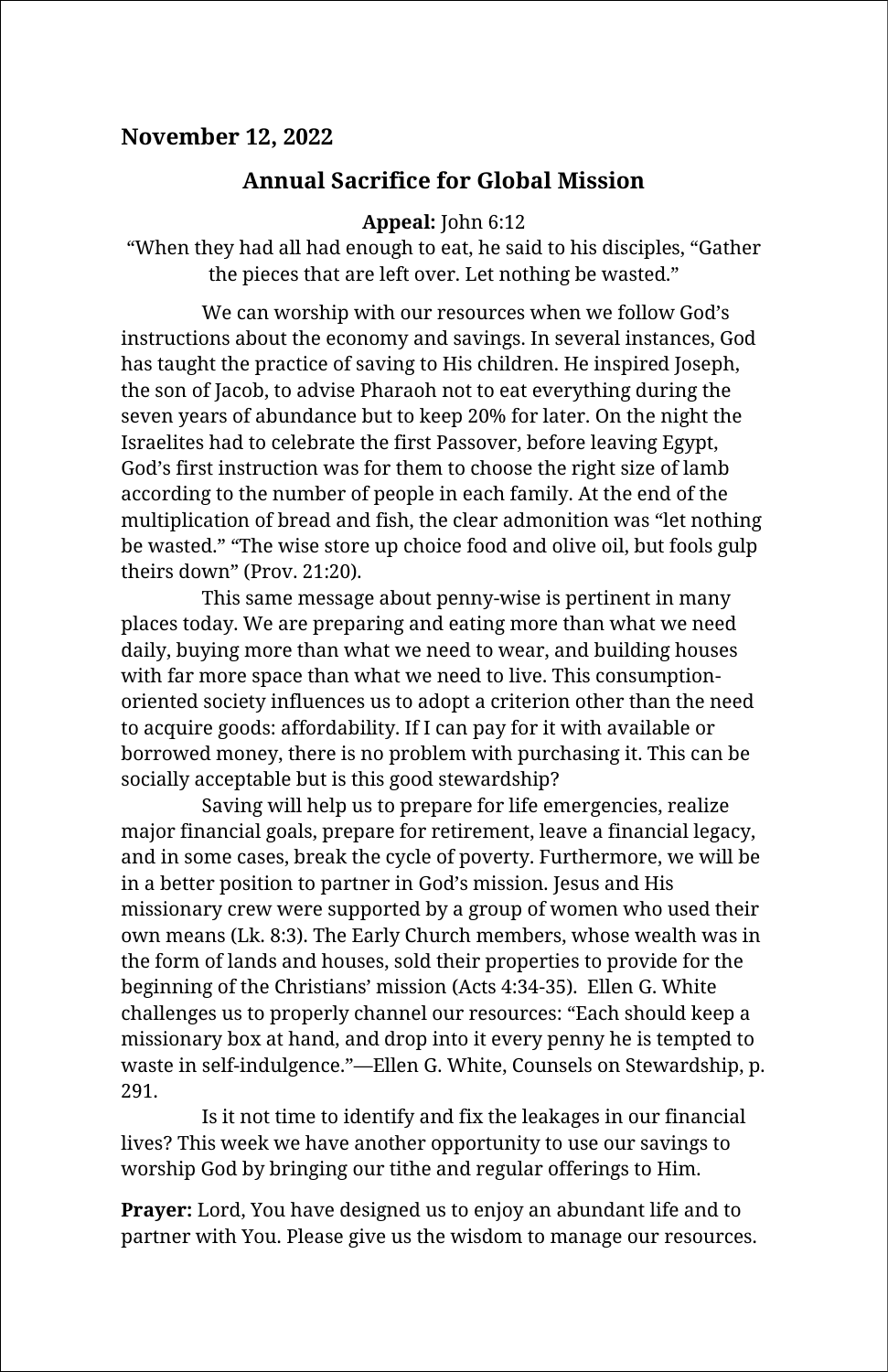#### **November 19, 2022**

#### **Local Church Budget: Regularity Calls for Regularity**

**Appeal:** Lamentations 3:22-23

"Because of the Lord's great love we are not consumed, for his compassions never fail. They are new every morning; great is your faithfulness."

We worship God through regular giving in response to the abundance and regularity of His care. While going through trials, griefs, and humiliations, the prophet Jeremiah uses the plural form to speak about God's compassion and mercies. He was the recipient of God's covenant, love, grace, goodness, kindness, compassion, and much more. Besides being multifaceted, God's manifestation amid Jeremiah's crisis was daily and regular, not occasional. He did not have to choose between a huge blessing once in a while or daily miracles. God provided for both. Israel responded to God's regularity by adopting a regular pattern of worship and giving.

Numbers 28 and 29 report about regularity in worship and giving to God. The Israelites were worshiping daily, weekly, monthly, and during all annual festivals. Concerning their offerings, they brought "two lambs a year old without defect, as a regular burnt offering each day" (Numbers 28:3). Interestingly, what they brought during the weekly, monthly, and annual festivals were "besides" or "in addition to the regular burnt offering." During the Festival of Tabernacles, they offered the largest number of special offerings, but there are eight mentions in the text, one for each day of the festival, that it was in addition to the regular daily offerings (Num. 29:12-38).

The above example tells us that the best practice is not to be a worshiper only during Easter week, the Christmas season, or special Sabbaths. A God who manifests Himself continually and regularly expects the same pattern of worship from His children. How does this principle translate into our giving practice? It is always a joy to participate in special offerings supporting some good projects or ministries. However, it is appropriate that these occasional gifts and donations are besides and in addition to our regular offerings. The starting point for such practice is to decide in advance the proportion, a percentage, of our income to be dedicated to regular offerings.

**Prayer:** Lord, we are thankful for Your abundant and regular care. In response, we choose to worship You regularly and set aside a percentage of our income as regular offerings. Sustain our commitment.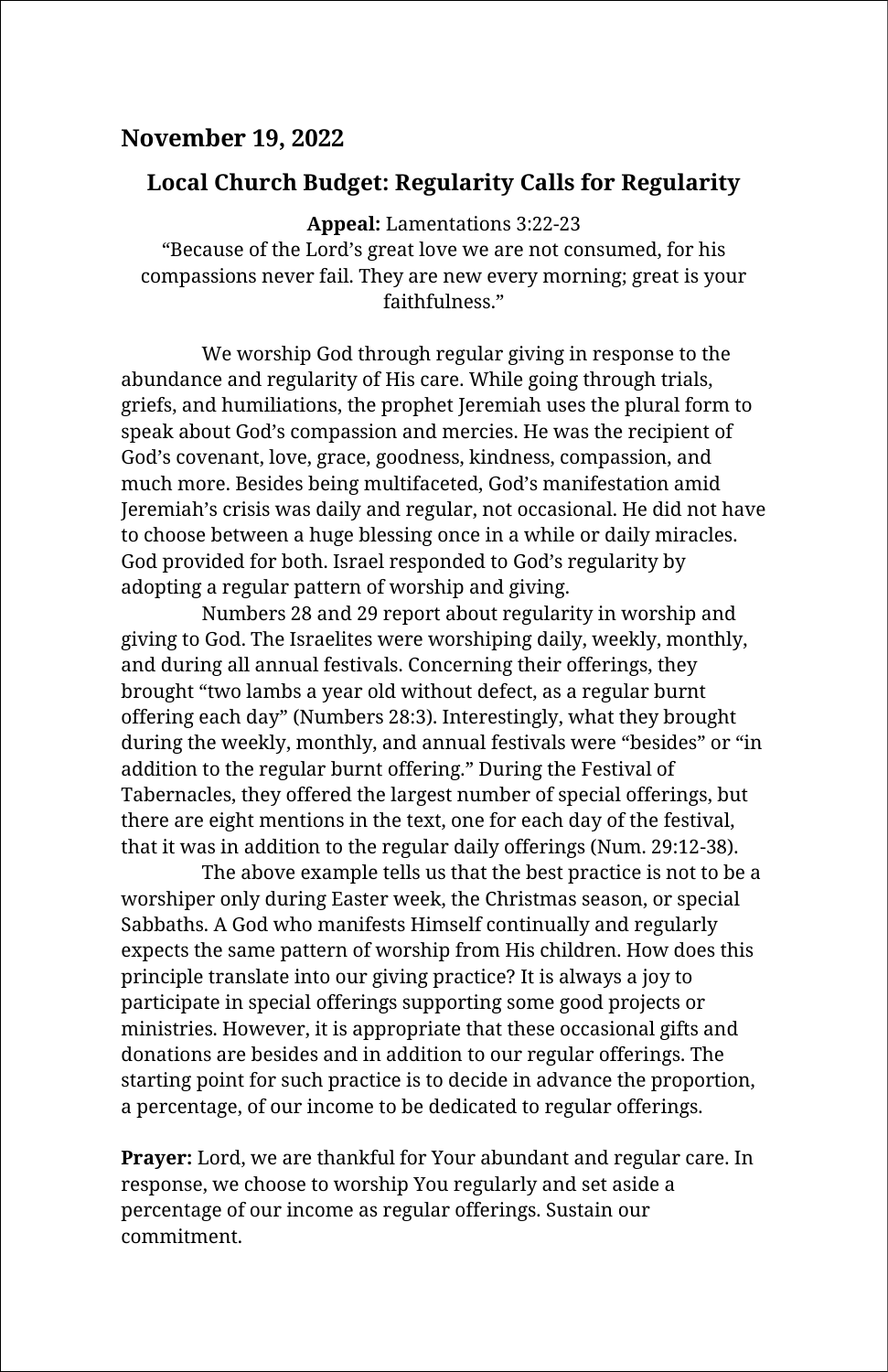#### **November 26, 2022**

#### **Local Conference Advance: Don't Just Manage … Produce Wealth**

#### **(Conference-Wide Church & School Building Fund) Appeal:** Deuteronomy 8:18

"But remember the Lord your God, for it is he who gives you the ability to produce wealth, and so confirms his covenant, which he swore to your ancestors, as it is today."

We worship God with our resources because He gives us the power to produce wealth. The Parable of Talents tells the story of three servants who received a share of their master's property and their reports about how they used them to produce more wealth. The three servants had this in common: They faithfully returned to the master what belonged to him. However, the first two did something in addition. They produced wealth with what they have received, and they were rewarded for that practice. As God promises the "ability to produce wealth" to all His servants, it is unfortunate that the third servant fails in this area and was deprived of his master's reward.

As believers, we are responsible for what we have received and for what we can produce. Ellen G. White writes these words: "In making a profession of faith in Christ we pledge ourselves to become all that it is possible for us to be as workers for the Master, and we should cultivate every faculty to the highest degree of perfection, that we may do the greatest amount of good of which we are capable. —Christ's Object Lessons, p. 330. Growth in all areas of life and participation in the production of resources is a divine assignment. This responsibility often needs courage, strength, perseverance, and self-discipline. It is a daily uphill journey. However, no one has to be discouraged or to quit. God made a permanent promise: the ability to produce wealth.

The principle of doing "the greatest amount of good" is an invitation to reassess our giving. Today, through our faithful giving, we are a source of blessing. This week as we worship with our tithe and regular offerings, let us reflect and pray on how to become a greater blessing by growing our resources to their real potential.

**Prayer:** Lord, we praise You for entrusting us with Your resources. In partnership with You, we commit to grow our resources and become larger channels of Your blessings to humanity.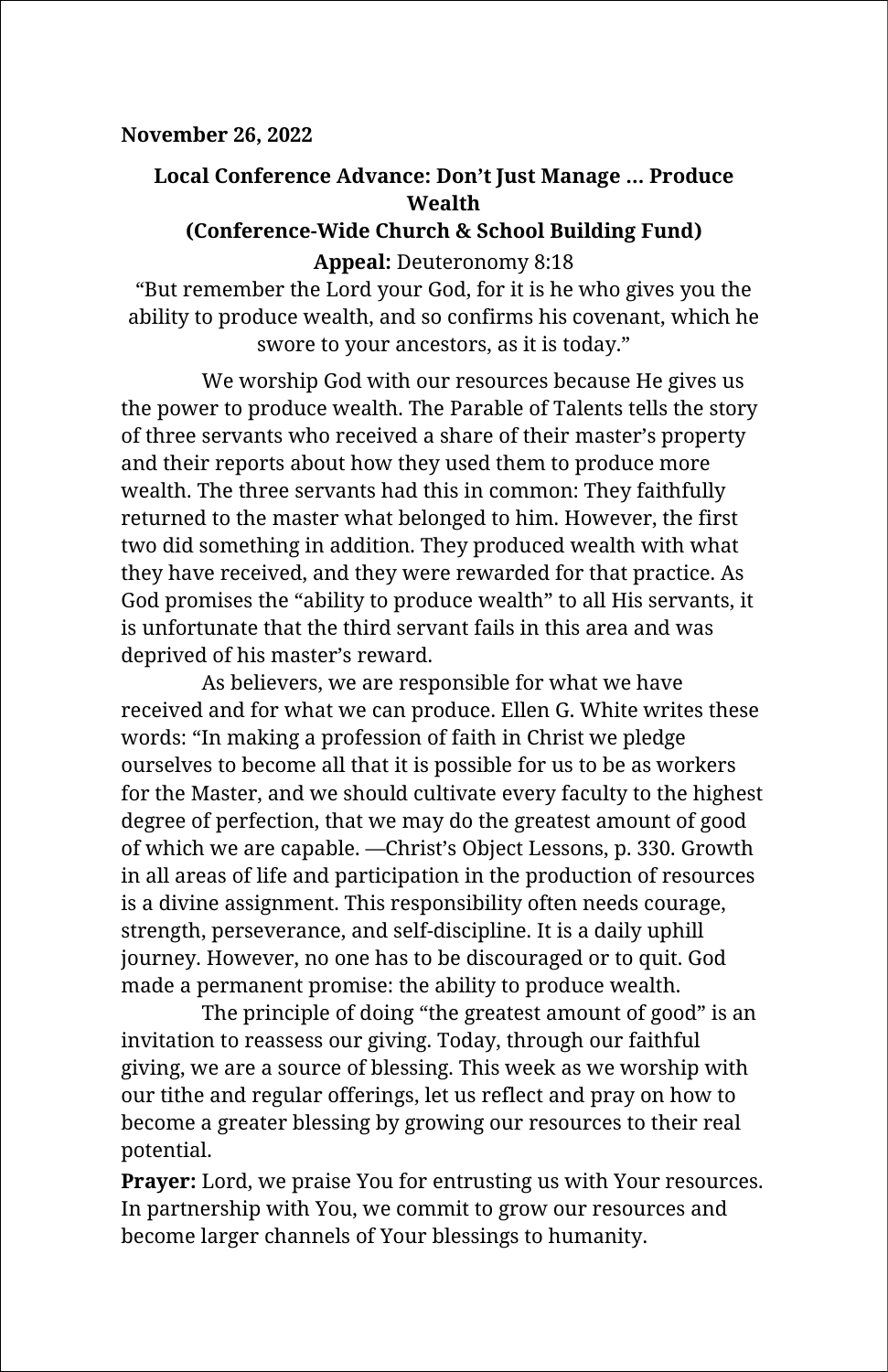#### **December 3, 2022**

#### **Local Church Budget: Special Provider**

**Appeal:** Psalms 145:15

The eyes of all look to you, and you give them their food at the proper time.

We worship God with our resources because He often makes provision for our needs even before they arise. In a dream, the Lord informed Pharoah about the 7 years of severe famines that would strike Egypt. However, before the beginning of the crisis, he provided 7 years of abundance. Under the inspired leadership of Joseph, they could save the surplus and adequately prepare for the crisis. God provided before the need. Joseph told his brothers about the God who acted in anticipation: "But God sent me ahead of you to preserve for you a remnant on earth and to save your lives by a great deliverance (Gen 45:7). Our needs and emergencies of today never take God by surprise or put Him off balance.

During the Covid-19 pandemic, a family had witnessed how God acted in anticipation of their needs. Because they were staying in a foreign country, the wife had to renew her employment authorization. The process took much longer than expected. After some few months of waiting, her current work authorization expired, and she was terminated from her job. The family budget was not balancing anymore. At first, they thought that the authorization would come in a few days. It was not so. Interestingly, exactly 7 months before she lost her job, the week that many companies were closing down and dismissing employees, causing a record high unemployment rate, she miraculously held onto her job. This allowed the family to consolidate their emergency fund not knowing the challenge they would soon face. Regularly, they would check the status of her application. The waiting time grew from 3 months, to 4 months, to 5 months, and finally up to 9 months. It was a testing time. During this extended time, their consolidated emergency fund kept them afloat. More accurately, it was the work of God who makes provision even before needs arise.

This week as we worship with our tithe and regular offerings let us show our gratitude to the Provider who already has solutions for our unforeseen crises.

**Prayer:** Lord we worship because you do not only know the future, but you have also already prepared a way for us. You are our special Provider.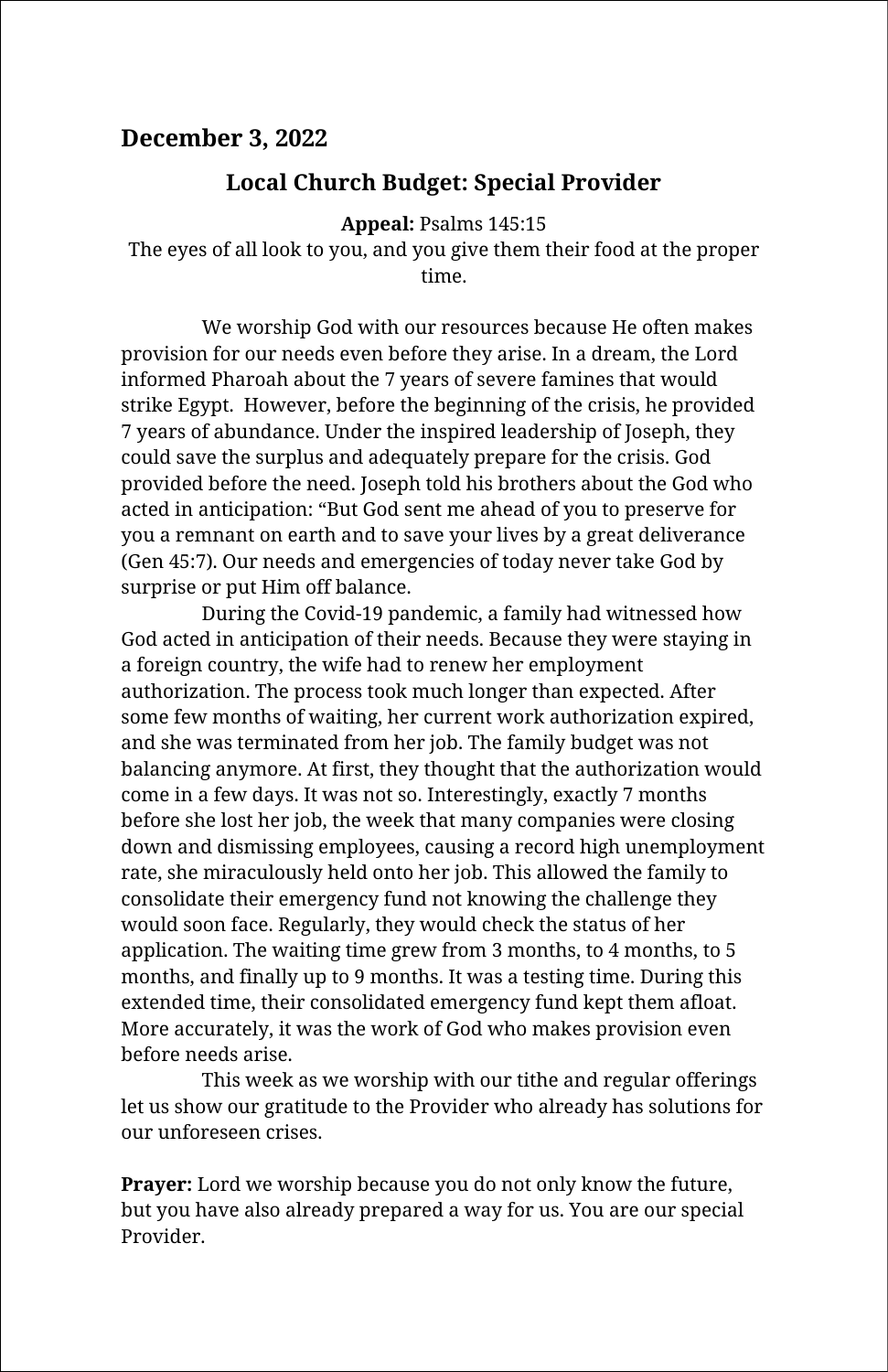## **December 10, 2022**

## **Adventist Community Services**

A man beaten down physically by rains came to our Food Pantry for clothes & food. He was wearing a thin jacket, no shirt or socks, and we were able to serve him. He was so happy to receive the clothes that he put them on in the parking lot. Then he sat in the parking lot and ate an entire 16 oz. jar of peanut butter. He left a little more full, dressed, and hopeful than when he arrived. Thank God for the Better Living Center (Spokane, Washington).

This is only one story of many that is a result of Adventist Community Service Centers around the North American Division that commit to serving God's children.

Community Services is God's invitation to do amazing things with Him. Hard times come in all shapes, sizes, and colors, and Adventist Community Services is responding to individual needs, developing relationships, and committing to make a difference in people's lives.

ACS supports community outreach programs by funding development projects that make a major impact in your communities. A washer/dryer serves thousands of homeless to bring dignity and value to their lives. A shelter provides protection and offers hope. A portable shower trailer prepares someone for a job interview. And so much more.

"I love this facility (New Life Food Pantry, Fultondale, AL) because their Christian walk shows in their attitude of the volunteers and the way they treat the pantry participants." – Client A

"God is not unjust; he will not forget your work and the love you have shown him as you have helped his people and continue to help them." Hebrews 6:10

**Prayer:** Lord in your infinite grace, you do not look down on what we have brought to you. We thank you for the privilege of participating in your mission.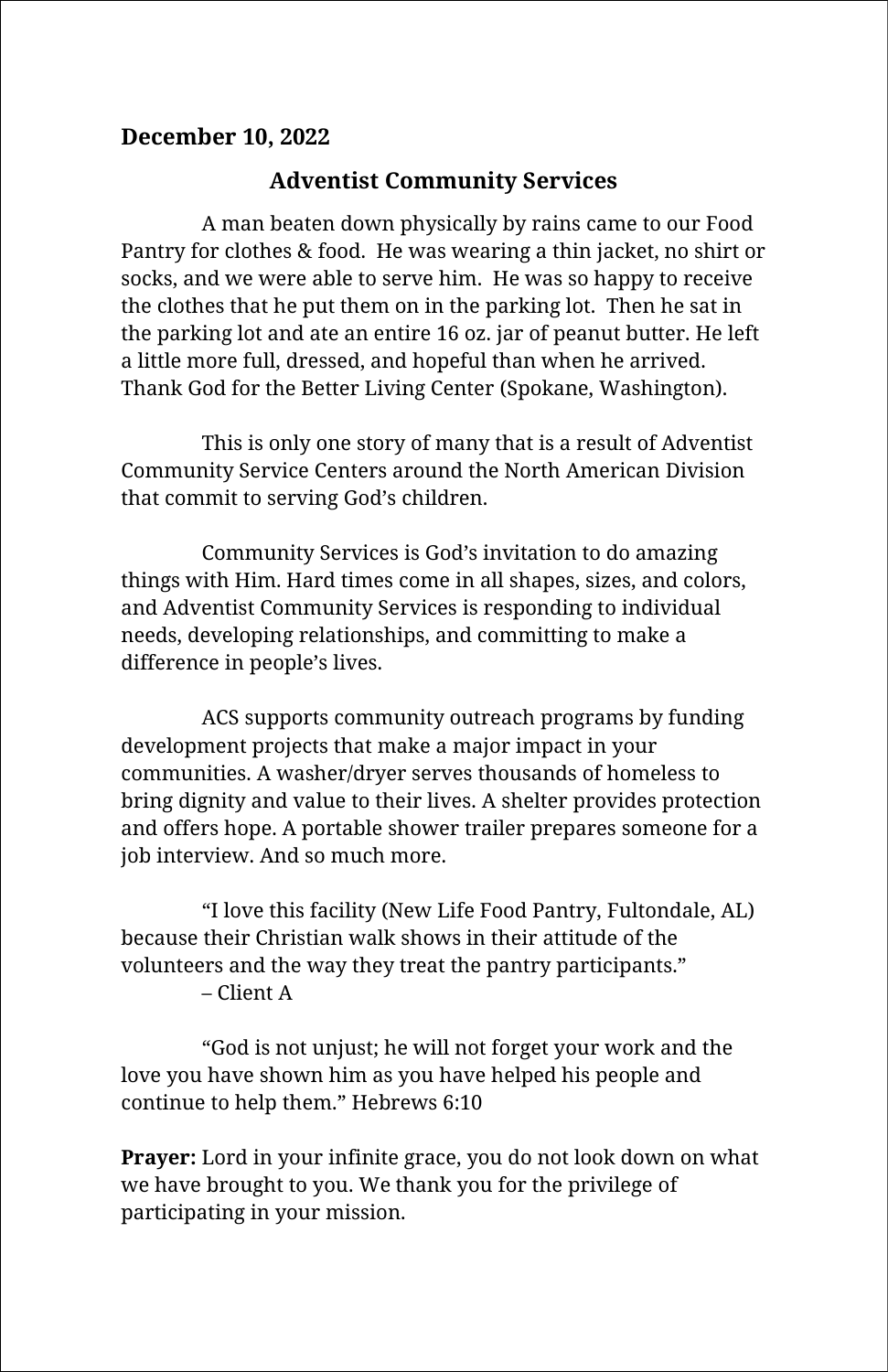## **December 17, 2022**

## **Local Church Budget: He Empowers Giant Killers**

**Appeal:** 1 Samuel 17:37

"The Lord who rescued me from the paw of the lion and the paw of the bear will rescue me from the hand of this Philistine." Saul said to David, "Go, and the Lord be with you."

We worship God with our resources because no one like Him empowers us to face life's challenges. Saul and his army went out to fight the Philistines. The Philistines had crossed over the border of Israel. With Goliath on the battlefield, the soldiers in Saul's army faced the prospect of fighting a giant. This challenge was extraordinary. After the first day, the first week, the first month, Goliath was persistently harassing and frightening the Israelites. But David, the little lad from Bethlehem, knew that the Lord could provide rescue against internal, unusual, and persistent challenges. Empowered by God, he would be known throughout history as the giant's killer.

Just like David, a young boy overcame his life's challenges. He grew up with the dream of becoming a preacher but had to struggle with an acute form of stammering. This handicap was inborn, and the application of several remedial strategies was of no value. The issue dragged over many years. The challenge was internal, beyond ordinary, and persistent. However, empowered by God, he was healed of his broken voice and could live his life's dream.

We all know the popular formula for a happy life: Parents send kids to school, kids study hard and pass their exams, embrace a well-paid career, get married, and live a long and peaceful life. Unfortunately, real life often fails to match this ideal. Unexpected troubles become lifelong companions. Nevertheless, in God, we can count our victories, those that were the most unlikely according to human criteria. Are they not sufficient reasons to worship God with our best resources? This week, as we worship with our tithe and regular offerings let us recall the numerous interventions of God.

**Prayer:** Lord, we are thankful for the many rescue operations that you have performed in our lives. Your effectiveness leaves us without a voice. In response, we dedicate ourselves and our best to you.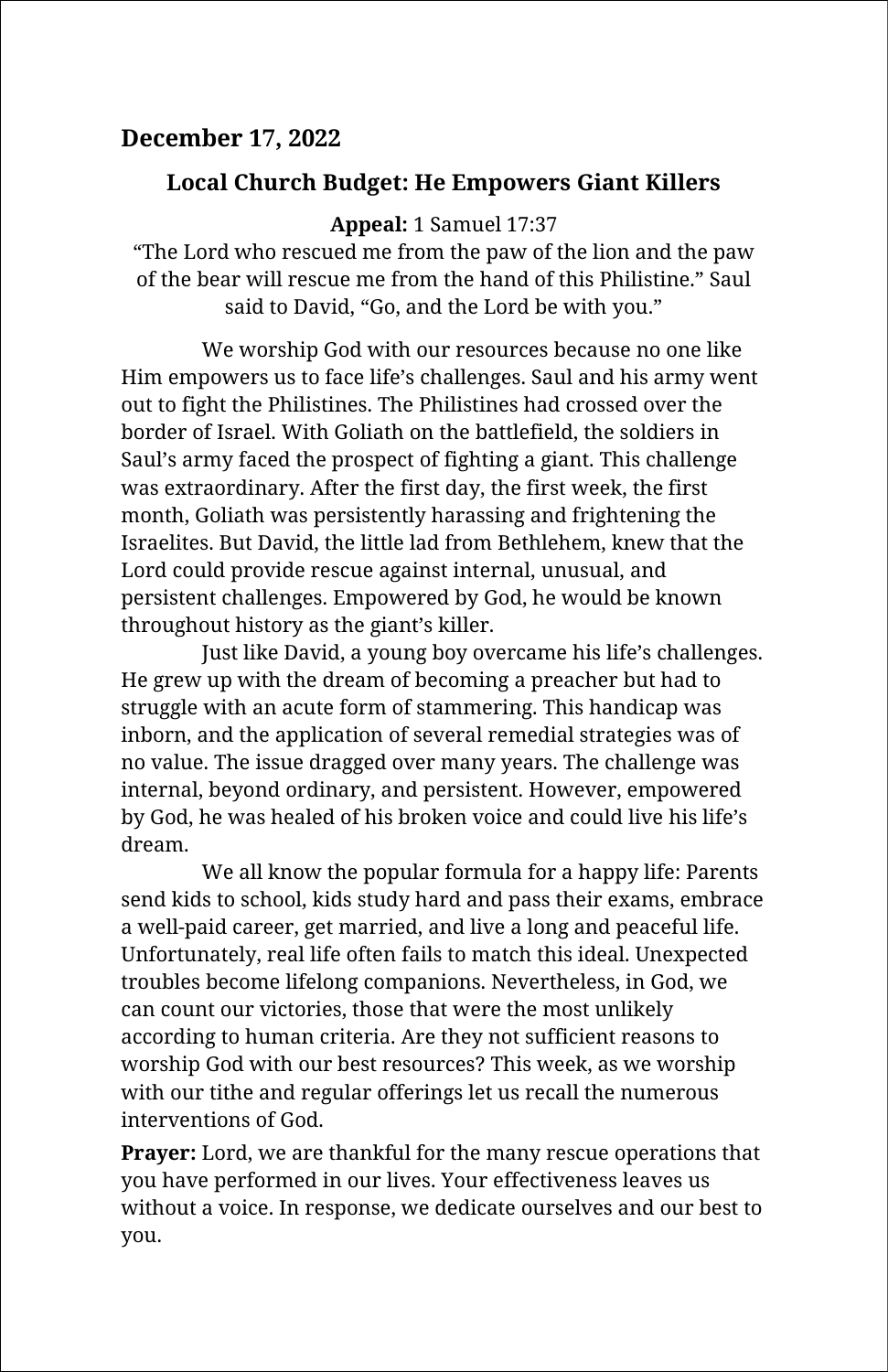#### **December 24, 2022**

#### **Local Conference Advance: Cheers to the Royal Baby**

#### **Appeal**: Matthew 2:2

"Where is the one who has been born king of the Jews? We saw his star when it rose and have come to worship him."

We worship God with our resources because the royal baby, Jesus, was born on planet earth. The fascination for royal babies has transcended all ages. A search of the name "Archie," a royal baby born to the Mountbatten-Windsor family in 2019, will give millions of results. The birth of a royal baby often creates a buzz in the media, and people feed on the most minute details out of curiosity and admiration. Likewise, seeing His star, the three Magi left everything and everyone behind and embarked on a tiresome, time-consuming, and unsafe journey beyond the boundaries of their homeland. When they arrived in Jerusalem, they disclosed the purpose of their trip: we have come to worship the King, born of the Jews. The description that we have of this act of worship deserves attention.

Do you know any Christmas carols that the Magi sang to baby Jesus? Do you know the prayer that they made to the newborn King? Can you remember the words with which Joseph and Mary addressed them during their visit? Or any souvenir that they brought back home? Nowhere in the Gospel do we find such information. This silence is surprising and possibly significant! The focus was elsewhere: "On coming to the house, they saw the child with his mother Mary, and they bowed down and worshiped him. Then they opened their treasures and presented him with gifts of gold, frankincense, and myrrh" ([Matt.](https://biblia.com/bible/esv/Matt.%202.%2011) 2:11). They honored the royal baby by presenting gifts to him.

The celebration of the birth of Jesus remains a major event in most countries and for many Christians. This year won't be an exception. Listening to carols, enjoying some favorite seasonal food, blessing ourselves and our loved ones with gifts, and participating in some uplifting church services define Christmas for many of us. This week, as we worship with our tithe and regular offerings let us remember how the Magi worshipped the royal baby: by giving of their resources.

**Prayer:** Lord, as we talk, sing, and reflect about the birth of Jesus. Help us dedicate time and energy to seek You and to use our resources to honor You as King.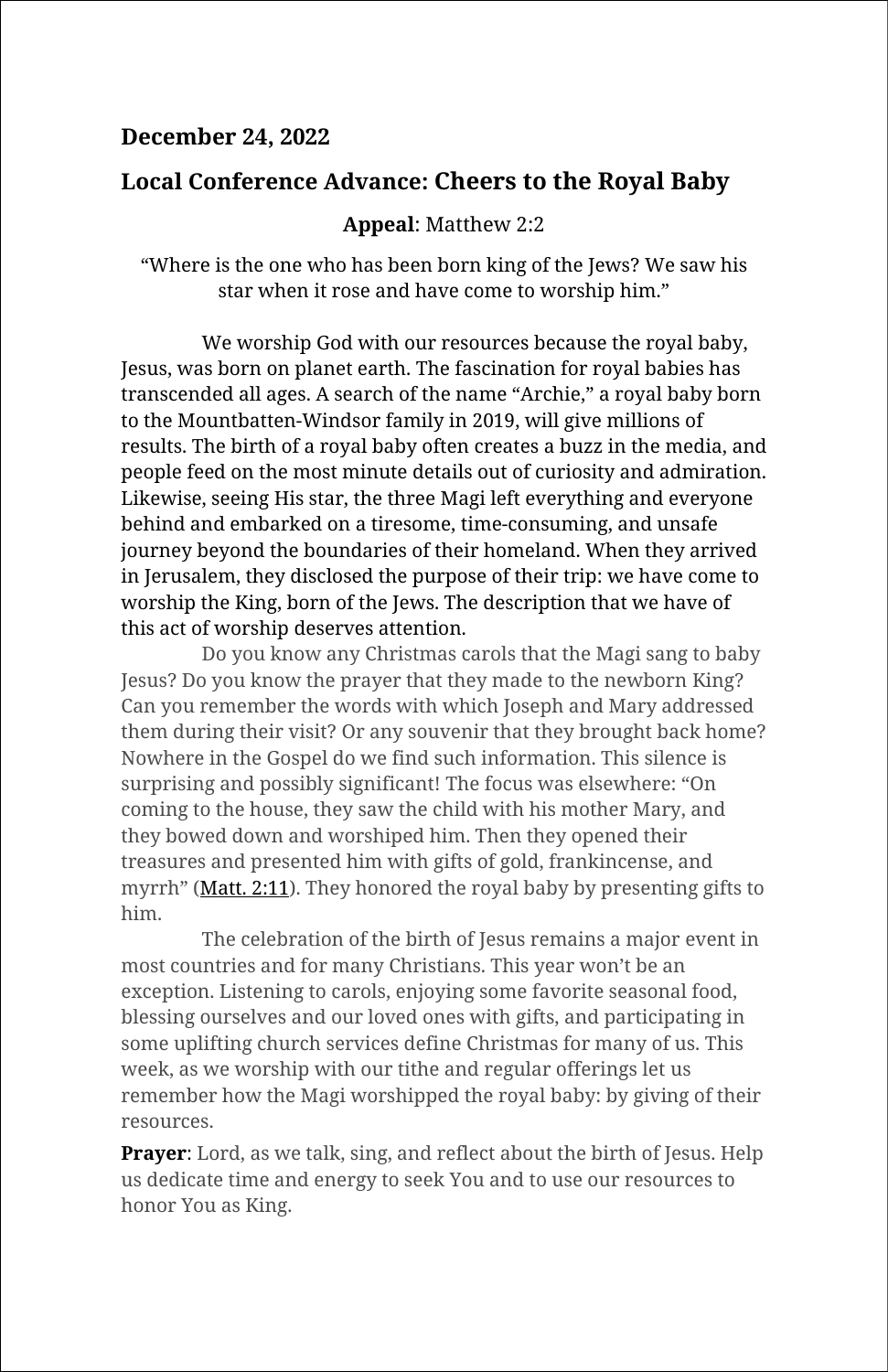#### **December 31, 2022**

#### **Union Designated: Full Worship**

**Appeal:** Romans 12:1

"Therefore, I urge you, brothers and sisters, in view of God's mercy, to offer your bodies as a living sacrifice, holy and pleasing to God—this is your true and proper worship."

We worship God with our tithe and offerings because it expresses our desire to offer our all to Him. In his letters to the believers in Rome, Paul explains extensively that salvation in Jesus is freely accessible to all by faith. Then, he mentions our adequate response to God's mercy: "to offer your bodies as a living sacrifice." Christ died for us. In return, we live totally for him. We worship the savior by attending church services and returning our tithe and offerings, but true worship does not end at the doorstep of the church, it only begins there. These words of Jesus deserve our attention: "you give God a tenth of your mint, rue, and all other kinds of garden herbs, but you neglect justice and the love of God. You should have practiced the latter without leaving the former undone." (Luke 11:42). Tithing and offering, though essential, are only one component of the life of the worshiper. They are part of a lifestyle of offering oneself to God and others.

Terry from Hong Kong gives us an example of life as an offering to God. In the 80s, he was on track for a brilliant career as an engineer. He graduated from Hatfield Polytechnic, UK, as an Electronic Engineer, and later was selected by the Hong Kong government to specialize in an advanced technology known by very few. In spite of his success, Terry realized that something was missing in his life. He found this missing piece when he met Jesus and was baptized in December of 1988. Seven months later he dedicated his life to God's service. He left his promising future behind to enroll in seminary to study theology. In his own words: "Nothing under the sun is more important than knowing Jesus and inheriting eternal life." He is known as Evangelist Terry; Dr. Terry Tsui is currently serving as the president of Taiwan Adventist College.

This week, as we worship with our tithe and regular offerings, may our giving be an expression of our total dedication to God.

**Prayer:** Lord, who we are and what we possess belongs to You. We pray that You lead us to experience a higher level of dedication as we step into a new year.